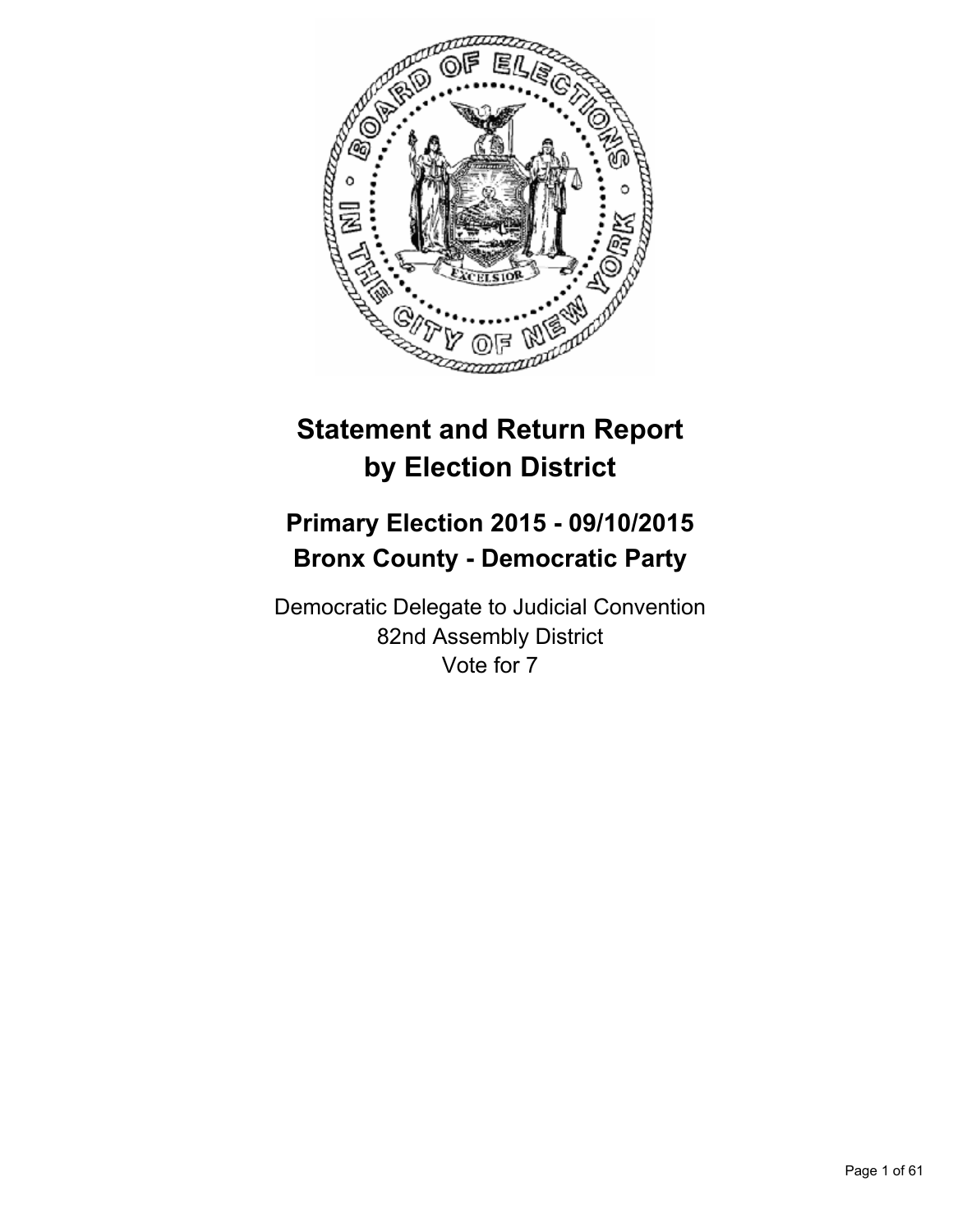

| <b>PUBLIC COUNTER</b>                                    | 10             |
|----------------------------------------------------------|----------------|
| ABSENTEE/MILITARY                                        | 3              |
| <b>AFFIDAVIT</b>                                         | $\mathbf 0$    |
| <b>Total Ballots</b>                                     | 13             |
| Less - Inapplicable Federal/Special Presidential Ballots | $\mathbf{0}$   |
| <b>Total Applicable Ballots</b>                          | 13             |
| <b>EGIDIO SEMENTILLI</b>                                 | 5              |
| <b>JOSEPH BELLINI</b>                                    | 3              |
| <b>ANDREW PETRALIA</b>                                   | $\overline{4}$ |
| HERBERT MOREIRA-BROWN                                    | $\mathsf 3$    |
| <b>LUCIA GIRALDI</b>                                     | 3              |
| <b>STEPHEN LAWLESS</b>                                   | 4              |
| ROXANNE DELGADO                                          | $\overline{2}$ |
| <b>JAMES VACCA</b>                                       | 9              |
| <b>GERTIE BROWN</b>                                      | 7              |
| <b>MARJORIE VELAZQUEZ</b>                                | 6              |
| <b>JAMES PAYNE</b>                                       | $\overline{7}$ |
| <b>THOMAS MESSINA</b>                                    | 8              |
| <b>MARJORIE HELMS</b>                                    | $\overline{7}$ |
| MICHAEL RIVADENEYRA                                      | 6              |
| UNATTRIBUTABLE WRITE-IN (WRITE-IN)                       | 1              |
| <b>Total Votes</b>                                       | 75             |
| Unrecorded                                               | 16             |

| <b>PUBLIC COUNTER</b>                                    | 6              |
|----------------------------------------------------------|----------------|
| ABSENTEE/MILITARY                                        | 4              |
| <b>AFFIDAVIT</b>                                         | 0              |
| <b>Total Ballots</b>                                     | 10             |
| Less - Inapplicable Federal/Special Presidential Ballots | 0              |
| <b>Total Applicable Ballots</b>                          | 10             |
| <b>EGIDIO SEMENTILLI</b>                                 | 5              |
| <b>JOSEPH BELLINI</b>                                    | $\overline{7}$ |
| <b>ANDREW PETRALIA</b>                                   | 6              |
| <b>HERBERT MOREIRA-BROWN</b>                             | 6              |
| <b>LUCIA GIRALDI</b>                                     | 6              |
| <b>STEPHEN LAWLESS</b>                                   | 5              |
| ROXANNE DELGADO                                          | $\overline{7}$ |
| <b>JAMES VACCA</b>                                       | 4              |
| <b>GERTIE BROWN</b>                                      | 3              |
| <b>MARJORIE VELAZQUEZ</b>                                | $\overline{2}$ |
| <b>JAMES PAYNE</b>                                       | 5              |
| <b>THOMAS MESSINA</b>                                    | 4              |
| <b>MARJORIE HELMS</b>                                    | 3              |
| MICHAEL RIVADENEYRA                                      | $\overline{2}$ |
| <b>Total Votes</b>                                       | 65             |
| Unrecorded                                               | 5              |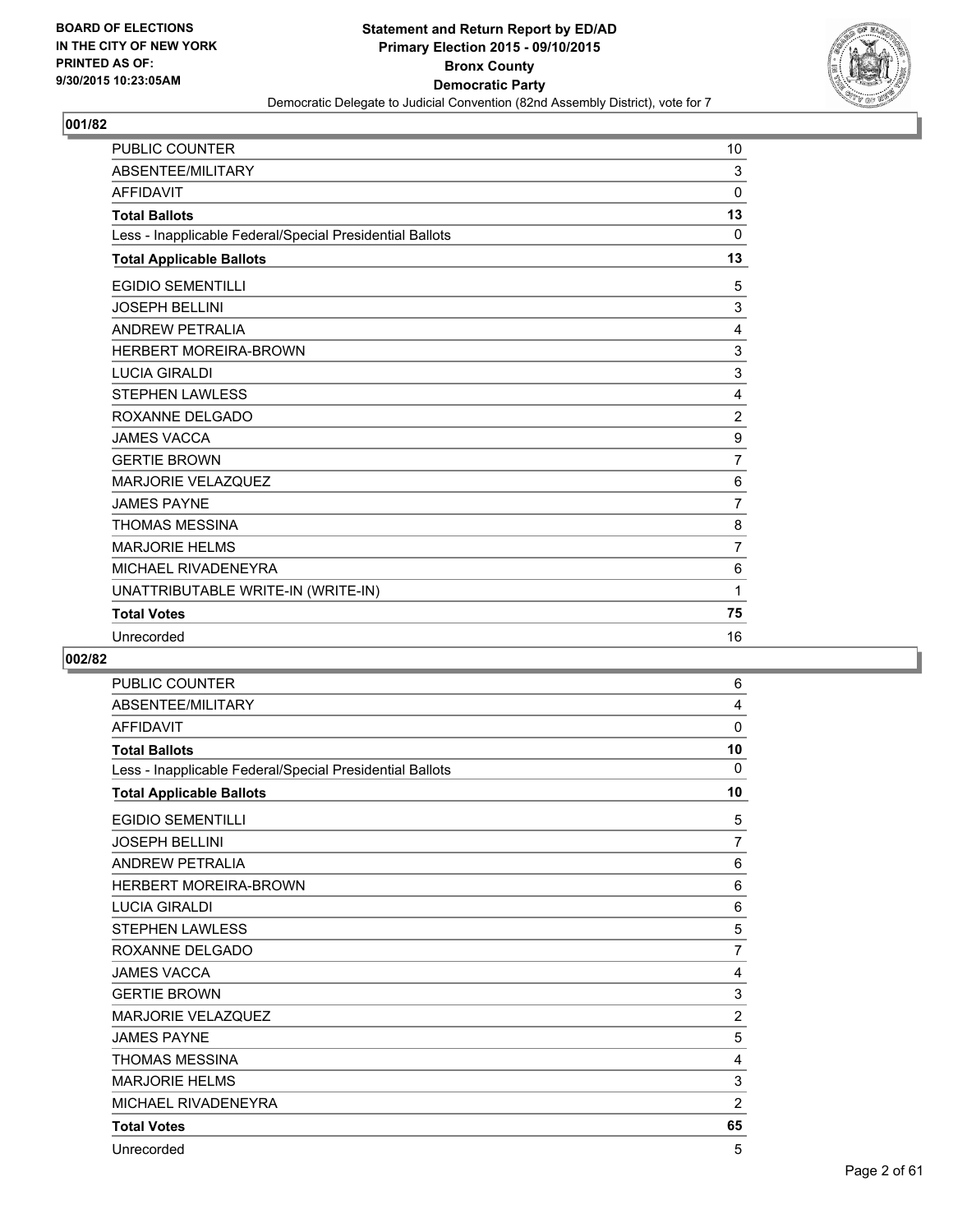

| <b>PUBLIC COUNTER</b>                                    | 10 |
|----------------------------------------------------------|----|
| ABSENTEE/MILITARY                                        | 0  |
| <b>AFFIDAVIT</b>                                         | 0  |
| <b>Total Ballots</b>                                     | 10 |
| Less - Inapplicable Federal/Special Presidential Ballots | 0  |
| <b>Total Applicable Ballots</b>                          | 10 |
| <b>EGIDIO SEMENTILLI</b>                                 | 5  |
| <b>JOSEPH BELLINI</b>                                    | 5  |
| <b>ANDREW PETRALIA</b>                                   | 4  |
| <b>HERBERT MOREIRA-BROWN</b>                             | 4  |
| <b>LUCIA GIRALDI</b>                                     | 4  |
| <b>STEPHEN LAWLESS</b>                                   | 4  |
| ROXANNE DELGADO                                          | 4  |
| <b>JAMES VACCA</b>                                       | 6  |
| <b>GERTIE BROWN</b>                                      | 5  |
| <b>MARJORIE VELAZQUEZ</b>                                | 5  |
| <b>JAMES PAYNE</b>                                       | 5  |
| <b>THOMAS MESSINA</b>                                    | 5  |
| <b>MARJORIE HELMS</b>                                    | 4  |
| MICHAEL RIVADENEYRA                                      | 4  |
| <b>Total Votes</b>                                       | 64 |
| Unrecorded                                               | 6  |

| <b>PUBLIC COUNTER</b>                                    | 22             |
|----------------------------------------------------------|----------------|
| ABSENTEE/MILITARY                                        | $\overline{2}$ |
| <b>AFFIDAVIT</b>                                         | 0              |
| <b>Total Ballots</b>                                     | 24             |
| Less - Inapplicable Federal/Special Presidential Ballots | 0              |
| <b>Total Applicable Ballots</b>                          | 24             |
| <b>EGIDIO SEMENTILLI</b>                                 | 7              |
| <b>JOSEPH BELLINI</b>                                    | 9              |
| <b>ANDREW PETRALIA</b>                                   | 9              |
| <b>HERBERT MOREIRA-BROWN</b>                             | 5              |
| <b>LUCIA GIRALDI</b>                                     | 6              |
| <b>STEPHEN LAWLESS</b>                                   | $\overline{7}$ |
| ROXANNE DELGADO                                          | 8              |
| <b>JAMES VACCA</b>                                       | 19             |
| <b>GERTIE BROWN</b>                                      | 14             |
| <b>MARJORIE VELAZQUEZ</b>                                | 13             |
| <b>JAMES PAYNE</b>                                       | 14             |
| <b>THOMAS MESSINA</b>                                    | 16             |
| <b>MARJORIE HELMS</b>                                    | 15             |
| MICHAEL RIVADENEYRA                                      | 13             |
| <b>Total Votes</b>                                       | 155            |
| Unrecorded                                               | 13             |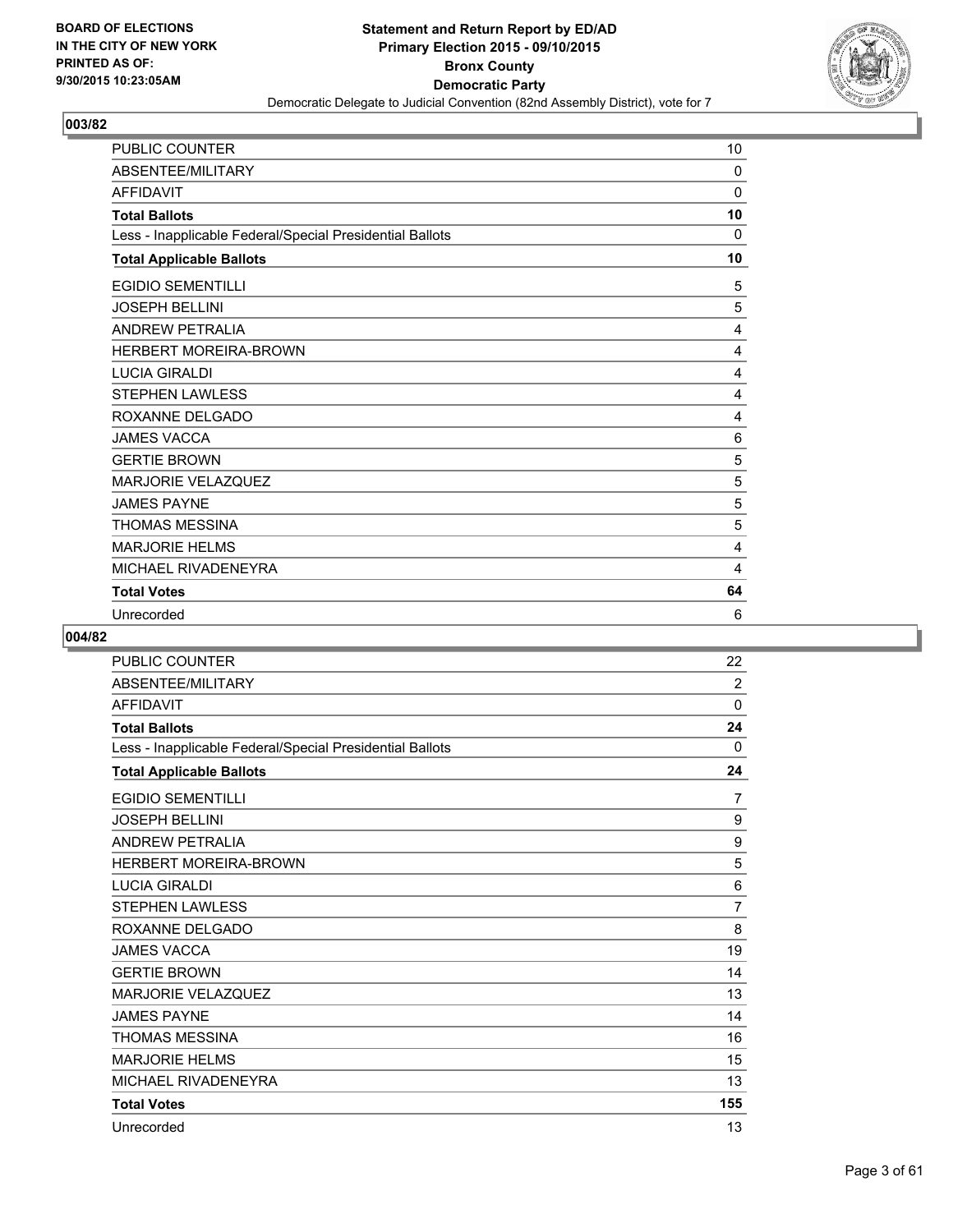

| <b>PUBLIC COUNTER</b>                                    | 9              |
|----------------------------------------------------------|----------------|
| ABSENTEE/MILITARY                                        | $\mathbf 0$    |
| <b>AFFIDAVIT</b>                                         | 0              |
| <b>Total Ballots</b>                                     | 9              |
| Less - Inapplicable Federal/Special Presidential Ballots | 0              |
| <b>Total Applicable Ballots</b>                          | 9              |
| <b>EGIDIO SEMENTILLI</b>                                 | 3              |
| <b>JOSEPH BELLINI</b>                                    | 3              |
| <b>ANDREW PETRALIA</b>                                   | 1              |
| <b>HERBERT MOREIRA-BROWN</b>                             | 1              |
| <b>LUCIA GIRALDI</b>                                     | 4              |
| <b>STEPHEN LAWLESS</b>                                   | $\overline{2}$ |
| ROXANNE DELGADO                                          | 4              |
| <b>JAMES VACCA</b>                                       | 8              |
| <b>GERTIE BROWN</b>                                      | 4              |
| <b>MARJORIE VELAZQUEZ</b>                                | 4              |
| <b>JAMES PAYNE</b>                                       | 5              |
| <b>THOMAS MESSINA</b>                                    | 6              |
| <b>MARJORIE HELMS</b>                                    | 6              |
| MICHAEL RIVADENEYRA                                      | $\overline{4}$ |
| <b>Total Votes</b>                                       | 55             |
| Unrecorded                                               | 8              |

| <b>PUBLIC COUNTER</b>                                    | 10             |
|----------------------------------------------------------|----------------|
| ABSENTEE/MILITARY                                        | 0              |
| <b>AFFIDAVIT</b>                                         | 0              |
| <b>Total Ballots</b>                                     | 10             |
| Less - Inapplicable Federal/Special Presidential Ballots | $\Omega$       |
| <b>Total Applicable Ballots</b>                          | 10             |
| <b>EGIDIO SEMENTILLI</b>                                 | $\overline{2}$ |
| <b>JOSEPH BELLINI</b>                                    | $\overline{2}$ |
| <b>ANDREW PETRALIA</b>                                   | $\overline{2}$ |
| <b>HERBERT MOREIRA-BROWN</b>                             | 1              |
| <b>LUCIA GIRALDI</b>                                     | 1              |
| <b>STEPHEN LAWLESS</b>                                   | $\overline{2}$ |
| ROXANNE DELGADO                                          | 1              |
| <b>JAMES VACCA</b>                                       | 7              |
| <b>GERTIE BROWN</b>                                      | 8              |
| <b>MARJORIE VELAZQUEZ</b>                                | 9              |
| <b>JAMES PAYNE</b>                                       | 8              |
| <b>THOMAS MESSINA</b>                                    | 9              |
| <b>MARJORIE HELMS</b>                                    | 9              |
| MICHAEL RIVADENEYRA                                      | 8              |
| <b>Total Votes</b>                                       | 69             |
| Unrecorded                                               | 1              |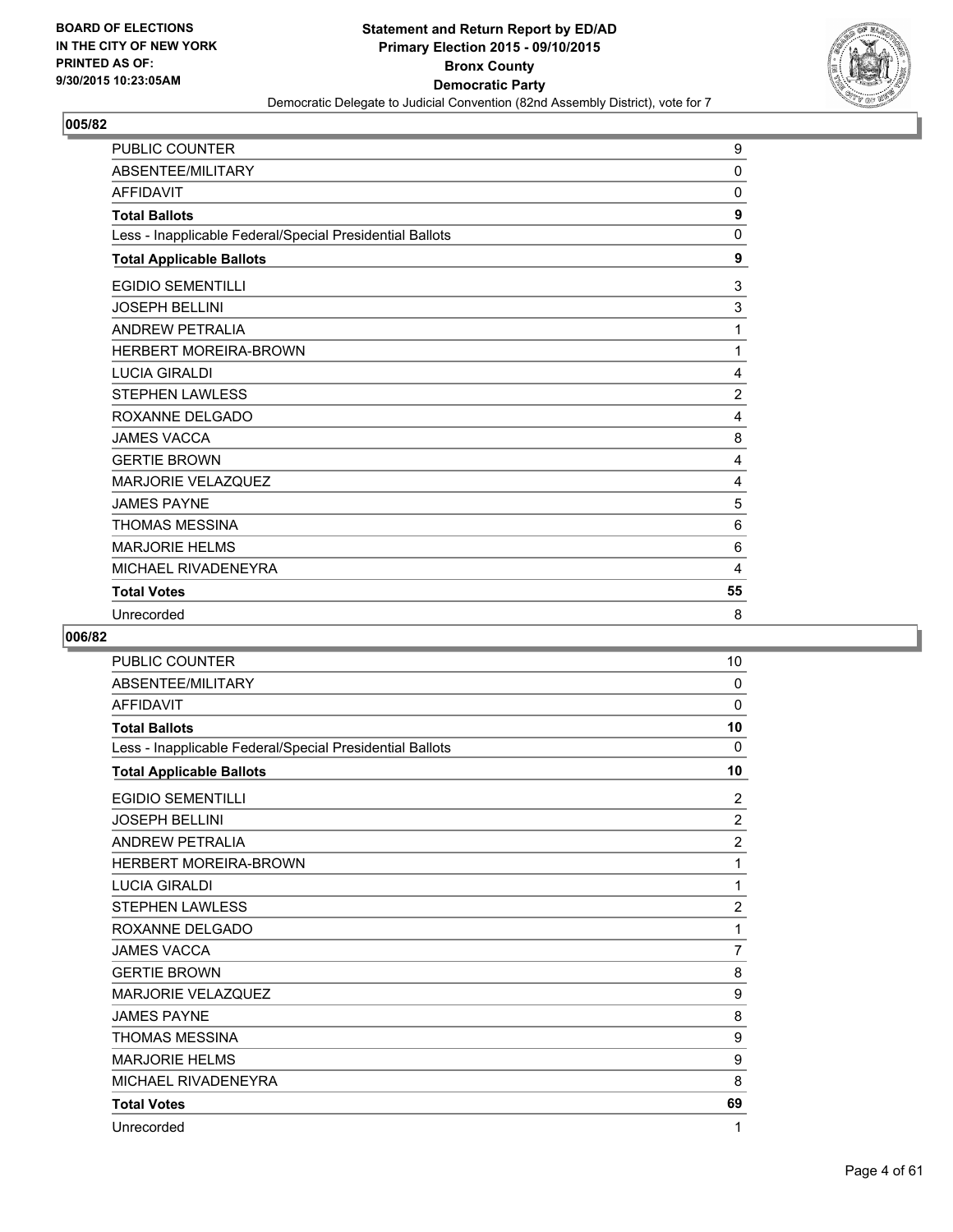

| <b>PUBLIC COUNTER</b>                                    | 8              |
|----------------------------------------------------------|----------------|
| ABSENTEE/MILITARY                                        | $\Omega$       |
| <b>AFFIDAVIT</b>                                         | 0              |
| <b>Total Ballots</b>                                     | 8              |
| Less - Inapplicable Federal/Special Presidential Ballots | 0              |
| <b>Total Applicable Ballots</b>                          | 8              |
| <b>EGIDIO SEMENTILLI</b>                                 | 1              |
| <b>JOSEPH BELLINI</b>                                    | 1              |
| <b>ANDREW PETRALIA</b>                                   | 1              |
| <b>HERBERT MOREIRA-BROWN</b>                             | 1              |
| <b>LUCIA GIRALDI</b>                                     | $\overline{2}$ |
| <b>STEPHEN LAWLESS</b>                                   | 1              |
| ROXANNE DELGADO                                          | 1              |
| <b>JAMES VACCA</b>                                       | 7              |
| <b>GERTIE BROWN</b>                                      | 6              |
| <b>MARJORIE VELAZQUEZ</b>                                | 6              |
| <b>JAMES PAYNE</b>                                       | 6              |
| <b>THOMAS MESSINA</b>                                    | 6              |
| <b>MARJORIE HELMS</b>                                    | 6              |
| MICHAEL RIVADENEYRA                                      | 6              |
| <b>Total Votes</b>                                       | 51             |
| Unrecorded                                               | 5              |

| <b>PUBLIC COUNTER</b>                                    | 11           |
|----------------------------------------------------------|--------------|
| ABSENTEE/MILITARY                                        | 1            |
| <b>AFFIDAVIT</b>                                         | 0            |
| <b>Total Ballots</b>                                     | 12           |
| Less - Inapplicable Federal/Special Presidential Ballots | $\mathbf{0}$ |
| <b>Total Applicable Ballots</b>                          | 12           |
| <b>EGIDIO SEMENTILLI</b>                                 | 5            |
| <b>JOSEPH BELLINI</b>                                    | 5            |
| <b>ANDREW PETRALIA</b>                                   | 6            |
| <b>HERBERT MOREIRA-BROWN</b>                             | 5            |
| <b>LUCIA GIRALDI</b>                                     | 5            |
| <b>STEPHEN LAWLESS</b>                                   | 5            |
| ROXANNE DELGADO                                          | 5            |
| <b>JAMES VACCA</b>                                       | 7            |
| <b>GERTIE BROWN</b>                                      | 5            |
| <b>MARJORIE VELAZQUEZ</b>                                | 5            |
| <b>JAMES PAYNE</b>                                       | 5            |
| <b>THOMAS MESSINA</b>                                    | 6            |
| <b>MARJORIE HELMS</b>                                    | 5            |
| MICHAEL RIVADENEYRA                                      | 5            |
| <b>Total Votes</b>                                       | 74           |
| Unrecorded                                               | 10           |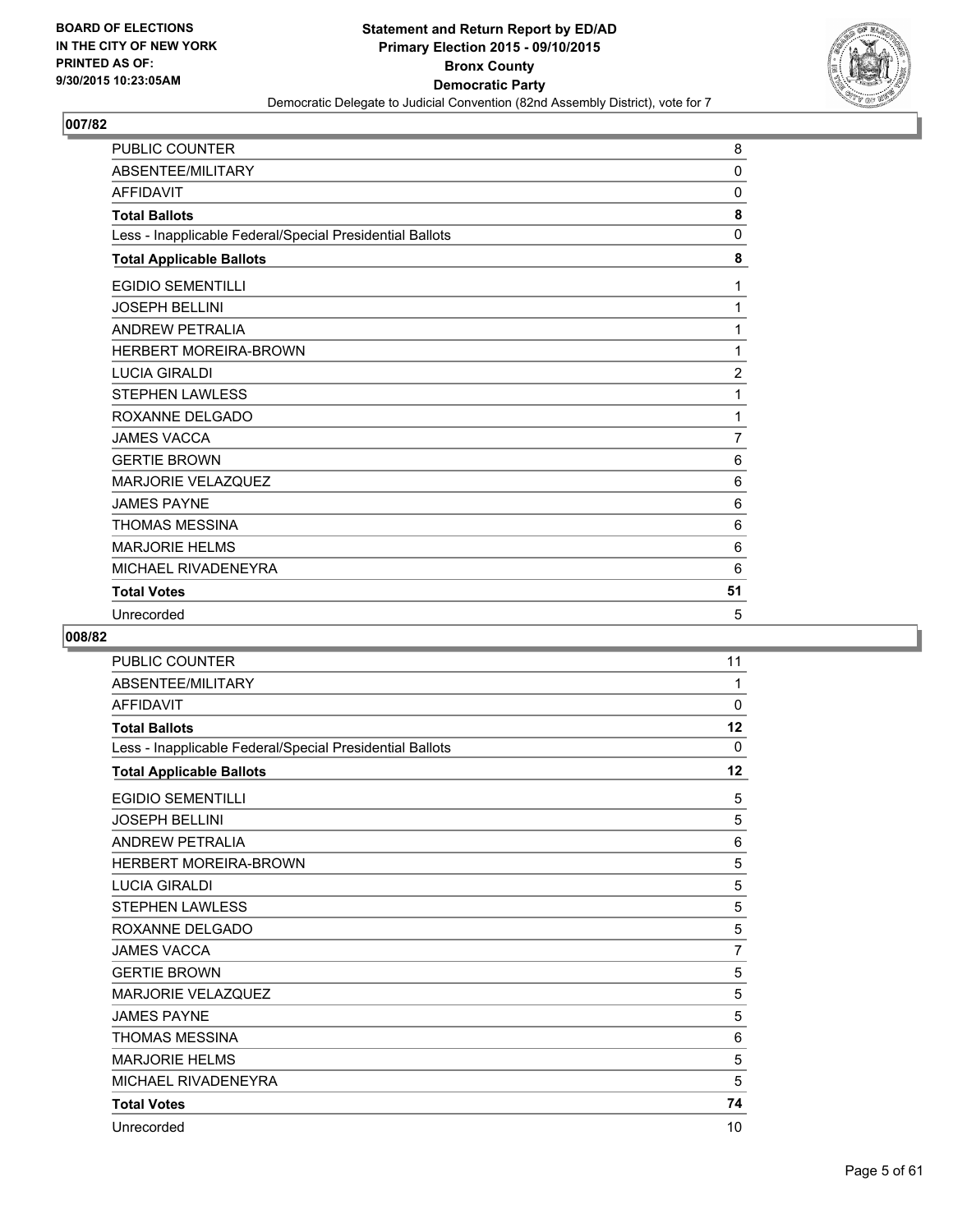

| <b>PUBLIC COUNTER</b>                                    | 8              |
|----------------------------------------------------------|----------------|
| ABSENTEE/MILITARY                                        | 0              |
| <b>AFFIDAVIT</b>                                         | 0              |
| <b>Total Ballots</b>                                     | 8              |
| Less - Inapplicable Federal/Special Presidential Ballots | 0              |
| <b>Total Applicable Ballots</b>                          | 8              |
| <b>EGIDIO SEMENTILLI</b>                                 | 3              |
| <b>JOSEPH BELLINI</b>                                    | 3              |
| <b>ANDREW PETRALIA</b>                                   | $\overline{2}$ |
| <b>HERBERT MOREIRA-BROWN</b>                             | $\overline{2}$ |
| <b>LUCIA GIRALDI</b>                                     | $\overline{2}$ |
| <b>STEPHEN LAWLESS</b>                                   | 3              |
| ROXANNE DELGADO                                          | 4              |
| <b>JAMES VACCA</b>                                       | 5              |
| <b>GERTIE BROWN</b>                                      | $\overline{2}$ |
| <b>MARJORIE VELAZQUEZ</b>                                | 5              |
| <b>JAMES PAYNE</b>                                       | 4              |
| <b>THOMAS MESSINA</b>                                    | 4              |
| <b>MARJORIE HELMS</b>                                    | 3              |
| MICHAEL RIVADENEYRA                                      | 3              |
| ALEX A. GOMEZ (WRITE-IN)                                 | $\overline{2}$ |
| <b>Total Votes</b>                                       | 47             |
| Unrecorded                                               | 9              |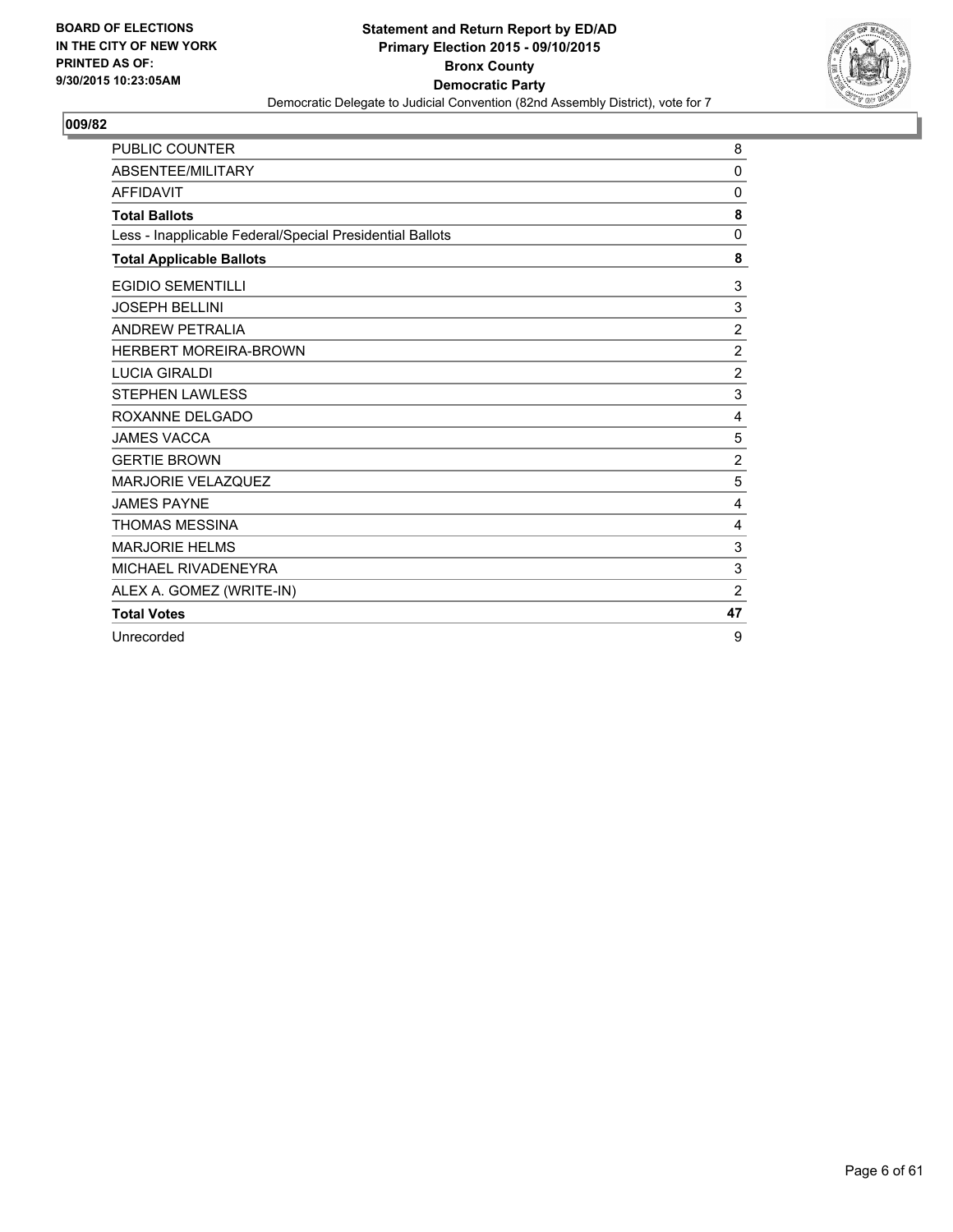

| <b>PUBLIC COUNTER</b>                                    | 14             |
|----------------------------------------------------------|----------------|
| ABSENTEE/MILITARY                                        | 1              |
| <b>AFFIDAVIT</b>                                         | $\mathbf 0$    |
| <b>Total Ballots</b>                                     | 15             |
| Less - Inapplicable Federal/Special Presidential Ballots | $\mathbf{0}$   |
| <b>Total Applicable Ballots</b>                          | 15             |
| <b>EGIDIO SEMENTILLI</b>                                 | 3              |
| <b>JOSEPH BELLINI</b>                                    | 4              |
| <b>ANDREW PETRALIA</b>                                   | 3              |
| <b>HERBERT MOREIRA-BROWN</b>                             | $\overline{4}$ |
| <b>LUCIA GIRALDI</b>                                     | 1              |
| <b>STEPHEN LAWLESS</b>                                   | $\overline{2}$ |
| ROXANNE DELGADO                                          | 4              |
| <b>JAMES VACCA</b>                                       | 12             |
| <b>GERTIE BROWN</b>                                      | 9              |
| <b>MARJORIE VELAZQUEZ</b>                                | 11             |
| <b>JAMES PAYNE</b>                                       | 9              |
| <b>THOMAS MESSINA</b>                                    | 9              |
| <b>MARJORIE HELMS</b>                                    | 9              |
| MICHAEL RIVADENEYRA                                      | 8              |
| UNATTRIBUTABLE WRITE-IN (WRITE-IN)                       | 1              |
| <b>Total Votes</b>                                       | 89             |
| Unrecorded                                               | 16             |

| <b>PUBLIC COUNTER</b>                                    | 8              |
|----------------------------------------------------------|----------------|
| ABSENTEE/MILITARY                                        | $\mathbf{0}$   |
| <b>AFFIDAVIT</b>                                         | 0              |
| <b>Total Ballots</b>                                     | 8              |
| Less - Inapplicable Federal/Special Presidential Ballots | $\Omega$       |
| <b>Total Applicable Ballots</b>                          | 8              |
| <b>EGIDIO SEMENTILLI</b>                                 | 3              |
| <b>JOSEPH BELLINI</b>                                    | 3              |
| <b>ANDREW PETRALIA</b>                                   | 4              |
| <b>HERBERT MOREIRA-BROWN</b>                             | $\overline{2}$ |
| <b>LUCIA GIRALDI</b>                                     | 4              |
| STEPHEN LAWLESS                                          | $\overline{2}$ |
| ROXANNE DELGADO                                          | 4              |
| <b>JAMES VACCA</b>                                       | 4              |
| <b>GERTIE BROWN</b>                                      | 0              |
| <b>MARJORIE VELAZQUEZ</b>                                | 1              |
| <b>JAMES PAYNE</b>                                       | $\overline{2}$ |
| <b>THOMAS MESSINA</b>                                    | 1              |
| <b>MARJORIE HELMS</b>                                    | $\mathbf{0}$   |
| MICHAEL RIVADENEYRA                                      | $\mathbf{0}$   |
| <b>Total Votes</b>                                       | 30             |
| Unrecorded                                               | 26             |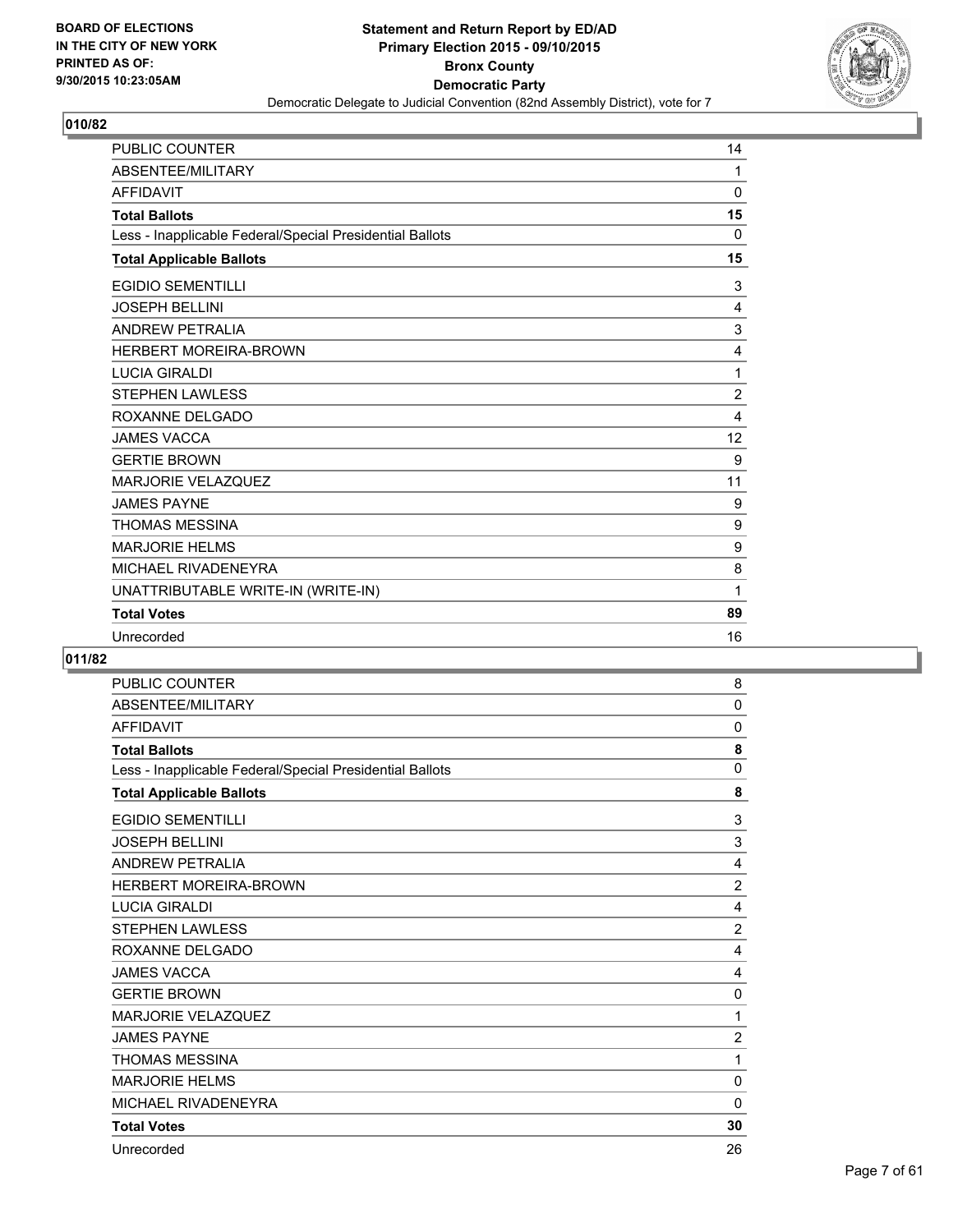

| PUBLIC COUNTER                                           | 11             |
|----------------------------------------------------------|----------------|
| ABSENTEE/MILITARY                                        | 1              |
| <b>AFFIDAVIT</b>                                         | 0              |
| <b>Total Ballots</b>                                     | 12             |
| Less - Inapplicable Federal/Special Presidential Ballots | 0              |
| <b>Total Applicable Ballots</b>                          | 12             |
| <b>EGIDIO SEMENTILLI</b>                                 | 4              |
| <b>JOSEPH BELLINI</b>                                    | $\mathbf 0$    |
| <b>ANDREW PETRALIA</b>                                   | $\overline{2}$ |
| <b>HERBERT MOREIRA-BROWN</b>                             | $\overline{c}$ |
| <b>LUCIA GIRALDI</b>                                     | 1              |
| <b>STEPHEN LAWLESS</b>                                   | 1              |
| ROXANNE DELGADO                                          | 3              |
| <b>JAMES VACCA</b>                                       | 10             |
| <b>GERTIE BROWN</b>                                      | 4              |
| <b>MARJORIE VELAZQUEZ</b>                                | $\overline{7}$ |
| <b>JAMES PAYNE</b>                                       | 4              |
| <b>THOMAS MESSINA</b>                                    | 5              |
| <b>MARJORIE HELMS</b>                                    | 6              |
| MICHAEL RIVADENEYRA                                      | 3              |
| <b>Total Votes</b>                                       | 52             |
| Unrecorded                                               | 32             |

| <b>PUBLIC COUNTER</b>                                    | 16       |
|----------------------------------------------------------|----------|
| ABSENTEE/MILITARY                                        | $\Omega$ |
| <b>AFFIDAVIT</b>                                         | 0        |
| <b>Total Ballots</b>                                     | 16       |
| Less - Inapplicable Federal/Special Presidential Ballots | $\Omega$ |
| <b>Total Applicable Ballots</b>                          | 16       |
| <b>EGIDIO SEMENTILLI</b>                                 | 4        |
| <b>JOSEPH BELLINI</b>                                    | 3        |
| <b>ANDREW PETRALIA</b>                                   | 3        |
| <b>HERBERT MOREIRA-BROWN</b>                             | 4        |
| <b>LUCIA GIRALDI</b>                                     | 3        |
| <b>STEPHEN LAWLESS</b>                                   | 4        |
| ROXANNE DELGADO                                          | 3        |
| <b>JAMES VACCA</b>                                       | 14       |
| <b>GERTIE BROWN</b>                                      | 7        |
| <b>MARJORIE VELAZQUEZ</b>                                | 6        |
| <b>JAMES PAYNE</b>                                       | 8        |
| <b>THOMAS MESSINA</b>                                    | 4        |
| <b>MARJORIE HELMS</b>                                    | 8        |
| MICHAEL RIVADENEYRA                                      | 5        |
| <b>Total Votes</b>                                       | 76       |
| Unrecorded                                               | 36       |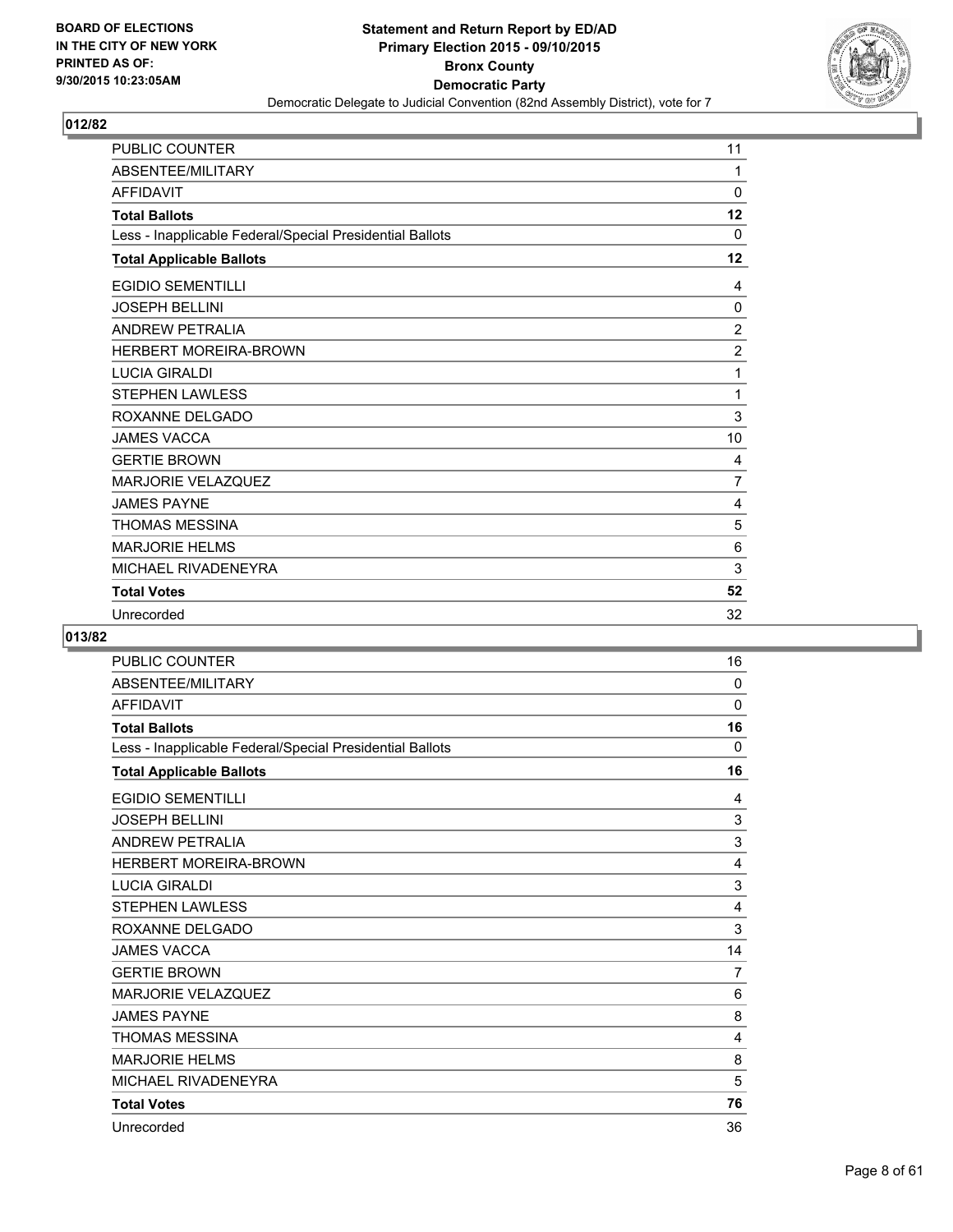

| <b>PUBLIC COUNTER</b>                                    | 6              |
|----------------------------------------------------------|----------------|
| ABSENTEE/MILITARY                                        | $\mathbf 0$    |
| <b>AFFIDAVIT</b>                                         | 0              |
| <b>Total Ballots</b>                                     | 6              |
| Less - Inapplicable Federal/Special Presidential Ballots | 0              |
| <b>Total Applicable Ballots</b>                          | 6              |
| <b>EGIDIO SEMENTILLI</b>                                 | 1              |
| <b>JOSEPH BELLINI</b>                                    | $\mathbf 0$    |
| <b>ANDREW PETRALIA</b>                                   | $\Omega$       |
| <b>HERBERT MOREIRA-BROWN</b>                             | 1              |
| <b>LUCIA GIRALDI</b>                                     | $\mathbf 0$    |
| <b>STEPHEN LAWLESS</b>                                   | $\mathbf 0$    |
| ROXANNE DELGADO                                          | $\overline{2}$ |
| <b>JAMES VACCA</b>                                       | 6              |
| <b>GERTIE BROWN</b>                                      | 0              |
| <b>MARJORIE VELAZQUEZ</b>                                | 3              |
| <b>JAMES PAYNE</b>                                       | $\mathbf 0$    |
| <b>THOMAS MESSINA</b>                                    | 1              |
| <b>MARJORIE HELMS</b>                                    | 0              |
| MICHAEL RIVADENEYRA                                      | 1              |
| <b>Total Votes</b>                                       | 15             |
| Unrecorded                                               | 27             |

| <b>PUBLIC COUNTER</b>                                    | 43       |
|----------------------------------------------------------|----------|
| ABSENTEE/MILITARY                                        | 1        |
| <b>AFFIDAVIT</b>                                         | 0        |
| <b>Total Ballots</b>                                     | 44       |
| Less - Inapplicable Federal/Special Presidential Ballots | $\Omega$ |
| <b>Total Applicable Ballots</b>                          | 44       |
| <b>EGIDIO SEMENTILLI</b>                                 | 6        |
| <b>JOSEPH BELLINI</b>                                    | 8        |
| <b>ANDREW PETRALIA</b>                                   | 4        |
| <b>HERBERT MOREIRA-BROWN</b>                             | 8        |
| <b>LUCIA GIRALDI</b>                                     | 3        |
| <b>STEPHEN LAWLESS</b>                                   | 3        |
| ROXANNE DELGADO                                          | 10       |
| <b>JAMES VACCA</b>                                       | 37       |
| <b>GERTIE BROWN</b>                                      | 23       |
| <b>MARJORIE VELAZQUEZ</b>                                | 28       |
| <b>JAMES PAYNE</b>                                       | 24       |
| <b>THOMAS MESSINA</b>                                    | 24       |
| <b>MARJORIE HELMS</b>                                    | 27       |
| MICHAEL RIVADENEYRA                                      | 24       |
| <b>Total Votes</b>                                       | 229      |
| Unrecorded                                               | 79       |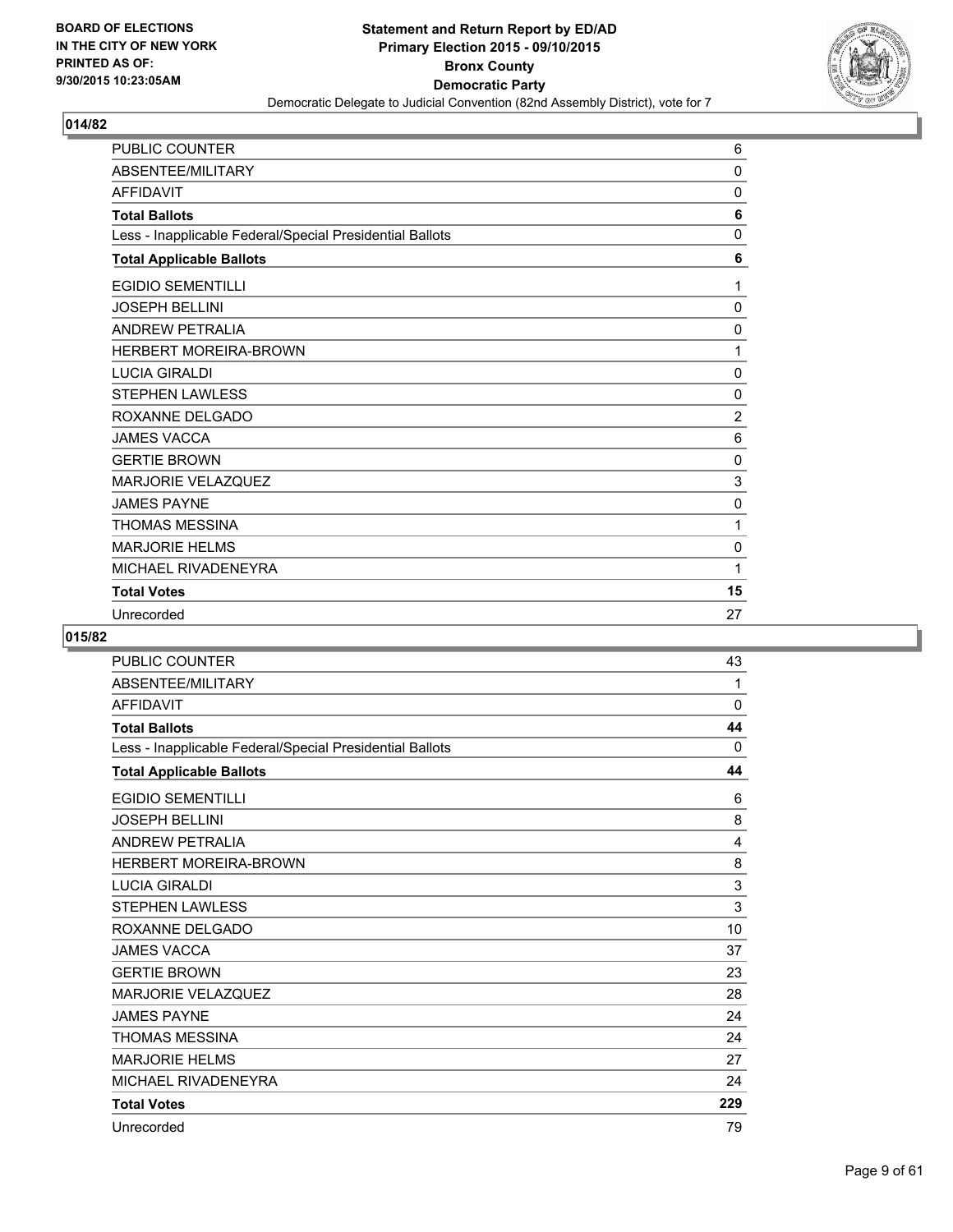

| <b>PUBLIC COUNTER</b>                                    | 14             |
|----------------------------------------------------------|----------------|
| ABSENTEE/MILITARY                                        | 5              |
| <b>AFFIDAVIT</b>                                         | $\Omega$       |
| <b>Total Ballots</b>                                     | 19             |
| Less - Inapplicable Federal/Special Presidential Ballots | 0              |
| <b>Total Applicable Ballots</b>                          | 19             |
| <b>EGIDIO SEMENTILLI</b>                                 | 3              |
| <b>JOSEPH BELLINI</b>                                    | $\overline{2}$ |
| <b>ANDREW PETRALIA</b>                                   | 4              |
| <b>HERBERT MOREIRA-BROWN</b>                             | $\overline{2}$ |
| <b>LUCIA GIRALDI</b>                                     | 3              |
| <b>STEPHEN LAWLESS</b>                                   | $\overline{2}$ |
| ROXANNE DELGADO                                          | 8              |
| <b>JAMES VACCA</b>                                       | 17             |
| <b>GERTIE BROWN</b>                                      | 9              |
| <b>MARJORIE VELAZQUEZ</b>                                | 12             |
| <b>JAMES PAYNE</b>                                       | 13             |
| <b>THOMAS MESSINA</b>                                    | 11             |
| <b>MARJORIE HELMS</b>                                    | 11             |
| MICHAEL RIVADENEYRA                                      | 9              |
| <b>Total Votes</b>                                       | 106            |
| Unrecorded                                               | 27             |

| <b>PUBLIC COUNTER</b>                                    | 8              |
|----------------------------------------------------------|----------------|
| ABSENTEE/MILITARY                                        | $\Omega$       |
| <b>AFFIDAVIT</b>                                         | 0              |
| <b>Total Ballots</b>                                     | 8              |
| Less - Inapplicable Federal/Special Presidential Ballots | $\mathbf{0}$   |
| <b>Total Applicable Ballots</b>                          | 8              |
| <b>EGIDIO SEMENTILLI</b>                                 | 1              |
| <b>JOSEPH BELLINI</b>                                    | 0              |
| <b>ANDREW PETRALIA</b>                                   | $\Omega$       |
| <b>HERBERT MOREIRA-BROWN</b>                             | 0              |
| <b>LUCIA GIRALDI</b>                                     | 0              |
| STEPHEN LAWLESS                                          | 0              |
| ROXANNE DELGADO                                          | 1              |
| <b>JAMES VACCA</b>                                       | $\overline{7}$ |
| <b>GERTIE BROWN</b>                                      | 6              |
| <b>MARJORIE VELAZQUEZ</b>                                | 6              |
| <b>JAMES PAYNE</b>                                       | 6              |
| <b>THOMAS MESSINA</b>                                    | 6              |
| <b>MARJORIE HELMS</b>                                    | 6              |
| MICHAEL RIVADENEYRA                                      | 6              |
| <b>Total Votes</b>                                       | 45             |
| Unrecorded                                               | 11             |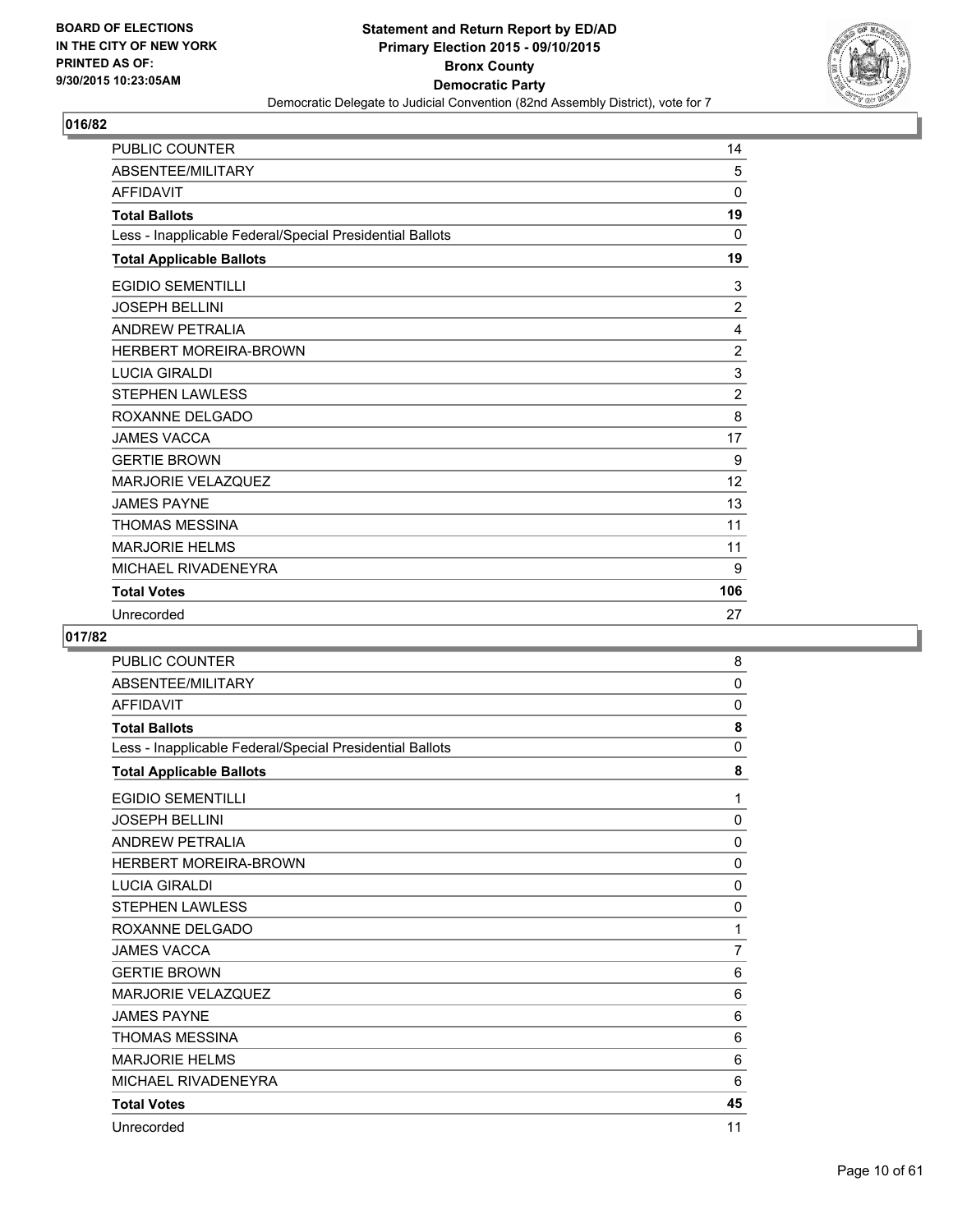

| <b>PUBLIC COUNTER</b>                                    | $\overline{c}$ |
|----------------------------------------------------------|----------------|
| ABSENTEE/MILITARY                                        | $\overline{2}$ |
| <b>AFFIDAVIT</b>                                         | 0              |
| <b>Total Ballots</b>                                     | 4              |
| Less - Inapplicable Federal/Special Presidential Ballots | 0              |
| <b>Total Applicable Ballots</b>                          | 4              |
| <b>EGIDIO SEMENTILLI</b>                                 | 0              |
| <b>JOSEPH BELLINI</b>                                    | $\Omega$       |
| <b>ANDREW PETRALIA</b>                                   | $\mathbf 0$    |
| <b>HERBERT MOREIRA-BROWN</b>                             | 0              |
| <b>LUCIA GIRALDI</b>                                     | $\mathbf 0$    |
| <b>STEPHEN LAWLESS</b>                                   | $\mathbf 0$    |
| ROXANNE DELGADO                                          | $\overline{2}$ |
| <b>JAMES VACCA</b>                                       | 4              |
| <b>GERTIE BROWN</b>                                      | 0              |
| <b>MARJORIE VELAZQUEZ</b>                                | 0              |
| <b>JAMES PAYNE</b>                                       | $\mathbf 0$    |
| <b>THOMAS MESSINA</b>                                    | 0              |
| <b>MARJORIE HELMS</b>                                    | 0              |
| MICHAEL RIVADENEYRA                                      | $\mathbf 0$    |
| <b>Total Votes</b>                                       | 6              |
| Unrecorded                                               | 22             |

| <b>PUBLIC COUNTER</b>                                    | 4              |
|----------------------------------------------------------|----------------|
| ABSENTEE/MILITARY                                        | $\mathbf{0}$   |
| <b>AFFIDAVIT</b>                                         | $\mathbf 0$    |
| <b>Total Ballots</b>                                     | 4              |
| Less - Inapplicable Federal/Special Presidential Ballots | $\mathbf{0}$   |
| <b>Total Applicable Ballots</b>                          | 4              |
| <b>EGIDIO SEMENTILLI</b>                                 | 1              |
| <b>JOSEPH BELLINI</b>                                    | 1              |
| <b>ANDREW PETRALIA</b>                                   | 1              |
| <b>HERBERT MOREIRA-BROWN</b>                             | 0              |
| <b>LUCIA GIRALDI</b>                                     | 1              |
| <b>STEPHEN LAWLESS</b>                                   | $\mathbf 0$    |
| ROXANNE DELGADO                                          | 1              |
| <b>JAMES VACCA</b>                                       | 3              |
| <b>GERTIE BROWN</b>                                      | $\overline{2}$ |
| <b>MARJORIE VELAZQUEZ</b>                                | 3              |
| <b>JAMES PAYNE</b>                                       | $\overline{2}$ |
| <b>THOMAS MESSINA</b>                                    | $\overline{c}$ |
| <b>MARJORIE HELMS</b>                                    | $\overline{2}$ |
| MICHAEL RIVADENEYRA                                      | 3              |
| <b>Total Votes</b>                                       | 22             |
| Unrecorded                                               | 6              |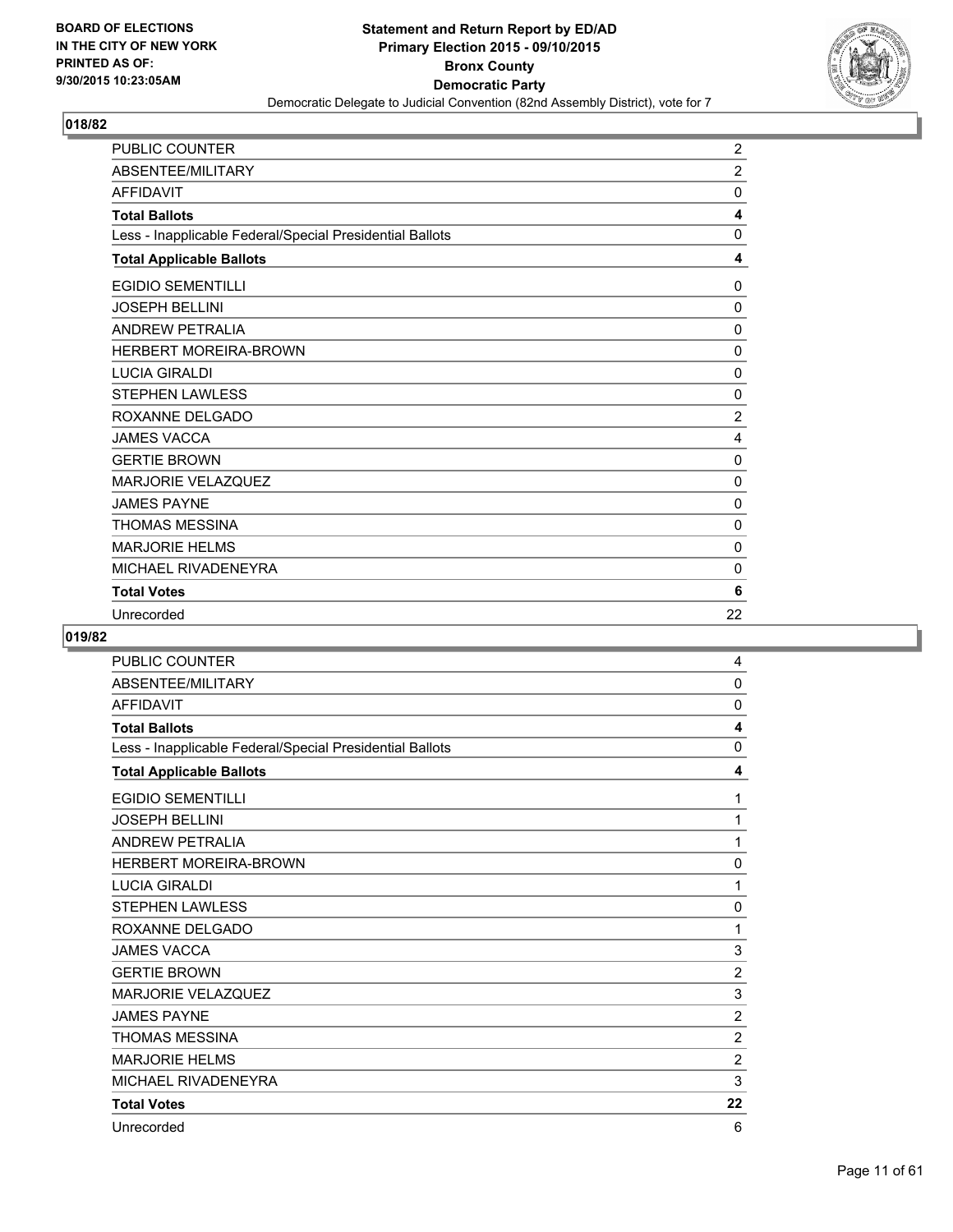

| <b>PUBLIC COUNTER</b>                                    | 5              |
|----------------------------------------------------------|----------------|
| ABSENTEE/MILITARY                                        | 1              |
| <b>AFFIDAVIT</b>                                         | 0              |
| <b>Total Ballots</b>                                     | 6              |
| Less - Inapplicable Federal/Special Presidential Ballots | 0              |
| <b>Total Applicable Ballots</b>                          | 6              |
| <b>EGIDIO SEMENTILLI</b>                                 | $\overline{2}$ |
| <b>JOSEPH BELLINI</b>                                    | 4              |
| <b>ANDREW PETRALIA</b>                                   | $\overline{2}$ |
| <b>HERBERT MOREIRA-BROWN</b>                             | 1              |
| <b>LUCIA GIRALDI</b>                                     | 3              |
| <b>STEPHEN LAWLESS</b>                                   | 1              |
| ROXANNE DELGADO                                          | 2              |
| <b>JAMES VACCA</b>                                       | 6              |
| <b>GERTIE BROWN</b>                                      | 3              |
| <b>MARJORIE VELAZQUEZ</b>                                | 3              |
| <b>JAMES PAYNE</b>                                       | 3              |
| <b>THOMAS MESSINA</b>                                    | 3              |
| <b>MARJORIE HELMS</b>                                    | 4              |
| MICHAEL RIVADENEYRA                                      | 1              |
| <b>Total Votes</b>                                       | 38             |
| Unrecorded                                               | 4              |

| <b>PUBLIC COUNTER</b>                                    | 1              |
|----------------------------------------------------------|----------------|
| ABSENTEE/MILITARY                                        | 1              |
| <b>AFFIDAVIT</b>                                         | 0              |
| <b>Total Ballots</b>                                     | $\mathbf 2$    |
| Less - Inapplicable Federal/Special Presidential Ballots | 0              |
| <b>Total Applicable Ballots</b>                          | $\overline{2}$ |
| <b>EGIDIO SEMENTILLI</b>                                 | 0              |
| <b>JOSEPH BELLINI</b>                                    | $\mathbf 0$    |
| <b>ANDREW PETRALIA</b>                                   | 1              |
| <b>HERBERT MOREIRA-BROWN</b>                             | 0              |
| <b>LUCIA GIRALDI</b>                                     | 1              |
| <b>STEPHEN LAWLESS</b>                                   | 0              |
| ROXANNE DELGADO                                          | $\overline{2}$ |
| <b>JAMES VACCA</b>                                       | 1              |
| <b>GERTIE BROWN</b>                                      | 1              |
| <b>MARJORIE VELAZQUEZ</b>                                | $\mathbf 0$    |
| <b>JAMES PAYNE</b>                                       | 0              |
| <b>THOMAS MESSINA</b>                                    | 1              |
| <b>MARJORIE HELMS</b>                                    | 1              |
| MICHAEL RIVADENEYRA                                      | 0              |
| <b>Total Votes</b>                                       | 8              |
| Unrecorded                                               | 6              |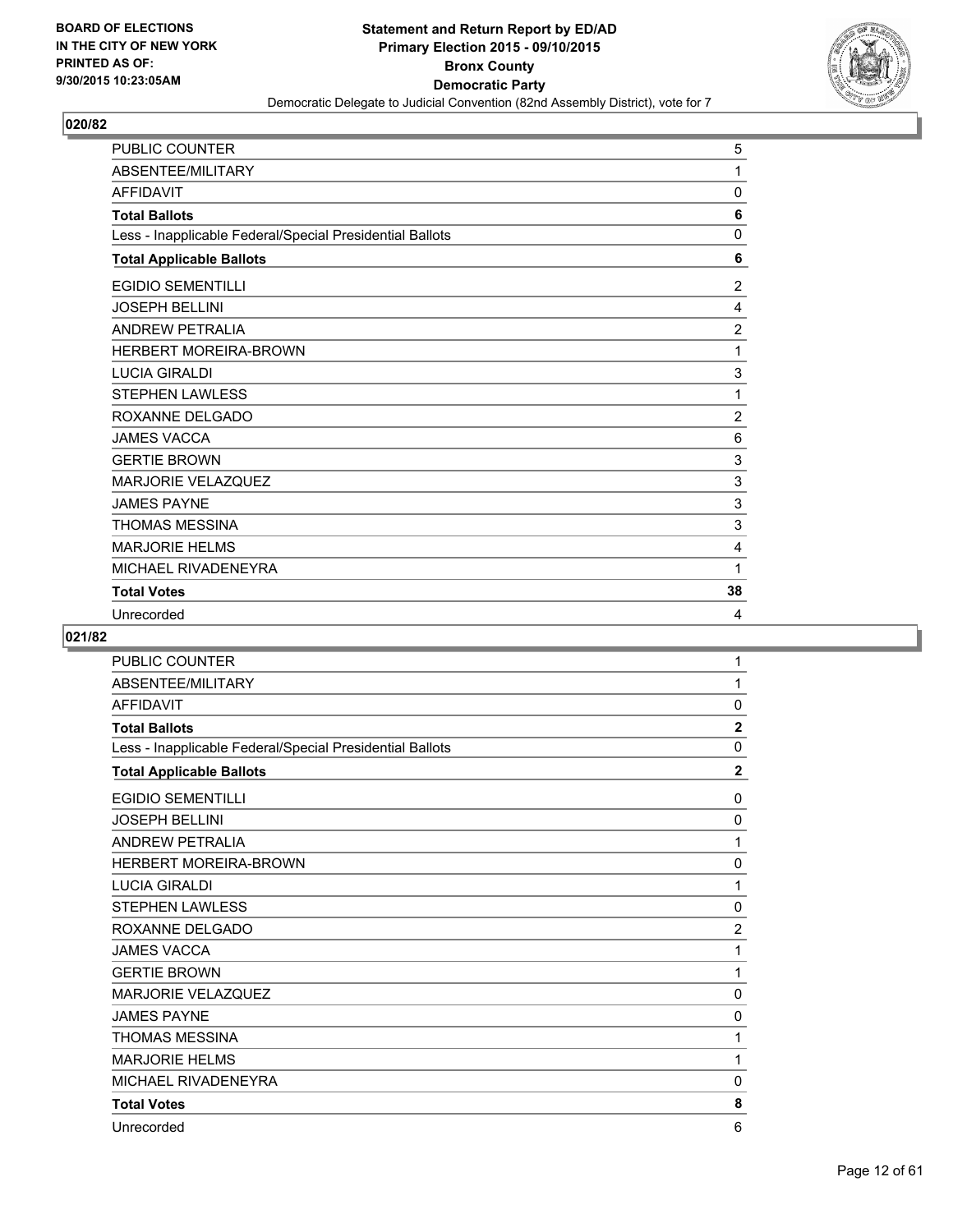

| <b>PUBLIC COUNTER</b>                                    | 6              |
|----------------------------------------------------------|----------------|
| ABSENTEE/MILITARY                                        | 1              |
| <b>AFFIDAVIT</b>                                         | 0              |
| <b>Total Ballots</b>                                     | $\overline{7}$ |
| Less - Inapplicable Federal/Special Presidential Ballots | $\mathbf 0$    |
| <b>Total Applicable Ballots</b>                          | $\overline{7}$ |
| <b>EGIDIO SEMENTILLI</b>                                 | 3              |
| <b>JOSEPH BELLINI</b>                                    | 3              |
| <b>ANDREW PETRALIA</b>                                   | $\overline{2}$ |
| <b>HERBERT MOREIRA-BROWN</b>                             | 2              |
| <b>LUCIA GIRALDI</b>                                     | $\overline{2}$ |
| <b>STEPHEN LAWLESS</b>                                   | 3              |
| ROXANNE DELGADO                                          | $\mathsf 3$    |
| <b>JAMES VACCA</b>                                       | 5              |
| <b>GERTIE BROWN</b>                                      | $\overline{2}$ |
| <b>MARJORIE VELAZQUEZ</b>                                | 1              |
| <b>JAMES PAYNE</b>                                       | 1              |
| <b>THOMAS MESSINA</b>                                    | $\overline{2}$ |
| <b>MARJORIE HELMS</b>                                    | 2              |
| MICHAEL RIVADENEYRA                                      | 1              |
| <b>Total Votes</b>                                       | 32             |
| Unrecorded                                               | 17             |

| <b>PUBLIC COUNTER</b>                                    | 2              |
|----------------------------------------------------------|----------------|
| ABSENTEE/MILITARY                                        | $\Omega$       |
| <b>AFFIDAVIT</b>                                         | 0              |
| <b>Total Ballots</b>                                     | $\overline{2}$ |
| Less - Inapplicable Federal/Special Presidential Ballots | 0              |
| <b>Total Applicable Ballots</b>                          | $\mathbf 2$    |
| <b>EGIDIO SEMENTILLI</b>                                 | 0              |
| <b>JOSEPH BELLINI</b>                                    | 0              |
| <b>ANDREW PETRALIA</b>                                   | 0              |
| <b>HERBERT MOREIRA-BROWN</b>                             | $\Omega$       |
| <b>LUCIA GIRALDI</b>                                     | $\mathbf{0}$   |
| <b>STEPHEN LAWLESS</b>                                   | 0              |
| ROXANNE DELGADO                                          | 0              |
| <b>JAMES VACCA</b>                                       | $\overline{2}$ |
| <b>GERTIE BROWN</b>                                      | 0              |
| <b>MARJORIE VELAZQUEZ</b>                                | 0              |
| <b>JAMES PAYNE</b>                                       | $\Omega$       |
| <b>THOMAS MESSINA</b>                                    | $\mathbf 0$    |
| <b>MARJORIE HELMS</b>                                    | 0              |
| MICHAEL RIVADENEYRA                                      | 0              |
| <b>Total Votes</b>                                       | $\overline{2}$ |
| Unrecorded                                               | 12             |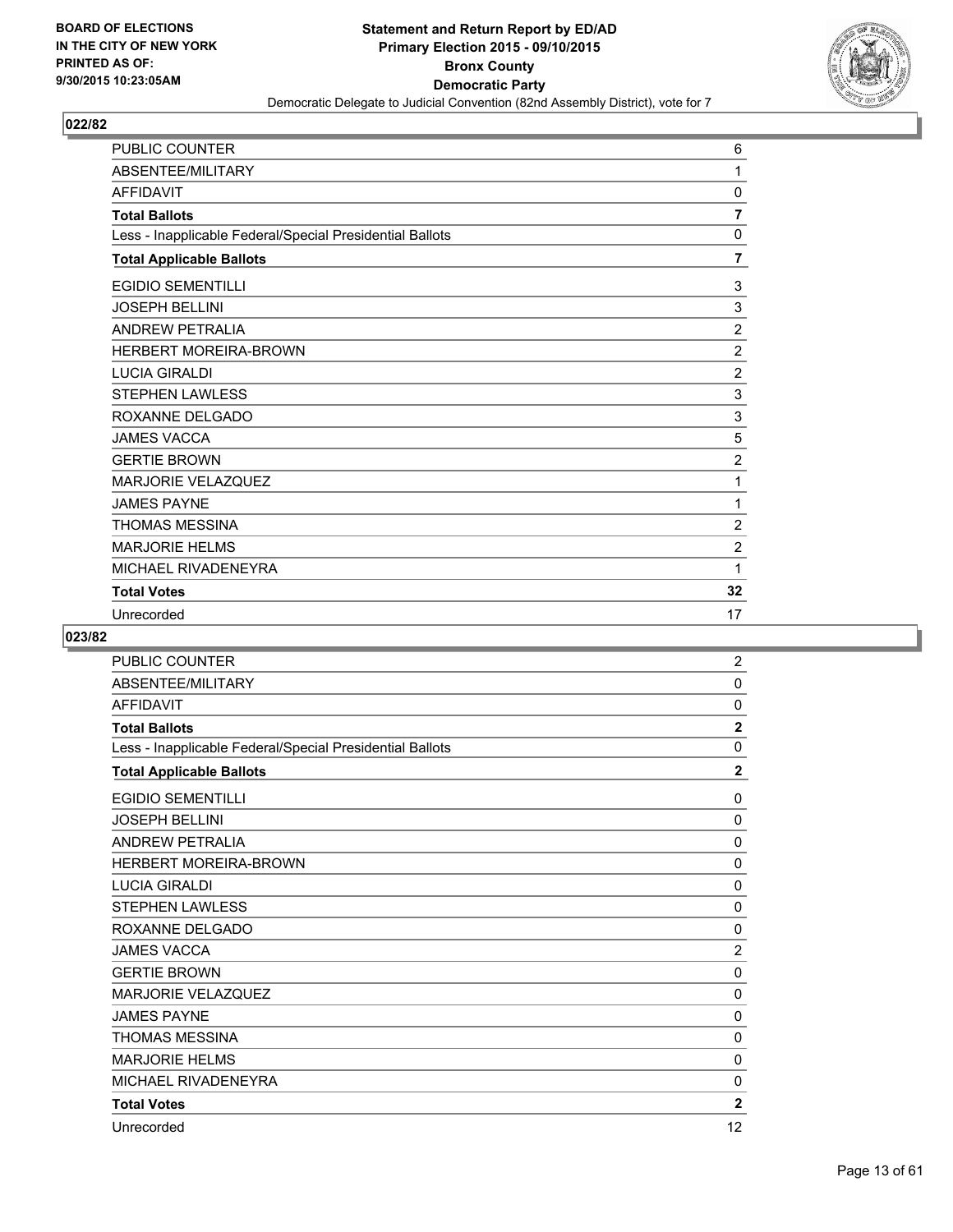

| PUBLIC COUNTER                                           | 8              |
|----------------------------------------------------------|----------------|
| ABSENTEE/MILITARY                                        | 1              |
| <b>AFFIDAVIT</b>                                         | 0              |
| <b>Total Ballots</b>                                     | 9              |
| Less - Inapplicable Federal/Special Presidential Ballots | $\mathbf{0}$   |
| <b>Total Applicable Ballots</b>                          | 9              |
| <b>EGIDIO SEMENTILLI</b>                                 | 1              |
| <b>JOSEPH BELLINI</b>                                    | 3              |
| <b>ANDREW PETRALIA</b>                                   | 1              |
| <b>HERBERT MOREIRA-BROWN</b>                             | $\overline{2}$ |
| <b>LUCIA GIRALDI</b>                                     | $\overline{2}$ |
| <b>STEPHEN LAWLESS</b>                                   | 0              |
| ROXANNE DELGADO                                          | 1              |
| <b>JAMES VACCA</b>                                       | 9              |
| <b>GERTIE BROWN</b>                                      | 7              |
| <b>MARJORIE VELAZQUEZ</b>                                | 8              |
| <b>JAMES PAYNE</b>                                       | 8              |
| <b>THOMAS MESSINA</b>                                    | 7              |
| <b>MARJORIE HELMS</b>                                    | 6              |
| MICHAEL RIVADENEYRA                                      | 8              |
| <b>Total Votes</b>                                       | 63             |

| <b>PUBLIC COUNTER</b>                                    | 9              |
|----------------------------------------------------------|----------------|
| ABSENTEE/MILITARY                                        | $\mathbf{0}$   |
| <b>AFFIDAVIT</b>                                         | 0              |
| <b>Total Ballots</b>                                     | 9              |
| Less - Inapplicable Federal/Special Presidential Ballots | $\Omega$       |
| <b>Total Applicable Ballots</b>                          | 9              |
| <b>EGIDIO SEMENTILLI</b>                                 | 1              |
| <b>JOSEPH BELLINI</b>                                    | 1              |
| <b>ANDREW PETRALIA</b>                                   | $\overline{2}$ |
| <b>HERBERT MOREIRA-BROWN</b>                             | 1              |
| <b>LUCIA GIRALDI</b>                                     | 1              |
| <b>STEPHEN LAWLESS</b>                                   | 1              |
| ROXANNE DELGADO                                          | $\overline{2}$ |
| <b>JAMES VACCA</b>                                       | 7              |
| <b>GERTIE BROWN</b>                                      | $\overline{7}$ |
| <b>MARJORIE VELAZQUEZ</b>                                | $\overline{7}$ |
| <b>JAMES PAYNE</b>                                       | $\overline{7}$ |
| <b>THOMAS MESSINA</b>                                    | $\overline{7}$ |
| <b>MARJORIE HELMS</b>                                    | 6              |
| MICHAEL RIVADENEYRA                                      | 6              |
| HILLARY CLINTON (WRITE-IN)                               | 1              |
| <b>Total Votes</b>                                       | 57             |
| Unrecorded                                               | 6              |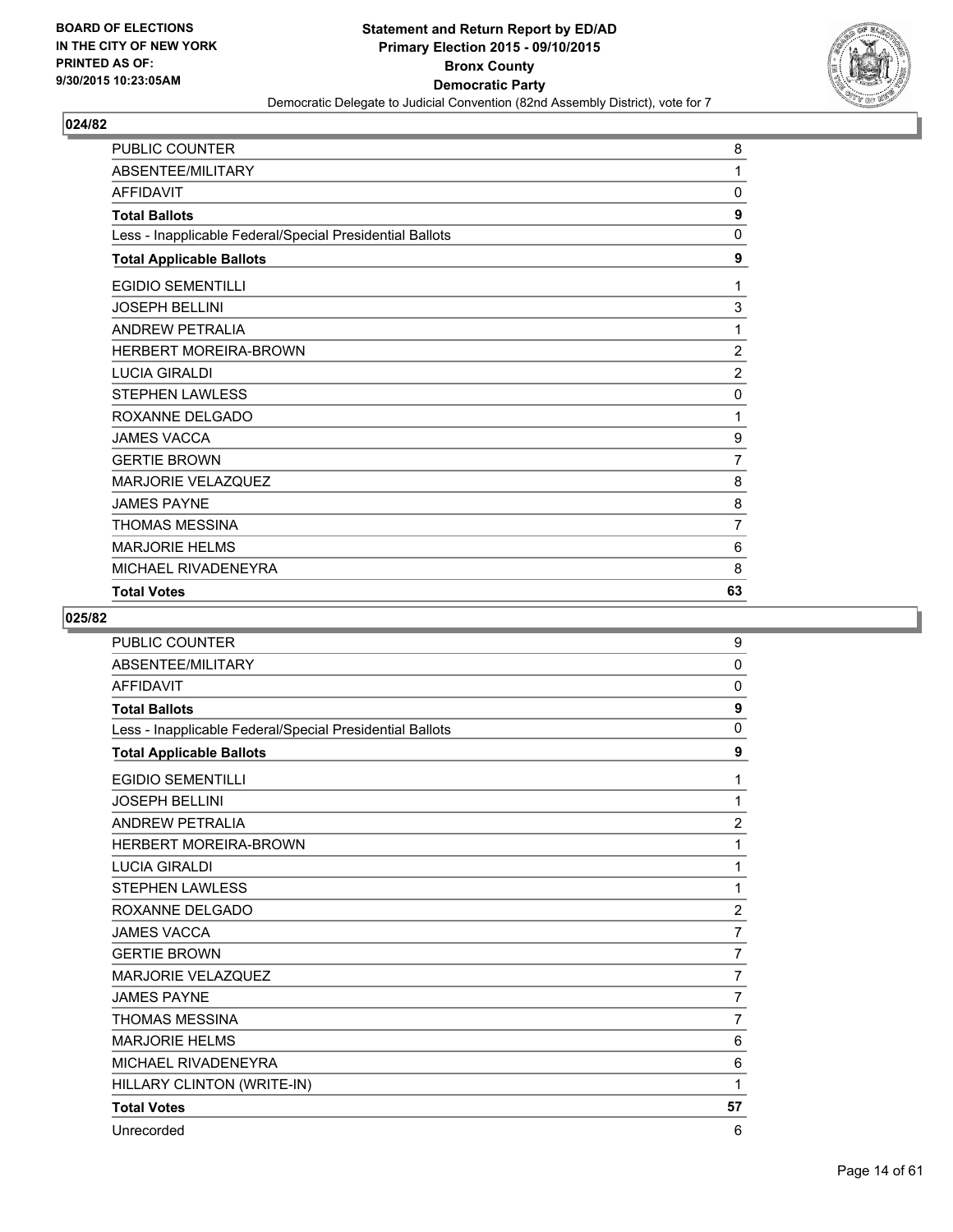

## **026/82 COMBINED into: 029/82**

| <b>PUBLIC COUNTER</b>                                    | 8              |
|----------------------------------------------------------|----------------|
| ABSENTEE/MILITARY                                        | 0              |
| <b>AFFIDAVIT</b>                                         | $\mathbf{0}$   |
| <b>Total Ballots</b>                                     | 8              |
| Less - Inapplicable Federal/Special Presidential Ballots | 0              |
| <b>Total Applicable Ballots</b>                          | 8              |
| <b>EGIDIO SEMENTILLI</b>                                 | $\overline{2}$ |
| <b>JOSEPH BELLINI</b>                                    | 5              |
| <b>ANDREW PETRALIA</b>                                   | $\overline{2}$ |
| <b>HERBERT MOREIRA-BROWN</b>                             | 3              |
| <b>LUCIA GIRALDI</b>                                     | 4              |
| <b>STEPHEN LAWLESS</b>                                   | 1              |
| ROXANNE DELGADO                                          | 5              |
| <b>JAMES VACCA</b>                                       | 6              |
| <b>GERTIE BROWN</b>                                      | 4              |
| <b>MARJORIE VELAZQUEZ</b>                                | 6              |
| <b>JAMES PAYNE</b>                                       | $\mathbf{1}$   |
| <b>THOMAS MESSINA</b>                                    | 4              |
| <b>MARJORIE HELMS</b>                                    | 5              |
| MICHAEL RIVADENEYRA                                      | 3              |
| <b>Total Votes</b>                                       | 51             |
| Unrecorded                                               | 5              |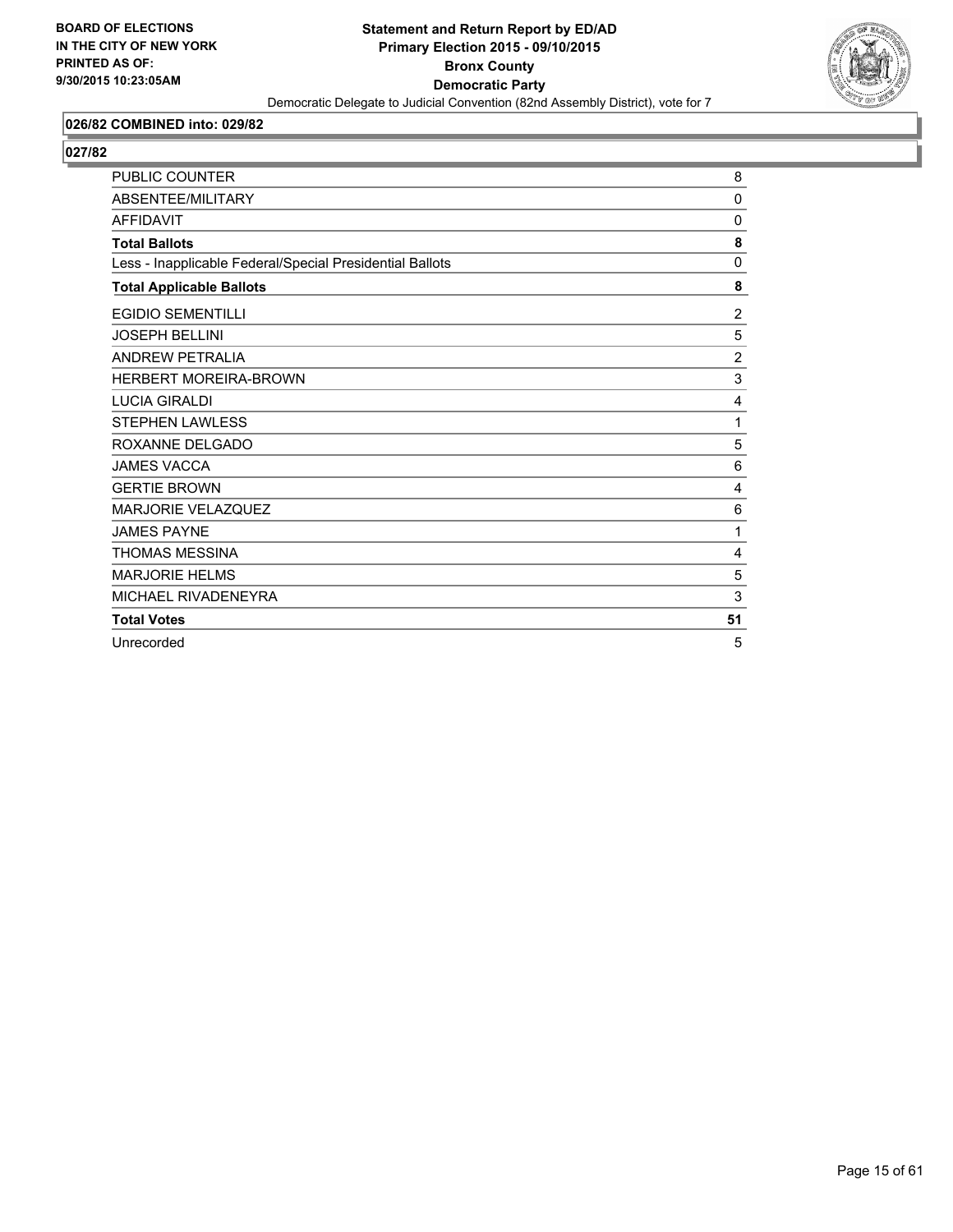

| <b>PUBLIC COUNTER</b>                                    | 8              |
|----------------------------------------------------------|----------------|
| ABSENTEE/MILITARY                                        | 3              |
| <b>AFFIDAVIT</b>                                         | 0              |
| <b>Total Ballots</b>                                     | 11             |
| Less - Inapplicable Federal/Special Presidential Ballots | $\Omega$       |
| <b>Total Applicable Ballots</b>                          | 11             |
| <b>EGIDIO SEMENTILLI</b>                                 | 2              |
| <b>JOSEPH BELLINI</b>                                    | 3              |
| <b>ANDREW PETRALIA</b>                                   | $\overline{2}$ |
| <b>HERBERT MOREIRA-BROWN</b>                             | 3              |
| <b>LUCIA GIRALDI</b>                                     | $\overline{2}$ |
| <b>STEPHEN LAWLESS</b>                                   | 5              |
| ROXANNE DELGADO                                          | $\overline{2}$ |
| <b>JAMES VACCA</b>                                       | $\overline{7}$ |
| <b>GERTIE BROWN</b>                                      | 6              |
| <b>MARJORIE VELAZQUEZ</b>                                | $\overline{7}$ |
| <b>JAMES PAYNE</b>                                       | 6              |
| <b>THOMAS MESSINA</b>                                    | 6              |
| <b>MARJORIE HELMS</b>                                    | 6              |
| MICHAEL RIVADENEYRA                                      | 6              |
| <b>Total Votes</b>                                       | 63             |
| Unrecorded                                               | 14             |

| PUBLIC COUNTER                                           | 0            |
|----------------------------------------------------------|--------------|
| ABSENTEE/MILITARY                                        | 0            |
| <b>AFFIDAVIT</b>                                         | $\mathbf{0}$ |
| <b>Total Ballots</b>                                     | $\mathbf 0$  |
| Less - Inapplicable Federal/Special Presidential Ballots | 0            |
| <b>Total Applicable Ballots</b>                          | 0            |
| <b>EGIDIO SEMENTILLI</b>                                 | 0            |
| <b>JOSEPH BELLINI</b>                                    | $\mathbf 0$  |
| <b>ANDREW PETRALIA</b>                                   | 0            |
| HERBERT MOREIRA-BROWN                                    | $\mathbf 0$  |
| <b>LUCIA GIRALDI</b>                                     | 0            |
| <b>STEPHEN LAWLESS</b>                                   | $\mathbf 0$  |
| ROXANNE DELGADO                                          | 0            |
| <b>JAMES VACCA</b>                                       | 0            |
| <b>GERTIE BROWN</b>                                      | 0            |
| MARJORIE VELAZQUEZ                                       | $\mathbf 0$  |
| <b>JAMES PAYNE</b>                                       | $\mathbf{0}$ |
| <b>THOMAS MESSINA</b>                                    | 0            |
| <b>MARJORIE HELMS</b>                                    | 0            |
| MICHAEL RIVADENEYRA                                      | 0            |
| <b>Total Votes</b>                                       | 0            |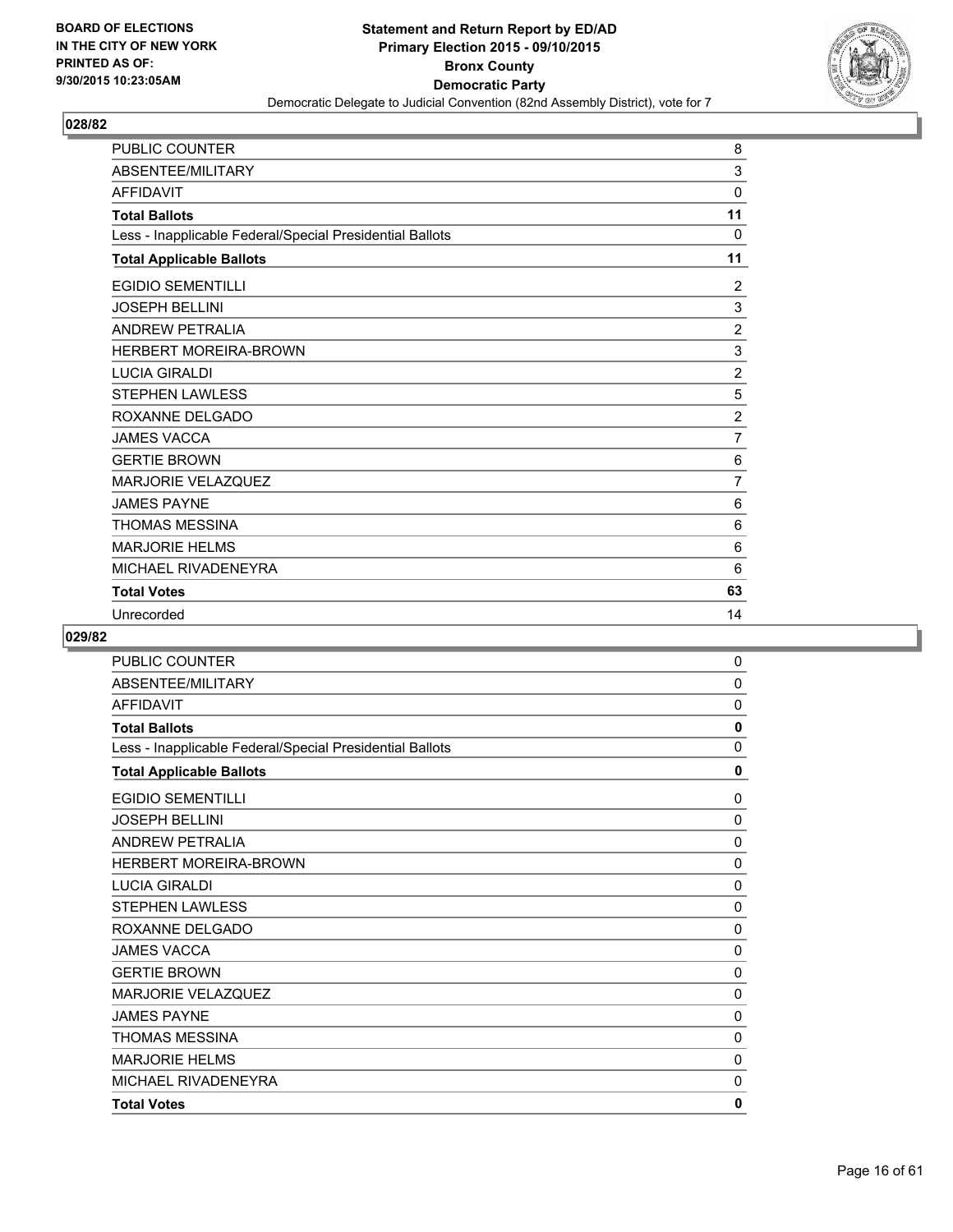

| <b>PUBLIC COUNTER</b>                                    | 15             |
|----------------------------------------------------------|----------------|
| ABSENTEE/MILITARY                                        | 0              |
| <b>AFFIDAVIT</b>                                         | 0              |
| <b>Total Ballots</b>                                     | 15             |
| Less - Inapplicable Federal/Special Presidential Ballots | $\Omega$       |
| <b>Total Applicable Ballots</b>                          | 15             |
| <b>EGIDIO SEMENTILLI</b>                                 | 9              |
| <b>JOSEPH BELLINI</b>                                    | $\overline{7}$ |
| <b>ANDREW PETRALIA</b>                                   | 6              |
| <b>HERBERT MOREIRA-BROWN</b>                             | 6              |
| <b>LUCIA GIRALDI</b>                                     | 10             |
| <b>STEPHEN LAWLESS</b>                                   | 7              |
| ROXANNE DELGADO                                          | 10             |
| <b>JAMES VACCA</b>                                       | 7              |
| <b>GERTIE BROWN</b>                                      | $\overline{2}$ |
| <b>MARJORIE VELAZQUEZ</b>                                | 3              |
| <b>JAMES PAYNE</b>                                       | $\overline{2}$ |
| <b>THOMAS MESSINA</b>                                    | 4              |
| <b>MARJORIE HELMS</b>                                    | 2              |
| MICHAEL RIVADENEYRA                                      | 3              |
| <b>Total Votes</b>                                       | 78             |
| Unrecorded                                               | 27             |

| <b>PUBLIC COUNTER</b>                                    | 29       |
|----------------------------------------------------------|----------|
| ABSENTEE/MILITARY                                        | 1        |
| <b>AFFIDAVIT</b>                                         | 0        |
| <b>Total Ballots</b>                                     | 30       |
| Less - Inapplicable Federal/Special Presidential Ballots | $\Omega$ |
| <b>Total Applicable Ballots</b>                          | 30       |
| <b>EGIDIO SEMENTILLI</b>                                 | 8        |
| <b>JOSEPH BELLINI</b>                                    | 12       |
| <b>ANDREW PETRALIA</b>                                   | 10       |
| <b>HERBERT MOREIRA-BROWN</b>                             | 12       |
| <b>LUCIA GIRALDI</b>                                     | 15       |
| <b>STEPHEN LAWLESS</b>                                   | 12       |
| ROXANNE DELGADO                                          | 5        |
| <b>JAMES VACCA</b>                                       | 20       |
| <b>GERTIE BROWN</b>                                      | 16       |
| <b>MARJORIE VELAZQUEZ</b>                                | 15       |
| <b>JAMES PAYNE</b>                                       | 15       |
| <b>THOMAS MESSINA</b>                                    | 16       |
| <b>MARJORIE HELMS</b>                                    | 15       |
| MICHAEL RIVADENEYRA                                      | 16       |
| <b>Total Votes</b>                                       | 187      |
| Unrecorded                                               | 23       |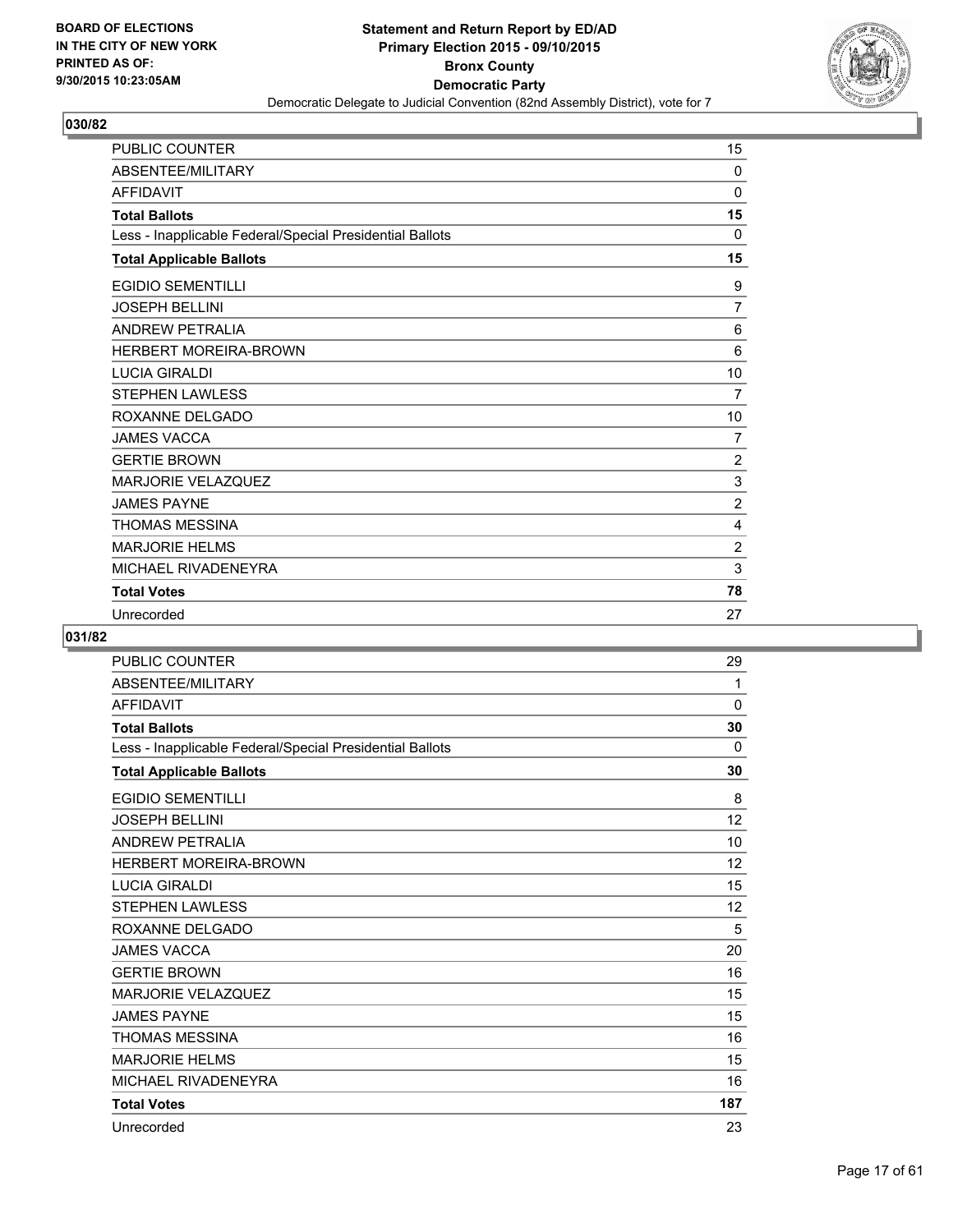

| PUBLIC COUNTER                                           | 5              |
|----------------------------------------------------------|----------------|
| ABSENTEE/MILITARY                                        | $\overline{2}$ |
| <b>AFFIDAVIT</b>                                         | 0              |
| <b>Total Ballots</b>                                     | 7              |
| Less - Inapplicable Federal/Special Presidential Ballots | 0              |
| <b>Total Applicable Ballots</b>                          | 7              |
| <b>EGIDIO SEMENTILLI</b>                                 | $\overline{2}$ |
| <b>JOSEPH BELLINI</b>                                    | 3              |
| <b>ANDREW PETRALIA</b>                                   | $\overline{2}$ |
| <b>HERBERT MOREIRA-BROWN</b>                             | 3              |
| <b>LUCIA GIRALDI</b>                                     | 3              |
| <b>STEPHEN LAWLESS</b>                                   | $\overline{2}$ |
| ROXANNE DELGADO                                          | $\overline{2}$ |
| <b>JAMES VACCA</b>                                       | 5              |
| <b>GERTIE BROWN</b>                                      | 5              |
| <b>MARJORIE VELAZQUEZ</b>                                | 4              |
| <b>JAMES PAYNE</b>                                       | 5              |
| <b>THOMAS MESSINA</b>                                    | 4              |
| <b>MARJORIE HELMS</b>                                    | 4              |
| MICHAEL RIVADENEYRA                                      | 5              |
| <b>Total Votes</b>                                       | 49             |

| <b>PUBLIC COUNTER</b>                                    | 4              |
|----------------------------------------------------------|----------------|
| ABSENTEE/MILITARY                                        | 1              |
| <b>AFFIDAVIT</b>                                         | 0              |
| <b>Total Ballots</b>                                     | 5              |
| Less - Inapplicable Federal/Special Presidential Ballots | $\Omega$       |
| <b>Total Applicable Ballots</b>                          | 5              |
| <b>EGIDIO SEMENTILLI</b>                                 | 1              |
| <b>JOSEPH BELLINI</b>                                    | $\overline{2}$ |
| <b>ANDREW PETRALIA</b>                                   | 1              |
| <b>HERBERT MOREIRA-BROWN</b>                             | $\overline{2}$ |
| <b>LUCIA GIRALDI</b>                                     | 1              |
| <b>STEPHEN LAWLESS</b>                                   | 1              |
| ROXANNE DELGADO                                          | $\overline{2}$ |
| <b>JAMES VACCA</b>                                       | $\overline{2}$ |
| <b>GERTIE BROWN</b>                                      | 1              |
| <b>MARJORIE VELAZQUEZ</b>                                | $\overline{2}$ |
| <b>JAMES PAYNE</b>                                       | $\overline{2}$ |
| <b>THOMAS MESSINA</b>                                    | 1              |
| <b>MARJORIE HELMS</b>                                    | 1              |
| MICHAEL RIVADENEYRA                                      | $\Omega$       |
| <b>Total Votes</b>                                       | 19             |
| Unrecorded                                               | 16             |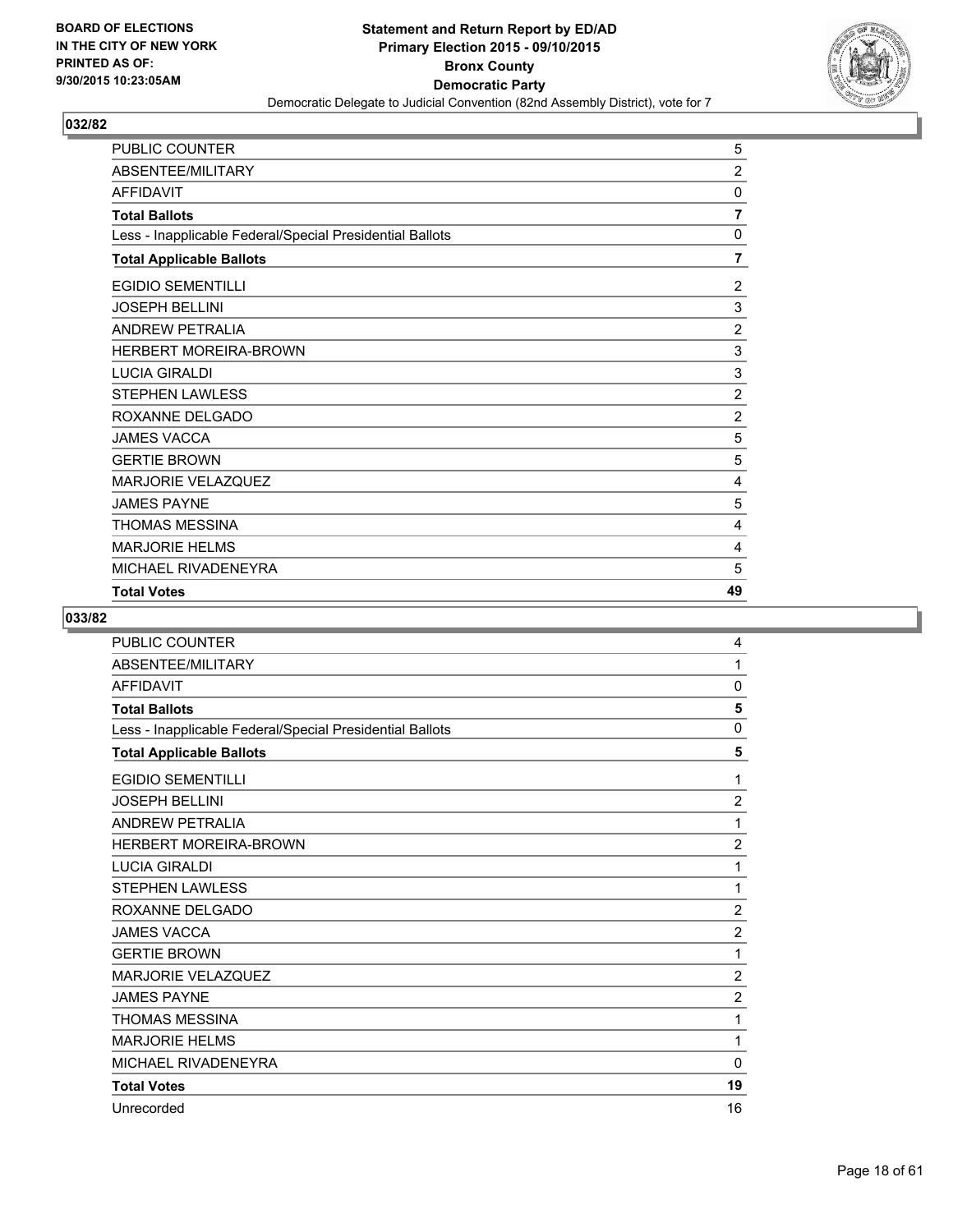

| <b>PUBLIC COUNTER</b>                                    | 4              |
|----------------------------------------------------------|----------------|
| ABSENTEE/MILITARY                                        | $\overline{2}$ |
| <b>AFFIDAVIT</b>                                         | 0              |
| <b>Total Ballots</b>                                     | 6              |
| Less - Inapplicable Federal/Special Presidential Ballots | $\mathbf 0$    |
| <b>Total Applicable Ballots</b>                          | 6              |
| <b>EGIDIO SEMENTILLI</b>                                 | 1              |
| <b>JOSEPH BELLINI</b>                                    | 1              |
| <b>ANDREW PETRALIA</b>                                   | $\Omega$       |
| <b>HERBERT MOREIRA-BROWN</b>                             | 0              |
| <b>LUCIA GIRALDI</b>                                     | $\mathbf 0$    |
| <b>STEPHEN LAWLESS</b>                                   | 0              |
| ROXANNE DELGADO                                          | 1              |
| <b>JAMES VACCA</b>                                       | 5              |
| <b>GERTIE BROWN</b>                                      | 3              |
| <b>MARJORIE VELAZQUEZ</b>                                | 4              |
| <b>JAMES PAYNE</b>                                       | 3              |
| <b>THOMAS MESSINA</b>                                    | 3              |
| <b>MARJORIE HELMS</b>                                    | 3              |
| MICHAEL RIVADENEYRA                                      | 3              |
| <b>Total Votes</b>                                       | 27             |
| Unrecorded                                               | 15             |

| <b>PUBLIC COUNTER</b>                                    | 11             |
|----------------------------------------------------------|----------------|
| ABSENTEE/MILITARY                                        | $\mathbf{0}$   |
| <b>AFFIDAVIT</b>                                         | 0              |
| <b>Total Ballots</b>                                     | 11             |
| Less - Inapplicable Federal/Special Presidential Ballots | $\Omega$       |
| <b>Total Applicable Ballots</b>                          | 11             |
| <b>EGIDIO SEMENTILLI</b>                                 | 4              |
| <b>JOSEPH BELLINI</b>                                    | 4              |
| <b>ANDREW PETRALIA</b>                                   | 3              |
| <b>HERBERT MOREIRA-BROWN</b>                             | $\overline{2}$ |
| <b>LUCIA GIRALDI</b>                                     | 3              |
| <b>STEPHEN LAWLESS</b>                                   | 3              |
| ROXANNE DELGADO                                          | 3              |
| <b>JAMES VACCA</b>                                       | 8              |
| <b>GERTIE BROWN</b>                                      | $\overline{7}$ |
| <b>MARJORIE VELAZQUEZ</b>                                | 8              |
| <b>JAMES PAYNE</b>                                       | 6              |
| <b>THOMAS MESSINA</b>                                    | 8              |
| <b>MARJORIE HELMS</b>                                    | 6              |
| MICHAEL RIVADENEYRA                                      | $\overline{7}$ |
| <b>Total Votes</b>                                       | 72             |
| Unrecorded                                               | 5              |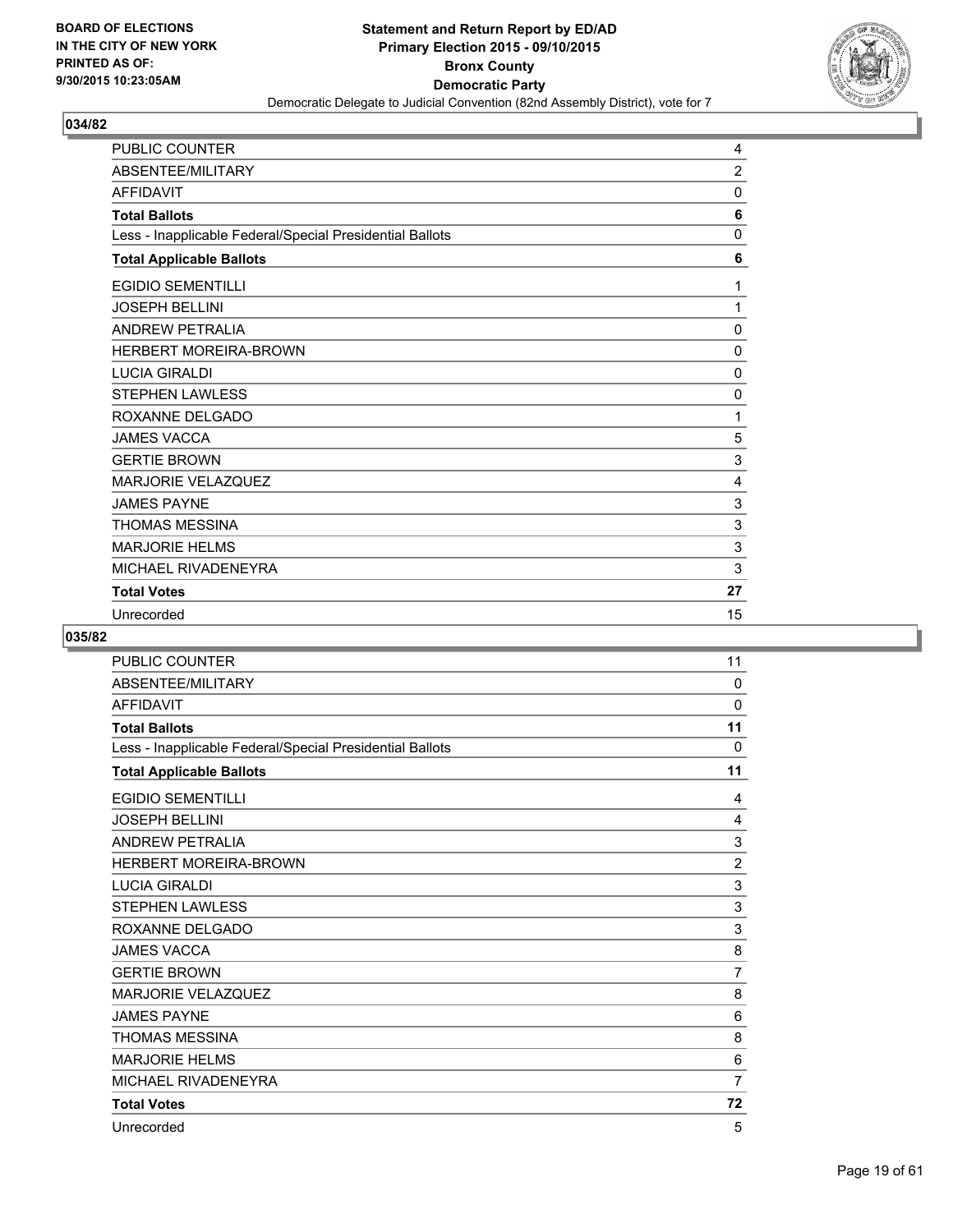

| <b>PUBLIC COUNTER</b>                                    | 26             |
|----------------------------------------------------------|----------------|
| ABSENTEE/MILITARY                                        | 2              |
| <b>AFFIDAVIT</b>                                         | $\Omega$       |
| <b>Total Ballots</b>                                     | 28             |
| Less - Inapplicable Federal/Special Presidential Ballots | $\mathbf{0}$   |
| <b>Total Applicable Ballots</b>                          | 28             |
| <b>EGIDIO SEMENTILLI</b>                                 | 6              |
| <b>JOSEPH BELLINI</b>                                    | 11             |
| <b>ANDREW PETRALIA</b>                                   | 7              |
| <b>HERBERT MOREIRA-BROWN</b>                             | $\overline{7}$ |
| <b>LUCIA GIRALDI</b>                                     | 6              |
| <b>STEPHEN LAWLESS</b>                                   | 5              |
| ROXANNE DELGADO                                          | 5              |
| <b>JAMES VACCA</b>                                       | 18             |
| <b>GERTIE BROWN</b>                                      | 13             |
| <b>MARJORIE VELAZQUEZ</b>                                | 13             |
| <b>JAMES PAYNE</b>                                       | 16             |
| <b>THOMAS MESSINA</b>                                    | 17             |
| <b>MARJORIE HELMS</b>                                    | 13             |
| MICHAEL RIVADENEYRA                                      | 14             |
| <b>Total Votes</b>                                       | 151            |
| Unrecorded                                               | 45             |

| <b>PUBLIC COUNTER</b>                                    | 16             |
|----------------------------------------------------------|----------------|
| ABSENTEE/MILITARY                                        | $\overline{2}$ |
| <b>AFFIDAVIT</b>                                         | 0              |
| <b>Total Ballots</b>                                     | 18             |
| Less - Inapplicable Federal/Special Presidential Ballots | $\mathbf{0}$   |
| <b>Total Applicable Ballots</b>                          | 18             |
| <b>EGIDIO SEMENTILLI</b>                                 | 4              |
| <b>JOSEPH BELLINI</b>                                    | 5              |
| <b>ANDREW PETRALIA</b>                                   | 5              |
| <b>HERBERT MOREIRA-BROWN</b>                             | $\overline{2}$ |
| <b>LUCIA GIRALDI</b>                                     | 6              |
| <b>STEPHEN LAWLESS</b>                                   | $\overline{2}$ |
| ROXANNE DELGADO                                          | $\overline{7}$ |
| <b>JAMES VACCA</b>                                       | 13             |
| <b>GERTIE BROWN</b>                                      | 10             |
| <b>MARJORIE VELAZQUEZ</b>                                | 10             |
| <b>JAMES PAYNE</b>                                       | 10             |
| <b>THOMAS MESSINA</b>                                    | 11             |
| <b>MARJORIE HELMS</b>                                    | 10             |
| MICHAEL RIVADENEYRA                                      | 9              |
| <b>Total Votes</b>                                       | 104            |
| Unrecorded                                               | 22             |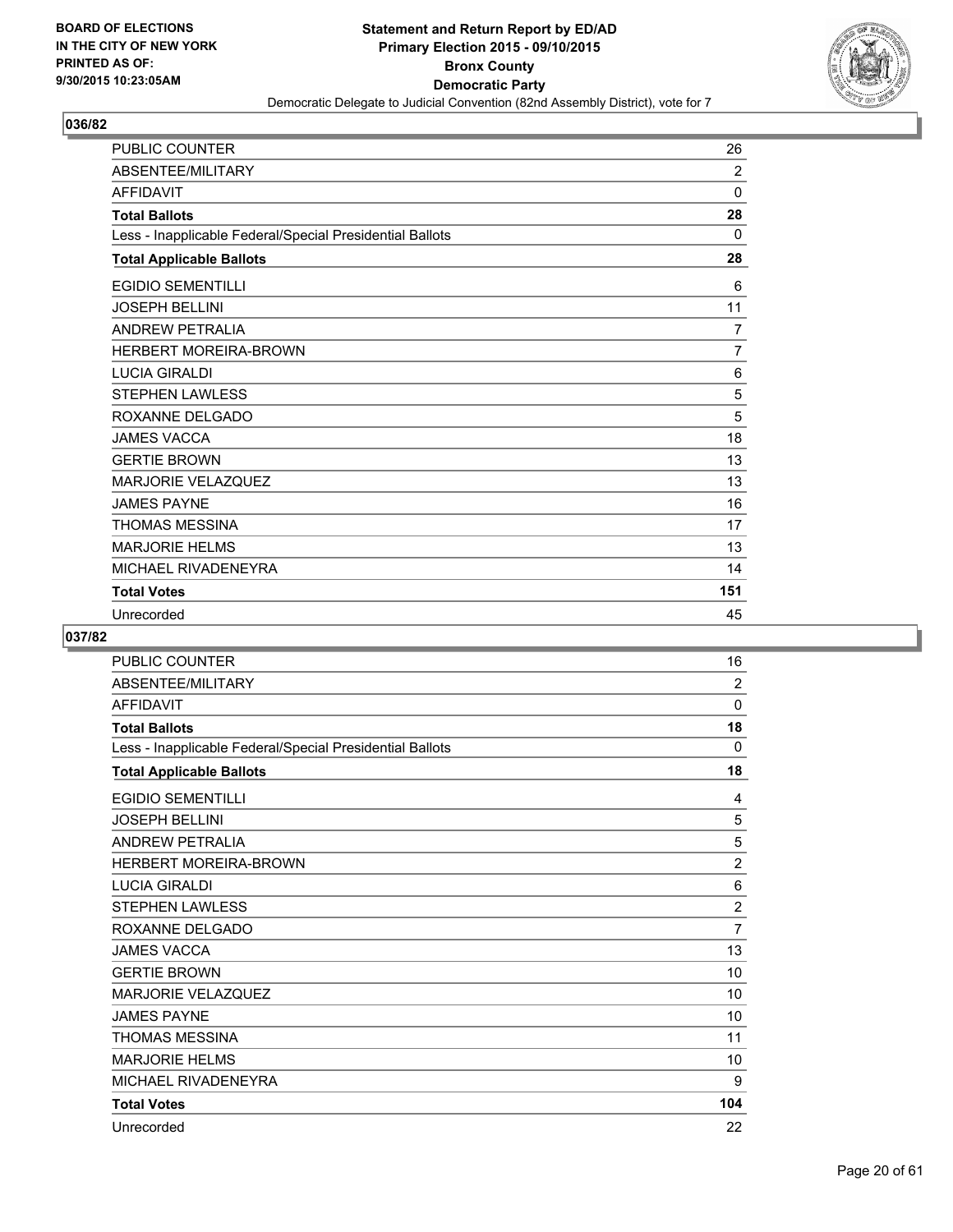

| <b>PUBLIC COUNTER</b>                                    | 13             |
|----------------------------------------------------------|----------------|
| ABSENTEE/MILITARY                                        | 1              |
| <b>AFFIDAVIT</b>                                         | 0              |
| <b>Total Ballots</b>                                     | 14             |
| Less - Inapplicable Federal/Special Presidential Ballots | 0              |
| <b>Total Applicable Ballots</b>                          | 14             |
| <b>EGIDIO SEMENTILLI</b>                                 | 4              |
| <b>JOSEPH BELLINI</b>                                    | $\overline{2}$ |
| <b>ANDREW PETRALIA</b>                                   | $\overline{2}$ |
| <b>HERBERT MOREIRA-BROWN</b>                             | 3              |
| <b>LUCIA GIRALDI</b>                                     | 1              |
| <b>STEPHEN LAWLESS</b>                                   | 1              |
| ROXANNE DELGADO                                          | 3              |
| <b>JAMES VACCA</b>                                       | 11             |
| <b>GERTIE BROWN</b>                                      | 6              |
| <b>MARJORIE VELAZQUEZ</b>                                | 6              |
| <b>JAMES PAYNE</b>                                       | 3              |
| <b>THOMAS MESSINA</b>                                    | 5              |
| <b>MARJORIE HELMS</b>                                    | 3              |
| MICHAEL RIVADENEYRA                                      | 5              |
| <b>Total Votes</b>                                       | 55             |
| Unrecorded                                               | 43             |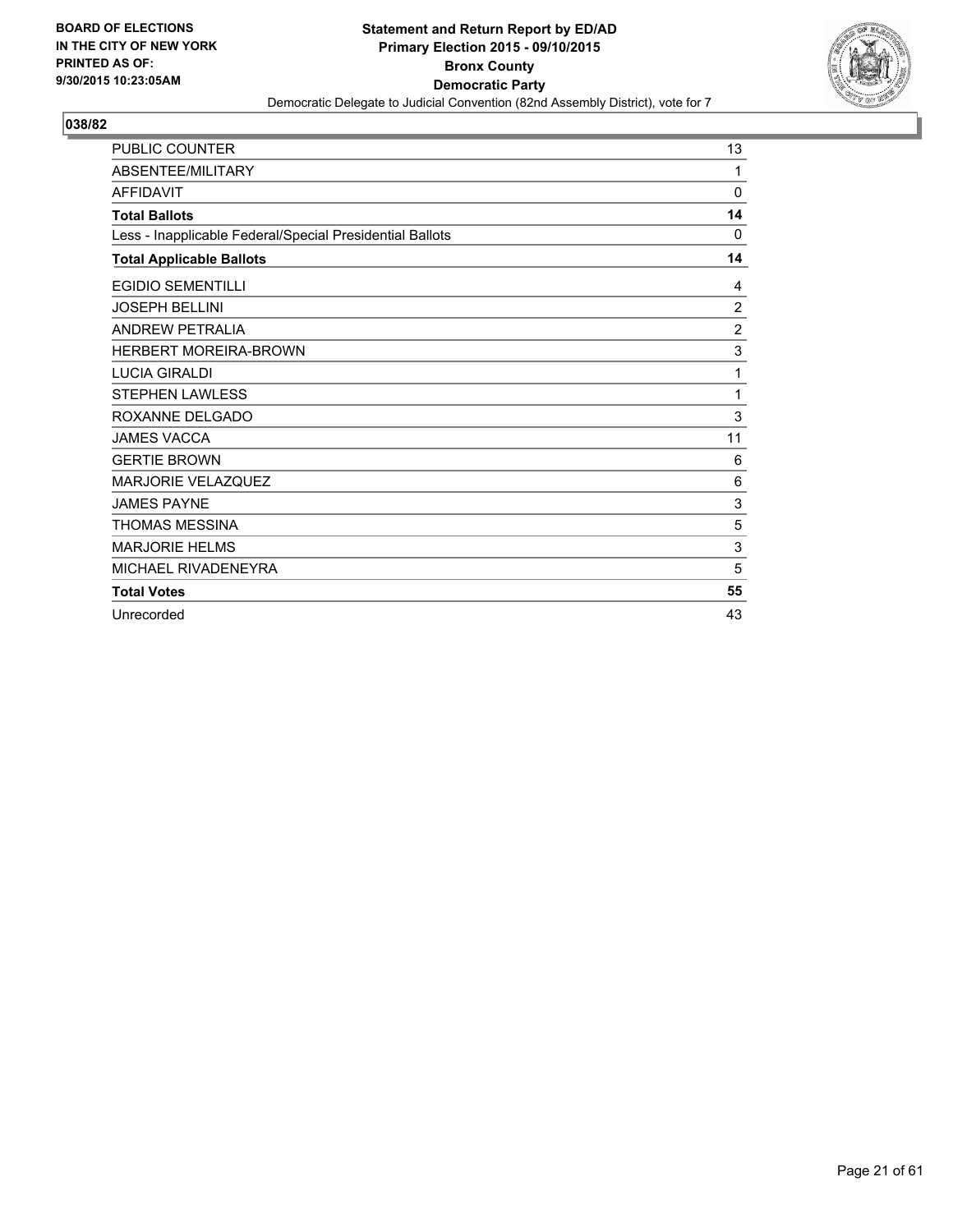

| <b>PUBLIC COUNTER</b>                                    | 10             |
|----------------------------------------------------------|----------------|
| <b>ABSENTEE/MILITARY</b>                                 | 0              |
| <b>AFFIDAVIT</b>                                         | 0              |
| <b>Total Ballots</b>                                     | 10             |
| Less - Inapplicable Federal/Special Presidential Ballots | $\Omega$       |
| <b>Total Applicable Ballots</b>                          | 10             |
| <b>EGIDIO SEMENTILLI</b>                                 | 5              |
| <b>JOSEPH BELLINI</b>                                    | 1              |
| <b>ANDREW PETRALIA</b>                                   | 1              |
| <b>HERBERT MOREIRA-BROWN</b>                             | 1              |
| <b>LUCIA GIRALDI</b>                                     | 4              |
| <b>STEPHEN LAWLESS</b>                                   | 1              |
| ROXANNE DELGADO                                          | 6              |
| <b>JAMES VACCA</b>                                       | 5              |
| <b>GERTIE BROWN</b>                                      | 5              |
| <b>MARJORIE VELAZQUEZ</b>                                | 6              |
| <b>JAMES PAYNE</b>                                       | 3              |
| THOMAS MESSINA                                           | 4              |
| <b>MARJORIE HELMS</b>                                    | 6              |
| MICHAEL RIVADENEYRA                                      | $\overline{2}$ |
| CYNTHIA SIMMONS (WRITE-IN)                               | 1              |
| UNATTRIBUTABLE WRITE-IN (WRITE-IN)                       | 1              |
| <b>Total Votes</b>                                       | 52             |
| Unrecorded                                               | 18             |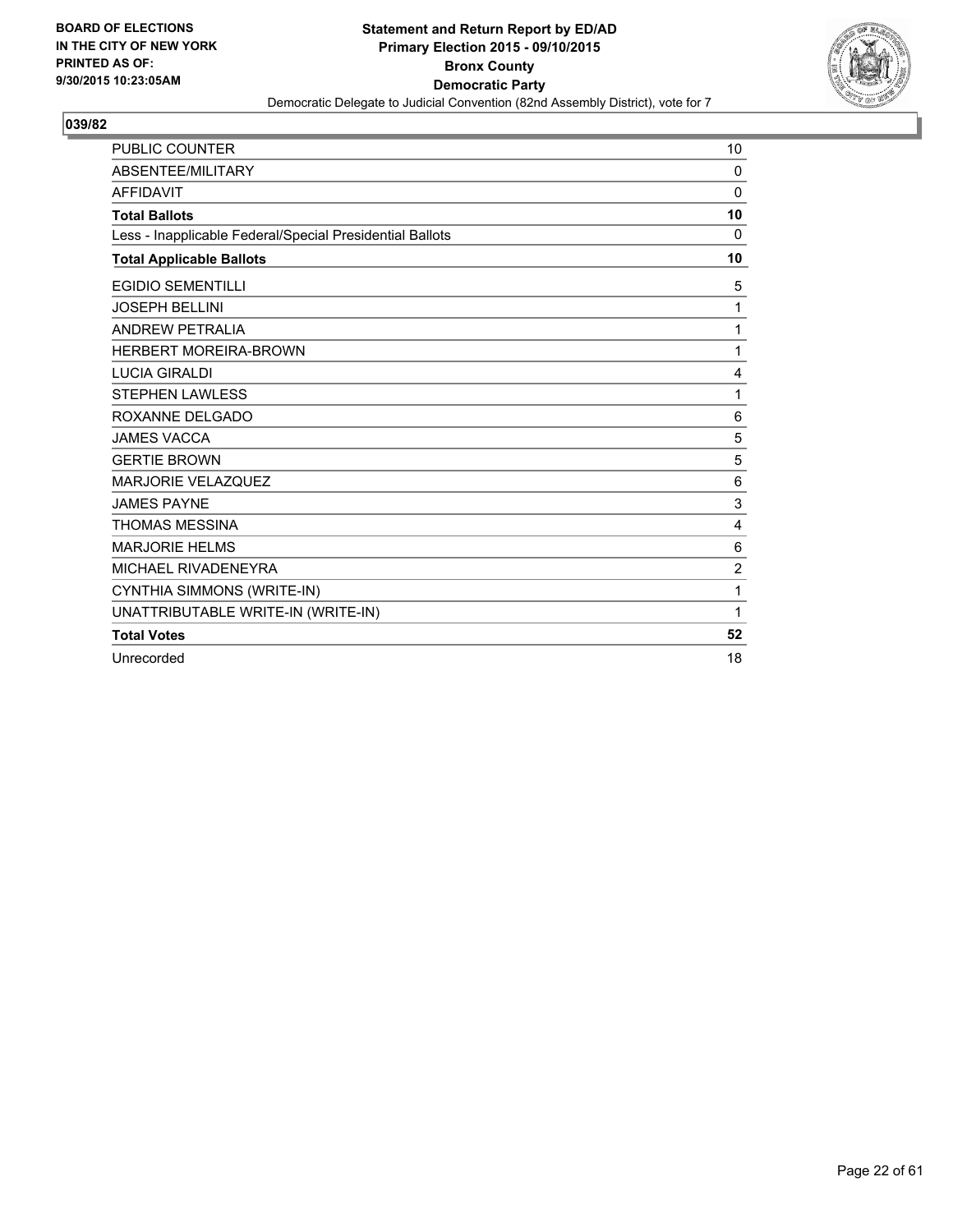

| <b>PUBLIC COUNTER</b>                                    | $\overline{7}$ |
|----------------------------------------------------------|----------------|
| ABSENTEE/MILITARY                                        | $\mathbf{0}$   |
| <b>AFFIDAVIT</b>                                         | 0              |
| <b>Total Ballots</b>                                     | $\overline{7}$ |
| Less - Inapplicable Federal/Special Presidential Ballots | $\mathbf{0}$   |
| <b>Total Applicable Ballots</b>                          | $\overline{7}$ |
| <b>EGIDIO SEMENTILLI</b>                                 | 0              |
| <b>JOSEPH BELLINI</b>                                    | 0              |
| <b>ANDREW PETRALIA</b>                                   | $\overline{2}$ |
| <b>HERBERT MOREIRA-BROWN</b>                             | $\Omega$       |
| <b>LUCIA GIRALDI</b>                                     | $\overline{2}$ |
| <b>STEPHEN LAWLESS</b>                                   | 0              |
| ROXANNE DELGADO                                          | 1              |
| <b>JAMES VACCA</b>                                       | 6              |
| <b>GERTIE BROWN</b>                                      | 4              |
| <b>MARJORIE VELAZQUEZ</b>                                | 5              |
| <b>JAMES PAYNE</b>                                       | 4              |
| <b>THOMAS MESSINA</b>                                    | 7              |
| <b>MARJORIE HELMS</b>                                    | 6              |
| MICHAEL RIVADENEYRA                                      | 5              |
| <b>Total Votes</b>                                       | 42             |
| Unrecorded                                               | $\overline{7}$ |

| <b>PUBLIC COUNTER</b>                                    | 8              |
|----------------------------------------------------------|----------------|
| ABSENTEE/MILITARY                                        | $\mathbf{0}$   |
| <b>AFFIDAVIT</b>                                         | 0              |
| <b>Total Ballots</b>                                     | 8              |
| Less - Inapplicable Federal/Special Presidential Ballots | 0              |
| <b>Total Applicable Ballots</b>                          | 8              |
| <b>EGIDIO SEMENTILLI</b>                                 | 5              |
| <b>JOSEPH BELLINI</b>                                    | 5              |
| <b>ANDREW PETRALIA</b>                                   | 5              |
| <b>HERBERT MOREIRA-BROWN</b>                             | 4              |
| <b>LUCIA GIRALDI</b>                                     | 5              |
| <b>STEPHEN LAWLESS</b>                                   | 6              |
| ROXANNE DELGADO                                          | 5              |
| <b>JAMES VACCA</b>                                       | 4              |
| <b>GERTIE BROWN</b>                                      | $\overline{2}$ |
| <b>MARJORIE VELAZQUEZ</b>                                | 4              |
| <b>JAMES PAYNE</b>                                       | $\overline{2}$ |
| <b>THOMAS MESSINA</b>                                    | $\overline{2}$ |
| <b>MARJORIE HELMS</b>                                    | 3              |
| MICHAEL RIVADENEYRA                                      | 2              |
| <b>Total Votes</b>                                       | 54             |
| Unrecorded                                               | $\overline{2}$ |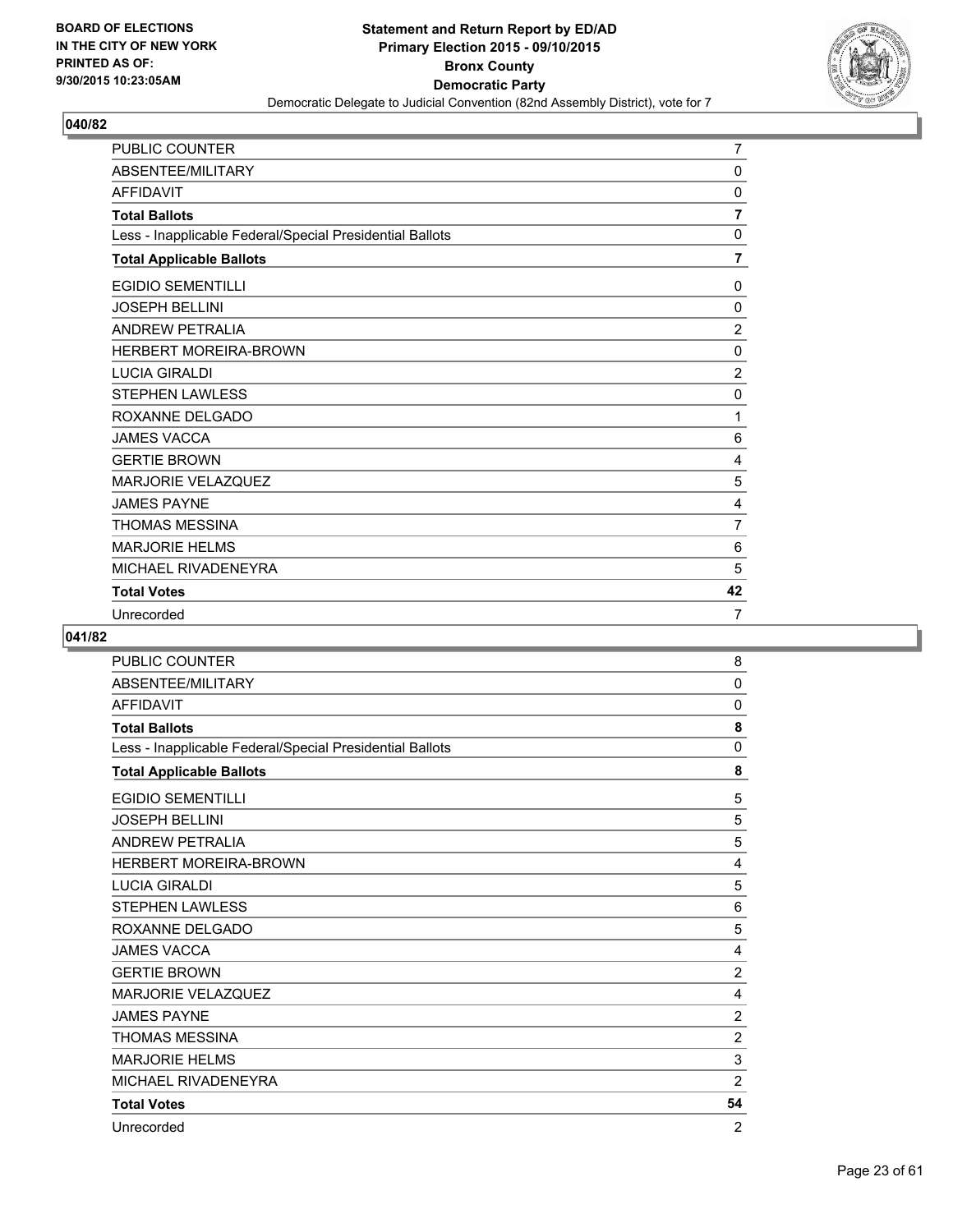

| PUBLIC COUNTER                                           | 3            |
|----------------------------------------------------------|--------------|
| ABSENTEE/MILITARY                                        | 0            |
| <b>AFFIDAVIT</b>                                         | 0            |
| <b>Total Ballots</b>                                     | 3            |
| Less - Inapplicable Federal/Special Presidential Ballots | 0            |
| <b>Total Applicable Ballots</b>                          | 3            |
| <b>EGIDIO SEMENTILLI</b>                                 | 0            |
| <b>JOSEPH BELLINI</b>                                    | 0            |
| <b>ANDREW PETRALIA</b>                                   | 0            |
| <b>HERBERT MOREIRA-BROWN</b>                             | 0            |
| <b>LUCIA GIRALDI</b>                                     | 0            |
| <b>STEPHEN LAWLESS</b>                                   | 0            |
| ROXANNE DELGADO                                          | 0            |
| <b>JAMES VACCA</b>                                       | 3            |
| <b>GERTIE BROWN</b>                                      | 3            |
| <b>MARJORIE VELAZQUEZ</b>                                | 3            |
| <b>JAMES PAYNE</b>                                       | $\mathbf{3}$ |
| <b>THOMAS MESSINA</b>                                    | $\mathsf 3$  |
| <b>MARJORIE HELMS</b>                                    | 3            |
| MICHAEL RIVADENEYRA                                      | 3            |
| <b>Total Votes</b>                                       | 21           |

| <b>PUBLIC COUNTER</b>                                    | 5           |
|----------------------------------------------------------|-------------|
| ABSENTEE/MILITARY                                        | 0           |
| <b>AFFIDAVIT</b>                                         | 0           |
| <b>Total Ballots</b>                                     | 5           |
| Less - Inapplicable Federal/Special Presidential Ballots | 0           |
| <b>Total Applicable Ballots</b>                          | 5           |
| <b>EGIDIO SEMENTILLI</b>                                 | 0           |
| <b>JOSEPH BELLINI</b>                                    | 0           |
| <b>ANDREW PETRALIA</b>                                   | $\mathbf 0$ |
| <b>HERBERT MOREIRA-BROWN</b>                             | $\mathbf 0$ |
| <b>LUCIA GIRALDI</b>                                     | 0           |
| <b>STEPHEN LAWLESS</b>                                   | $\mathbf 0$ |
| ROXANNE DELGADO                                          | $\mathbf 0$ |
| <b>JAMES VACCA</b>                                       | 5           |
| <b>GERTIE BROWN</b>                                      | 4           |
| <b>MARJORIE VELAZQUEZ</b>                                | 4           |
| <b>JAMES PAYNE</b>                                       | 4           |
| <b>THOMAS MESSINA</b>                                    | 5           |
| <b>MARJORIE HELMS</b>                                    | 4           |
| MICHAEL RIVADENEYRA                                      | 4           |
| <b>Total Votes</b>                                       | 30          |
| Unrecorded                                               | 5           |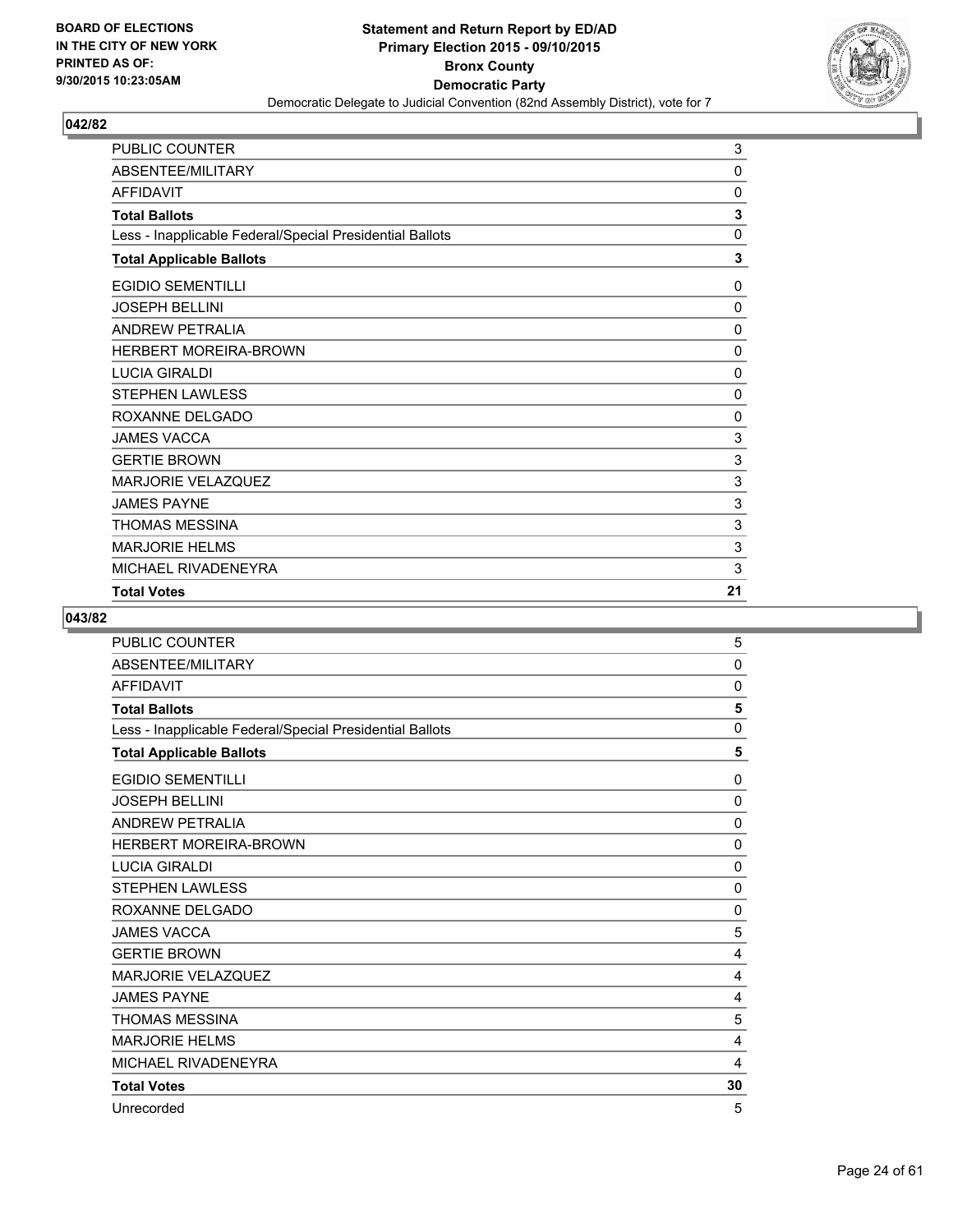

| <b>PUBLIC COUNTER</b>                                    | 6              |
|----------------------------------------------------------|----------------|
| ABSENTEE/MILITARY                                        | $\mathbf 0$    |
| <b>AFFIDAVIT</b>                                         | 0              |
| <b>Total Ballots</b>                                     | 6              |
| Less - Inapplicable Federal/Special Presidential Ballots | 0              |
| <b>Total Applicable Ballots</b>                          | 6              |
| <b>EGIDIO SEMENTILLI</b>                                 | 1              |
| <b>JOSEPH BELLINI</b>                                    | $\overline{2}$ |
| <b>ANDREW PETRALIA</b>                                   | 1              |
| <b>HERBERT MOREIRA-BROWN</b>                             | 1              |
| <b>LUCIA GIRALDI</b>                                     | 1              |
| <b>STEPHEN LAWLESS</b>                                   | 0              |
| ROXANNE DELGADO                                          | 1              |
| <b>JAMES VACCA</b>                                       | 5              |
| <b>GERTIE BROWN</b>                                      | $\overline{2}$ |
| <b>MARJORIE VELAZQUEZ</b>                                | $\overline{2}$ |
| <b>JAMES PAYNE</b>                                       | $\overline{2}$ |
| <b>THOMAS MESSINA</b>                                    | 4              |
| <b>MARJORIE HELMS</b>                                    | $\overline{2}$ |
| MICHAEL RIVADENEYRA                                      | $\overline{2}$ |
| <b>Total Votes</b>                                       | 26             |
| Unrecorded                                               | 16             |

| <b>PUBLIC COUNTER</b>                                    | 7              |
|----------------------------------------------------------|----------------|
| ABSENTEE/MILITARY                                        | 1              |
| <b>AFFIDAVIT</b>                                         | 0              |
| <b>Total Ballots</b>                                     | 8              |
| Less - Inapplicable Federal/Special Presidential Ballots | 0              |
| <b>Total Applicable Ballots</b>                          | 8              |
| <b>EGIDIO SEMENTILLI</b>                                 | $\overline{7}$ |
| <b>JOSEPH BELLINI</b>                                    | 5              |
| <b>ANDREW PETRALIA</b>                                   | 4              |
| <b>HERBERT MOREIRA-BROWN</b>                             | $\overline{2}$ |
| <b>LUCIA GIRALDI</b>                                     | 4              |
| <b>STEPHEN LAWLESS</b>                                   | 5              |
| ROXANNE DELGADO                                          | $\overline{2}$ |
| <b>JAMES VACCA</b>                                       | 4              |
| <b>GERTIE BROWN</b>                                      | 1              |
| <b>MARJORIE VELAZQUEZ</b>                                | 1              |
| <b>JAMES PAYNE</b>                                       | 3              |
| <b>THOMAS MESSINA</b>                                    | 5              |
| <b>MARJORIE HELMS</b>                                    | 1              |
| MICHAEL RIVADENEYRA                                      | 1              |
| <b>Total Votes</b>                                       | 45             |
| Unrecorded                                               | 11             |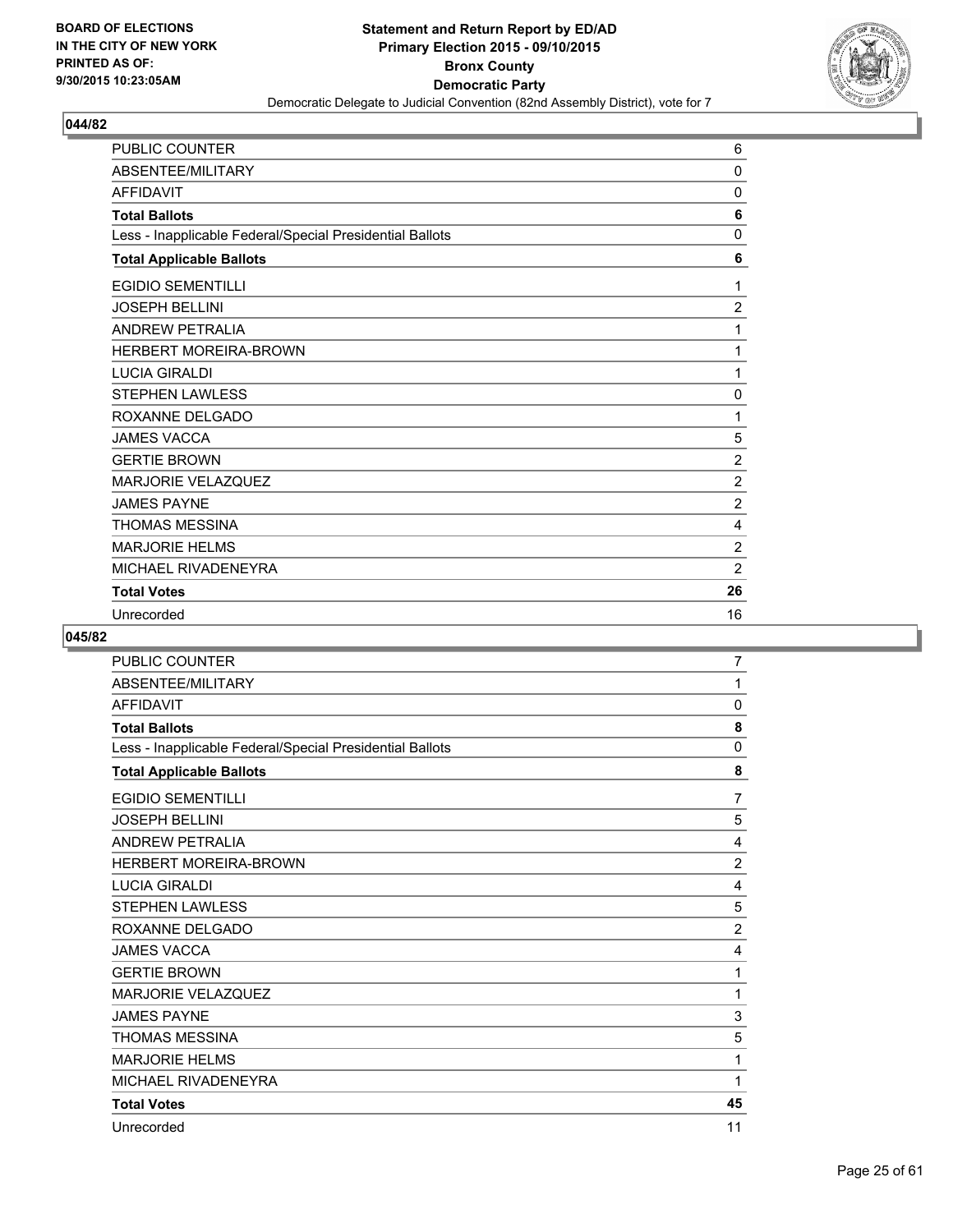

| <b>PUBLIC COUNTER</b>                                    | 10             |
|----------------------------------------------------------|----------------|
| ABSENTEE/MILITARY                                        | 0              |
| <b>AFFIDAVIT</b>                                         | $\mathbf 0$    |
| <b>Total Ballots</b>                                     | 10             |
| Less - Inapplicable Federal/Special Presidential Ballots | $\Omega$       |
| <b>Total Applicable Ballots</b>                          | 10             |
| <b>EGIDIO SEMENTILLI</b>                                 | 0              |
| <b>JOSEPH BELLINI</b>                                    | $\overline{c}$ |
| <b>ANDREW PETRALIA</b>                                   | 3              |
| <b>HERBERT MOREIRA-BROWN</b>                             | 1              |
| <b>LUCIA GIRALDI</b>                                     | 1              |
| <b>STEPHEN LAWLESS</b>                                   | 1              |
| ROXANNE DELGADO                                          | 1              |
| <b>JAMES VACCA</b>                                       | 9              |
| <b>GERTIE BROWN</b>                                      | 8              |
| <b>MARJORIE VELAZQUEZ</b>                                | 8              |
| <b>JAMES PAYNE</b>                                       | 8              |
| <b>THOMAS MESSINA</b>                                    | 9              |
| <b>MARJORIE HELMS</b>                                    | 9              |
| MICHAEL RIVADENEYRA                                      | $\overline{7}$ |
| <b>Total Votes</b>                                       | 67             |
| Unrecorded                                               | 3              |

| <b>PUBLIC COUNTER</b>                                    | 10             |
|----------------------------------------------------------|----------------|
| ABSENTEE/MILITARY                                        | 2              |
| <b>AFFIDAVIT</b>                                         | 0              |
| <b>Total Ballots</b>                                     | 12             |
| Less - Inapplicable Federal/Special Presidential Ballots | $\mathbf{0}$   |
| <b>Total Applicable Ballots</b>                          | 12             |
| <b>EGIDIO SEMENTILLI</b>                                 | 4              |
| <b>JOSEPH BELLINI</b>                                    | 4              |
| <b>ANDREW PETRALIA</b>                                   | 4              |
| <b>HERBERT MOREIRA-BROWN</b>                             | 1              |
| <b>LUCIA GIRALDI</b>                                     | 3              |
| <b>STEPHEN LAWLESS</b>                                   | 1              |
| ROXANNE DELGADO                                          | 3              |
| <b>JAMES VACCA</b>                                       | 7              |
| <b>GERTIE BROWN</b>                                      | 6              |
| <b>MARJORIE VELAZQUEZ</b>                                | 8              |
| <b>JAMES PAYNE</b>                                       | 5              |
| <b>THOMAS MESSINA</b>                                    | $\overline{7}$ |
| <b>MARJORIE HELMS</b>                                    | $\overline{7}$ |
| MICHAEL RIVADENEYRA                                      | 6              |
| <b>Total Votes</b>                                       | 66             |
| Unrecorded                                               | 18             |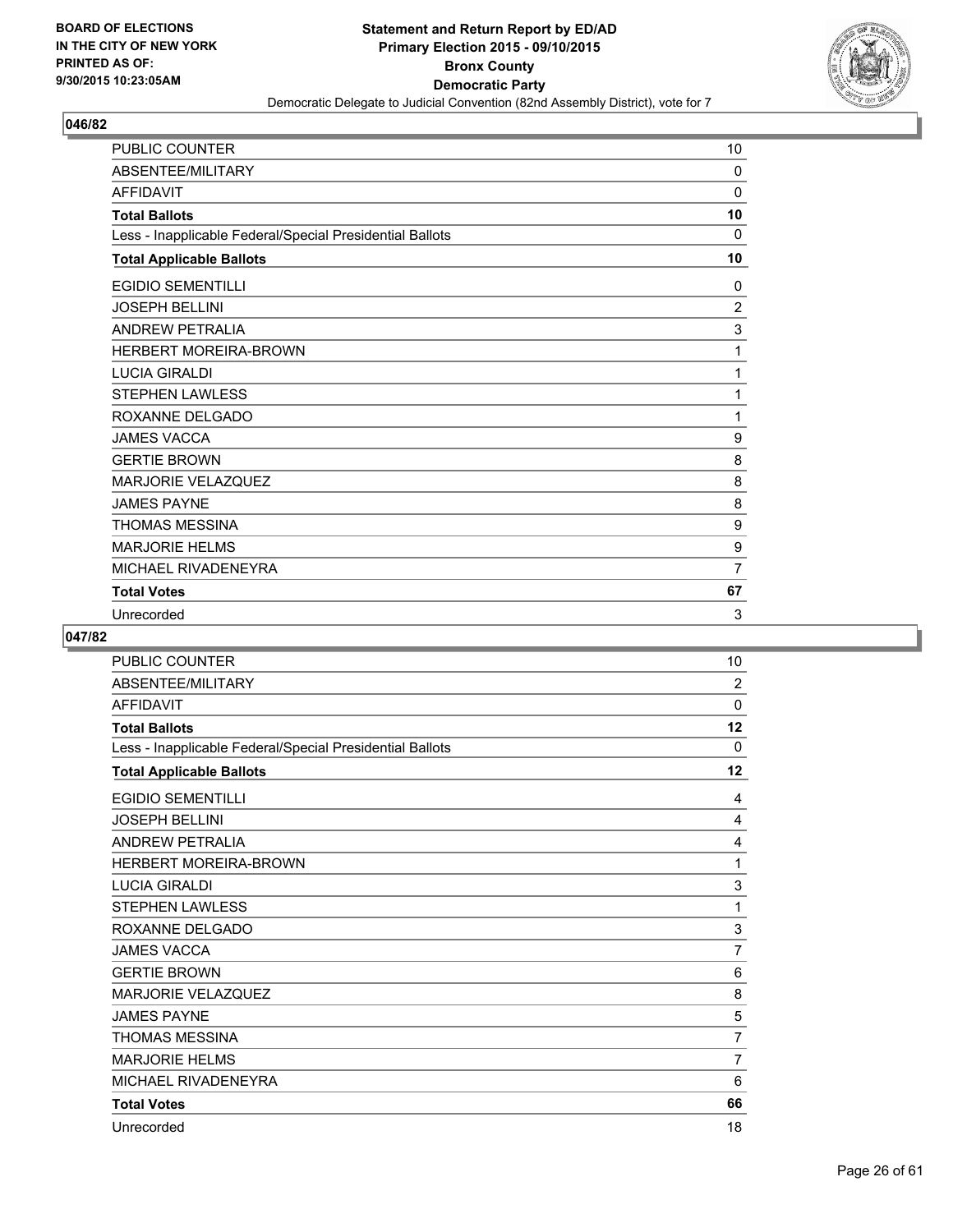

| PUBLIC COUNTER                                           | $\overline{7}$ |
|----------------------------------------------------------|----------------|
| ABSENTEE/MILITARY                                        | $\overline{2}$ |
| <b>AFFIDAVIT</b>                                         | 0              |
| <b>Total Ballots</b>                                     | 9              |
| Less - Inapplicable Federal/Special Presidential Ballots | $\mathbf 0$    |
| <b>Total Applicable Ballots</b>                          | 9              |
| <b>EGIDIO SEMENTILLI</b>                                 | 2              |
| <b>JOSEPH BELLINI</b>                                    | $\overline{2}$ |
| <b>ANDREW PETRALIA</b>                                   | $\overline{2}$ |
| <b>HERBERT MOREIRA-BROWN</b>                             | $\overline{2}$ |
| <b>LUCIA GIRALDI</b>                                     | $\overline{2}$ |
| <b>STEPHEN LAWLESS</b>                                   | $\overline{2}$ |
| ROXANNE DELGADO                                          | $\overline{c}$ |
| <b>JAMES VACCA</b>                                       | $\overline{7}$ |
| <b>GERTIE BROWN</b>                                      | 6              |
| <b>MARJORIE VELAZQUEZ</b>                                | 6              |
| <b>JAMES PAYNE</b>                                       | 6              |
| <b>THOMAS MESSINA</b>                                    | 6              |
| <b>MARJORIE HELMS</b>                                    | 5              |
| MICHAEL RIVADENEYRA                                      | 5              |
| <b>Total Votes</b>                                       | 55             |
| Unrecorded                                               | 8              |

| <b>PUBLIC COUNTER</b>                                    | 16                |
|----------------------------------------------------------|-------------------|
| ABSENTEE/MILITARY                                        | 1                 |
| <b>AFFIDAVIT</b>                                         | 1                 |
| <b>Total Ballots</b>                                     | 18                |
| Less - Inapplicable Federal/Special Presidential Ballots | 0                 |
| <b>Total Applicable Ballots</b>                          | 18                |
| <b>EGIDIO SEMENTILLI</b>                                 | 8                 |
| <b>JOSEPH BELLINI</b>                                    | 5                 |
| <b>ANDREW PETRALIA</b>                                   | $\overline{7}$    |
| <b>HERBERT MOREIRA-BROWN</b>                             | $\overline{2}$    |
| <b>LUCIA GIRALDI</b>                                     | $\overline{7}$    |
| <b>STEPHEN LAWLESS</b>                                   | 4                 |
| ROXANNE DELGADO                                          | 4                 |
| <b>JAMES VACCA</b>                                       | 13                |
| <b>GERTIE BROWN</b>                                      | 8                 |
| <b>MARJORIE VELAZQUEZ</b>                                | 10                |
| <b>JAMES PAYNE</b>                                       | 10                |
| <b>THOMAS MESSINA</b>                                    | $12 \overline{ }$ |
| <b>MARJORIE HELMS</b>                                    | 10                |
| MICHAEL RIVADENEYRA                                      | 10                |
| <b>Total Votes</b>                                       | 110               |
| Unrecorded                                               | 16                |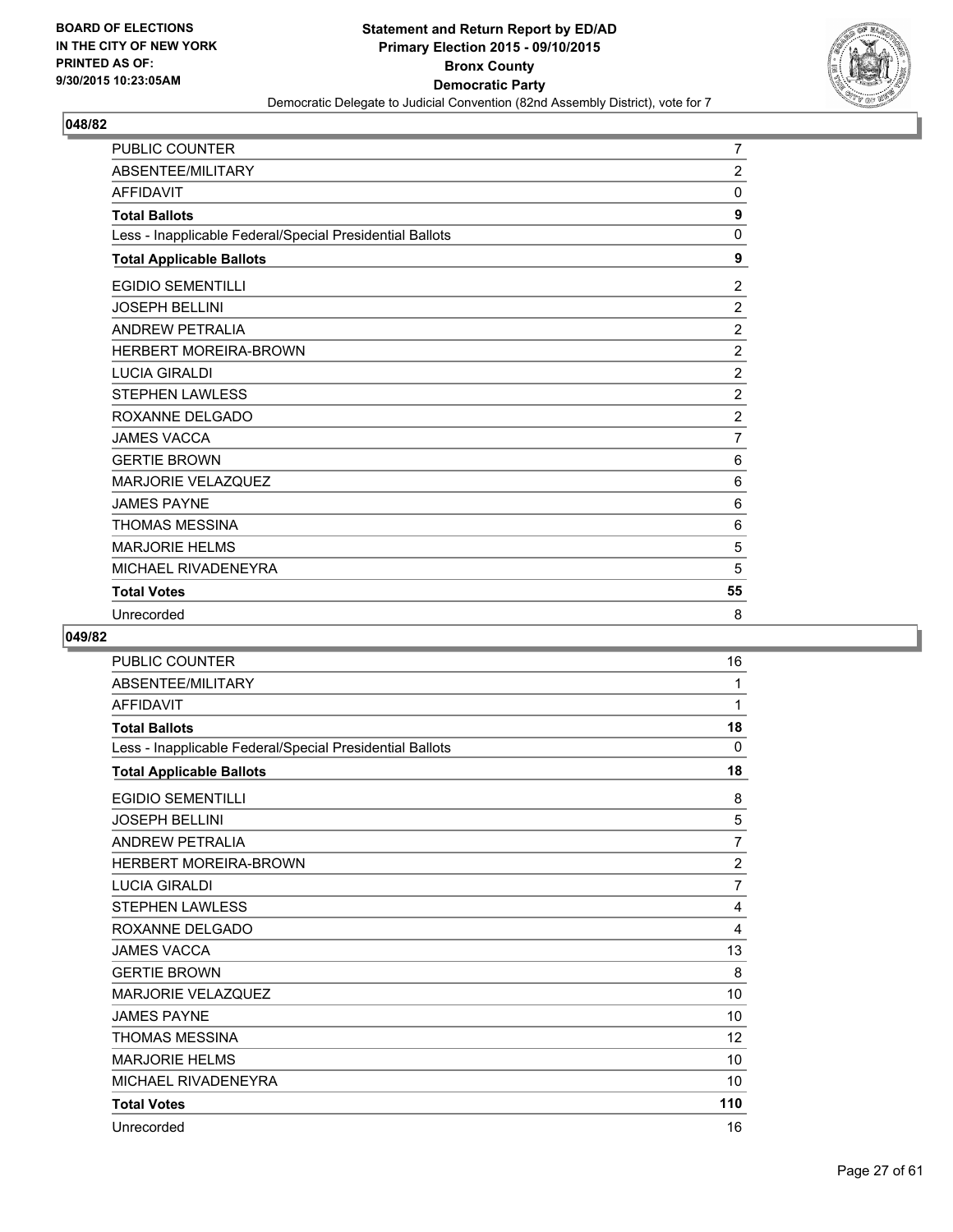

| PUBLIC COUNTER                                           | 10             |
|----------------------------------------------------------|----------------|
| ABSENTEE/MILITARY                                        | 0              |
| <b>AFFIDAVIT</b>                                         | 0              |
| <b>Total Ballots</b>                                     | 10             |
| Less - Inapplicable Federal/Special Presidential Ballots | 0              |
| <b>Total Applicable Ballots</b>                          | 10             |
| <b>EGIDIO SEMENTILLI</b>                                 | 4              |
| <b>JOSEPH BELLINI</b>                                    | 4              |
| <b>ANDREW PETRALIA</b>                                   | 4              |
| <b>HERBERT MOREIRA-BROWN</b>                             | 4              |
| <b>LUCIA GIRALDI</b>                                     | 5              |
| <b>STEPHEN LAWLESS</b>                                   | 3              |
| ROXANNE DELGADO                                          | 3              |
| <b>JAMES VACCA</b>                                       | 6              |
| <b>GERTIE BROWN</b>                                      | $\overline{2}$ |
| <b>MARJORIE VELAZQUEZ</b>                                | 3              |
| <b>JAMES PAYNE</b>                                       | $\overline{2}$ |
| <b>THOMAS MESSINA</b>                                    | 3              |
| <b>MARJORIE HELMS</b>                                    | 3              |
| MICHAEL RIVADENEYRA                                      | $\overline{2}$ |
| <b>Total Votes</b>                                       | 48             |
| Unrecorded                                               | 22             |

| <b>PUBLIC COUNTER</b>                                    | 13       |
|----------------------------------------------------------|----------|
| ABSENTEE/MILITARY                                        | $\Omega$ |
| <b>AFFIDAVIT</b>                                         | 0        |
| <b>Total Ballots</b>                                     | 13       |
| Less - Inapplicable Federal/Special Presidential Ballots | $\Omega$ |
| <b>Total Applicable Ballots</b>                          | 13       |
| <b>EGIDIO SEMENTILLI</b>                                 | 7        |
| <b>JOSEPH BELLINI</b>                                    | 5        |
| <b>ANDREW PETRALIA</b>                                   | 4        |
| <b>HERBERT MOREIRA-BROWN</b>                             | 5        |
| <b>LUCIA GIRALDI</b>                                     | 6        |
| <b>STEPHEN LAWLESS</b>                                   | 4        |
| ROXANNE DELGADO                                          | 6        |
| <b>JAMES VACCA</b>                                       | 6        |
| <b>GERTIE BROWN</b>                                      | 3        |
| <b>MARJORIE VELAZQUEZ</b>                                | 5        |
| <b>JAMES PAYNE</b>                                       | 4        |
| <b>THOMAS MESSINA</b>                                    | 3        |
| <b>MARJORIE HELMS</b>                                    | 4        |
| MICHAEL RIVADENEYRA                                      | 6        |
| <b>Total Votes</b>                                       | 68       |
| Unrecorded                                               | 23       |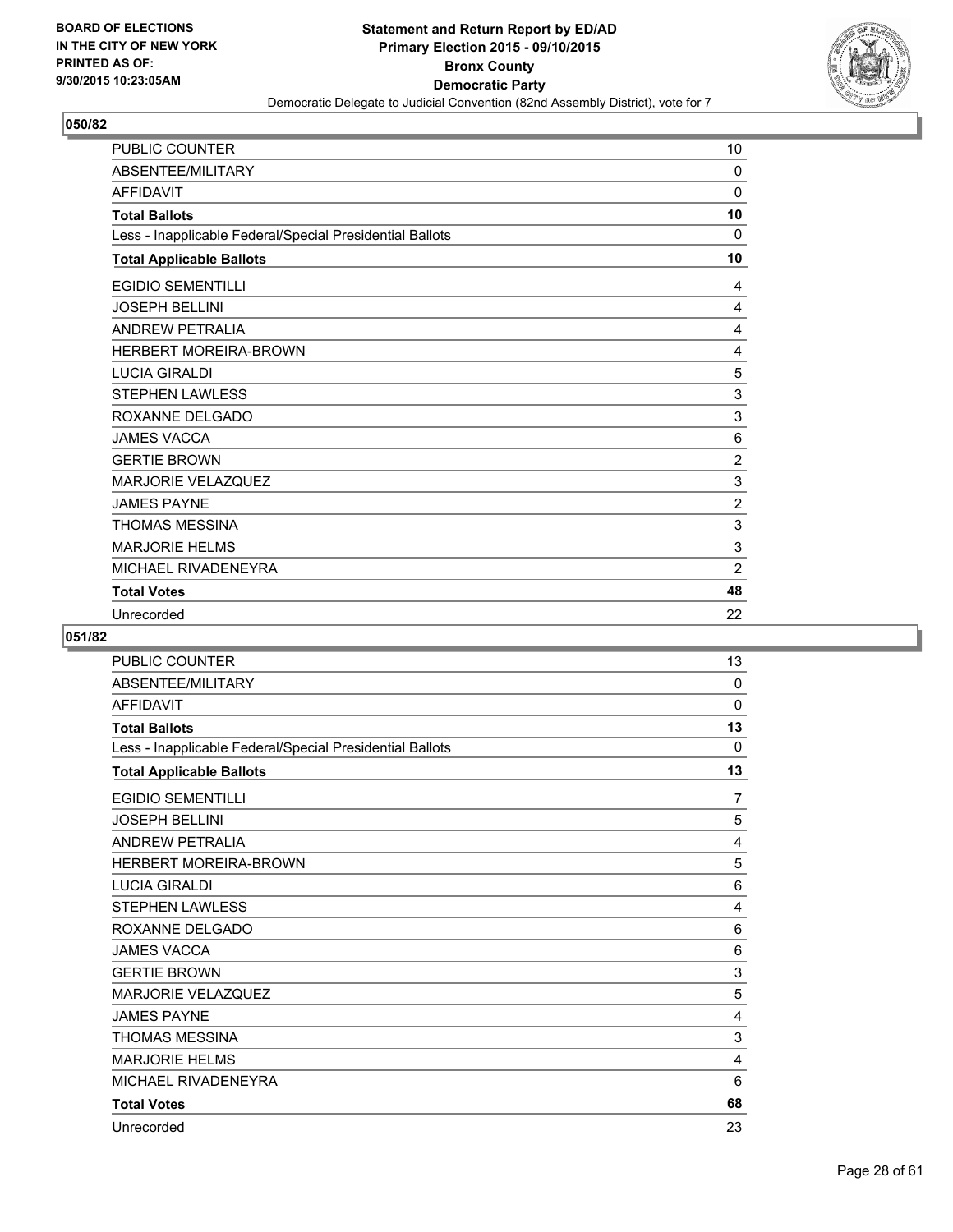

| <b>PUBLIC COUNTER</b>                                    | 14       |
|----------------------------------------------------------|----------|
| ABSENTEE/MILITARY                                        | 3        |
| <b>AFFIDAVIT</b>                                         | 0        |
| <b>Total Ballots</b>                                     | 17       |
| Less - Inapplicable Federal/Special Presidential Ballots | $\Omega$ |
| <b>Total Applicable Ballots</b>                          | 17       |
| <b>EGIDIO SEMENTILLI</b>                                 | 8        |
| <b>JOSEPH BELLINI</b>                                    | 9        |
| <b>ANDREW PETRALIA</b>                                   | 8        |
| <b>HERBERT MOREIRA-BROWN</b>                             | 6        |
| <b>LUCIA GIRALDI</b>                                     | 8        |
| <b>STEPHEN LAWLESS</b>                                   | 10       |
| ROXANNE DELGADO                                          | 12       |
| <b>JAMES VACCA</b>                                       | 9        |
| <b>GERTIE BROWN</b>                                      | 3        |
| <b>MARJORIE VELAZQUEZ</b>                                | 9        |
| <b>JAMES PAYNE</b>                                       | 6        |
| <b>THOMAS MESSINA</b>                                    | 4        |
| <b>MARJORIE HELMS</b>                                    | 5        |
| MICHAEL RIVADENEYRA                                      | 6        |
| <b>Total Votes</b>                                       | 103      |
| Unrecorded                                               | 16       |

| <b>PUBLIC COUNTER</b>                                    | 11             |
|----------------------------------------------------------|----------------|
| ABSENTEE/MILITARY                                        | $\overline{2}$ |
| <b>AFFIDAVIT</b>                                         | $\mathbf 0$    |
| <b>Total Ballots</b>                                     | 13             |
| Less - Inapplicable Federal/Special Presidential Ballots | $\mathbf{0}$   |
| <b>Total Applicable Ballots</b>                          | 13             |
| <b>EGIDIO SEMENTILLI</b>                                 | 9              |
| <b>JOSEPH BELLINI</b>                                    | $\overline{7}$ |
| <b>ANDREW PETRALIA</b>                                   | 8              |
| <b>HERBERT MOREIRA-BROWN</b>                             | $\overline{7}$ |
| <b>LUCIA GIRALDI</b>                                     | 8              |
| <b>STEPHEN LAWLESS</b>                                   | 8              |
| ROXANNE DELGADO                                          | $\overline{7}$ |
| <b>JAMES VACCA</b>                                       | 5              |
| <b>GERTIE BROWN</b>                                      | $\overline{2}$ |
| <b>MARJORIE VELAZQUEZ</b>                                | $\mathbf{3}$   |
| <b>JAMES PAYNE</b>                                       | $\overline{2}$ |
| <b>THOMAS MESSINA</b>                                    | 3              |
| <b>MARJORIE HELMS</b>                                    | $\mathsf 3$    |
| MICHAEL RIVADENEYRA                                      | $\overline{2}$ |
| <b>Total Votes</b>                                       | 74             |
| Unrecorded                                               | 17             |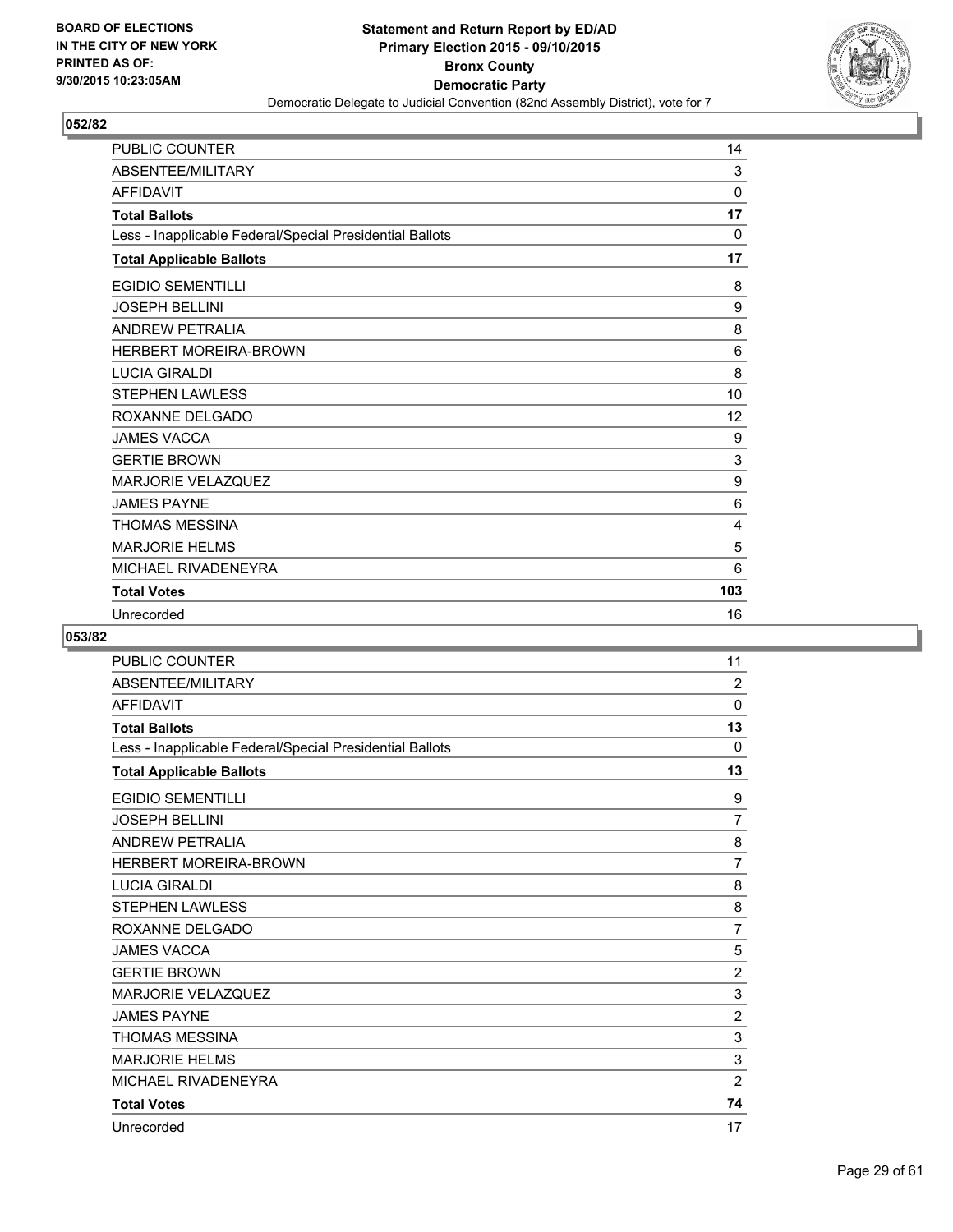

| PUBLIC COUNTER                                           | 1              |
|----------------------------------------------------------|----------------|
| ABSENTEE/MILITARY                                        | 0              |
| <b>AFFIDAVIT</b>                                         | 0              |
| <b>Total Ballots</b>                                     | 1              |
| Less - Inapplicable Federal/Special Presidential Ballots | 0              |
| <b>Total Applicable Ballots</b>                          | 1              |
| <b>EGIDIO SEMENTILLI</b>                                 | 1              |
| <b>JOSEPH BELLINI</b>                                    | 1              |
| <b>ANDREW PETRALIA</b>                                   | 1              |
| HERBERT MOREIRA-BROWN                                    | 0              |
| <b>LUCIA GIRALDI</b>                                     | 0              |
| <b>STEPHEN LAWLESS</b>                                   | $\mathbf 0$    |
| ROXANNE DELGADO                                          | 0              |
| <b>JAMES VACCA</b>                                       | 1              |
| <b>GERTIE BROWN</b>                                      | 1              |
| MARJORIE VELAZQUEZ                                       | 1              |
| <b>JAMES PAYNE</b>                                       | 1              |
| <b>THOMAS MESSINA</b>                                    | 0              |
| <b>MARJORIE HELMS</b>                                    | 0              |
| MICHAEL RIVADENEYRA                                      | 0              |
| <b>Total Votes</b>                                       | $\overline{7}$ |

| <b>PUBLIC COUNTER</b>                                    | 13             |
|----------------------------------------------------------|----------------|
| ABSENTEE/MILITARY                                        | 0              |
| <b>AFFIDAVIT</b>                                         | $\overline{2}$ |
| <b>Total Ballots</b>                                     | 15             |
| Less - Inapplicable Federal/Special Presidential Ballots | $\mathbf{0}$   |
| <b>Total Applicable Ballots</b>                          | 15             |
| <b>EGIDIO SEMENTILLI</b>                                 | 8              |
| <b>JOSEPH BELLINI</b>                                    | 13             |
| <b>ANDREW PETRALIA</b>                                   | 8              |
| <b>HERBERT MOREIRA-BROWN</b>                             | 8              |
| <b>LUCIA GIRALDI</b>                                     | 9              |
| <b>STEPHEN LAWLESS</b>                                   | 5              |
| ROXANNE DELGADO                                          | 8              |
| <b>JAMES VACCA</b>                                       | 11             |
| <b>GERTIE BROWN</b>                                      | 0              |
| <b>MARJORIE VELAZQUEZ</b>                                | 5              |
| <b>JAMES PAYNE</b>                                       | 3              |
| <b>THOMAS MESSINA</b>                                    | $\overline{7}$ |
| <b>MARJORIE HELMS</b>                                    | 1              |
| MICHAEL RIVADENEYRA                                      | 6              |
| <b>Total Votes</b>                                       | 92             |
| Unrecorded                                               | 13             |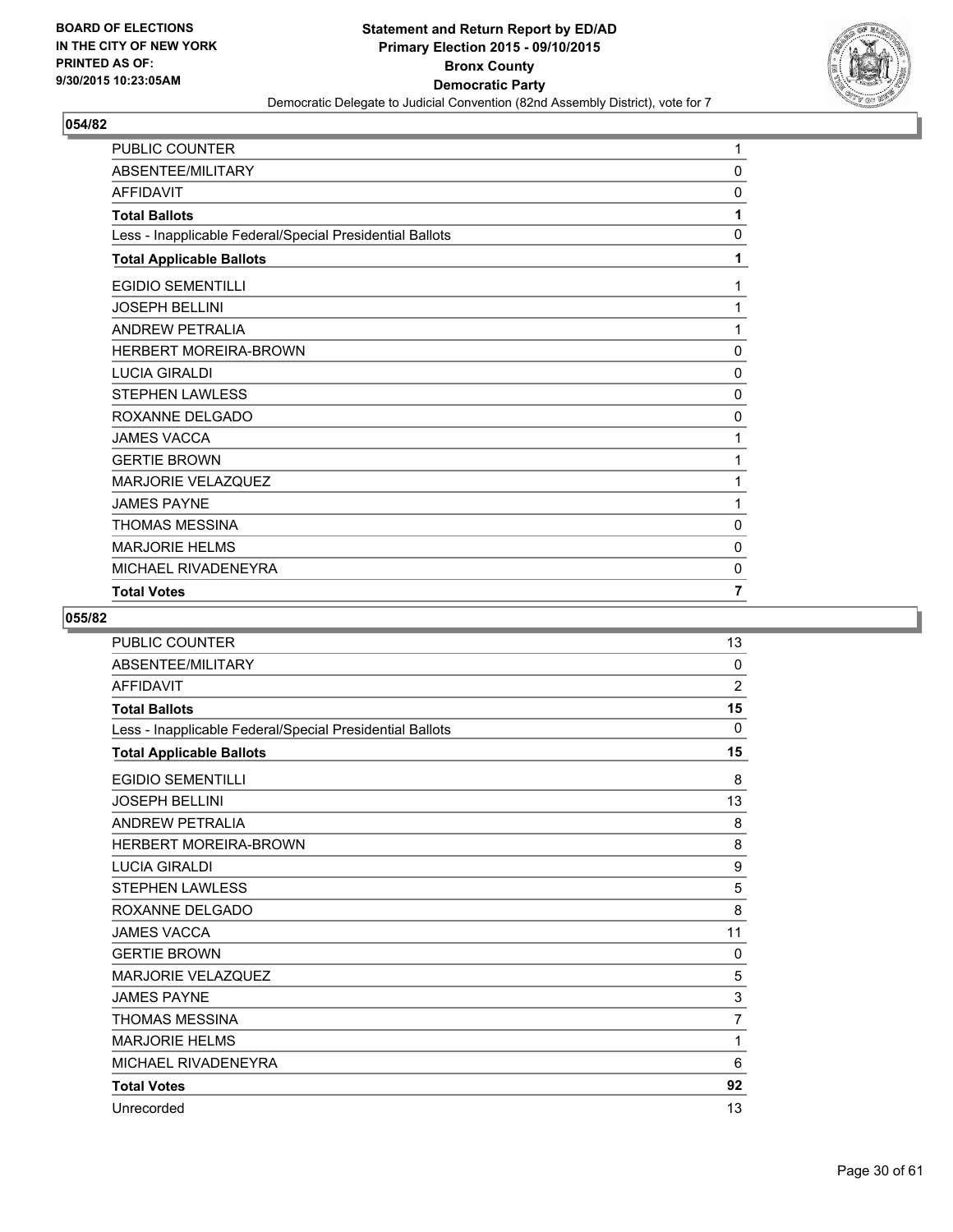

| <b>PUBLIC COUNTER</b>                                    | 8              |
|----------------------------------------------------------|----------------|
| ABSENTEE/MILITARY                                        | 3              |
| <b>AFFIDAVIT</b>                                         | $\mathbf 0$    |
| <b>Total Ballots</b>                                     | 11             |
| Less - Inapplicable Federal/Special Presidential Ballots | $\Omega$       |
| <b>Total Applicable Ballots</b>                          | 11             |
| <b>EGIDIO SEMENTILLI</b>                                 | 4              |
| <b>JOSEPH BELLINI</b>                                    | 4              |
| <b>ANDREW PETRALIA</b>                                   | 3              |
| <b>HERBERT MOREIRA-BROWN</b>                             | 1              |
| <b>LUCIA GIRALDI</b>                                     | 4              |
| <b>STEPHEN LAWLESS</b>                                   | $\overline{2}$ |
| ROXANNE DELGADO                                          | $\overline{2}$ |
| <b>JAMES VACCA</b>                                       | 10             |
| <b>GERTIE BROWN</b>                                      | 6              |
| <b>MARJORIE VELAZQUEZ</b>                                | $\overline{7}$ |
| <b>JAMES PAYNE</b>                                       | 6              |
| <b>THOMAS MESSINA</b>                                    | 10             |
| <b>MARJORIE HELMS</b>                                    | 6              |
| MICHAEL RIVADENEYRA                                      | 6              |
| <b>Total Votes</b>                                       | 71             |
| Unrecorded                                               | 6              |

| <b>PUBLIC COUNTER</b>                                    | $\overline{7}$ |
|----------------------------------------------------------|----------------|
| ABSENTEE/MILITARY                                        | 3              |
| <b>AFFIDAVIT</b>                                         | 0              |
| <b>Total Ballots</b>                                     | 10             |
| Less - Inapplicable Federal/Special Presidential Ballots | $\mathbf{0}$   |
| <b>Total Applicable Ballots</b>                          | 10             |
| <b>EGIDIO SEMENTILLI</b>                                 | 1              |
| <b>JOSEPH BELLINI</b>                                    | $\overline{2}$ |
| <b>ANDREW PETRALIA</b>                                   | $\mathbf 0$    |
| <b>HERBERT MOREIRA-BROWN</b>                             | 0              |
| <b>LUCIA GIRALDI</b>                                     | $\overline{2}$ |
| <b>STEPHEN LAWLESS</b>                                   | 1              |
| ROXANNE DELGADO                                          | 1              |
| <b>JAMES VACCA</b>                                       | 10             |
| <b>GERTIE BROWN</b>                                      | 6              |
| <b>MARJORIE VELAZQUEZ</b>                                | 5              |
| <b>JAMES PAYNE</b>                                       | 4              |
| <b>THOMAS MESSINA</b>                                    | 5              |
| <b>MARJORIE HELMS</b>                                    | 5              |
| MICHAEL RIVADENEYRA                                      | 5              |
| <b>Total Votes</b>                                       | 47             |
| Unrecorded                                               | 23             |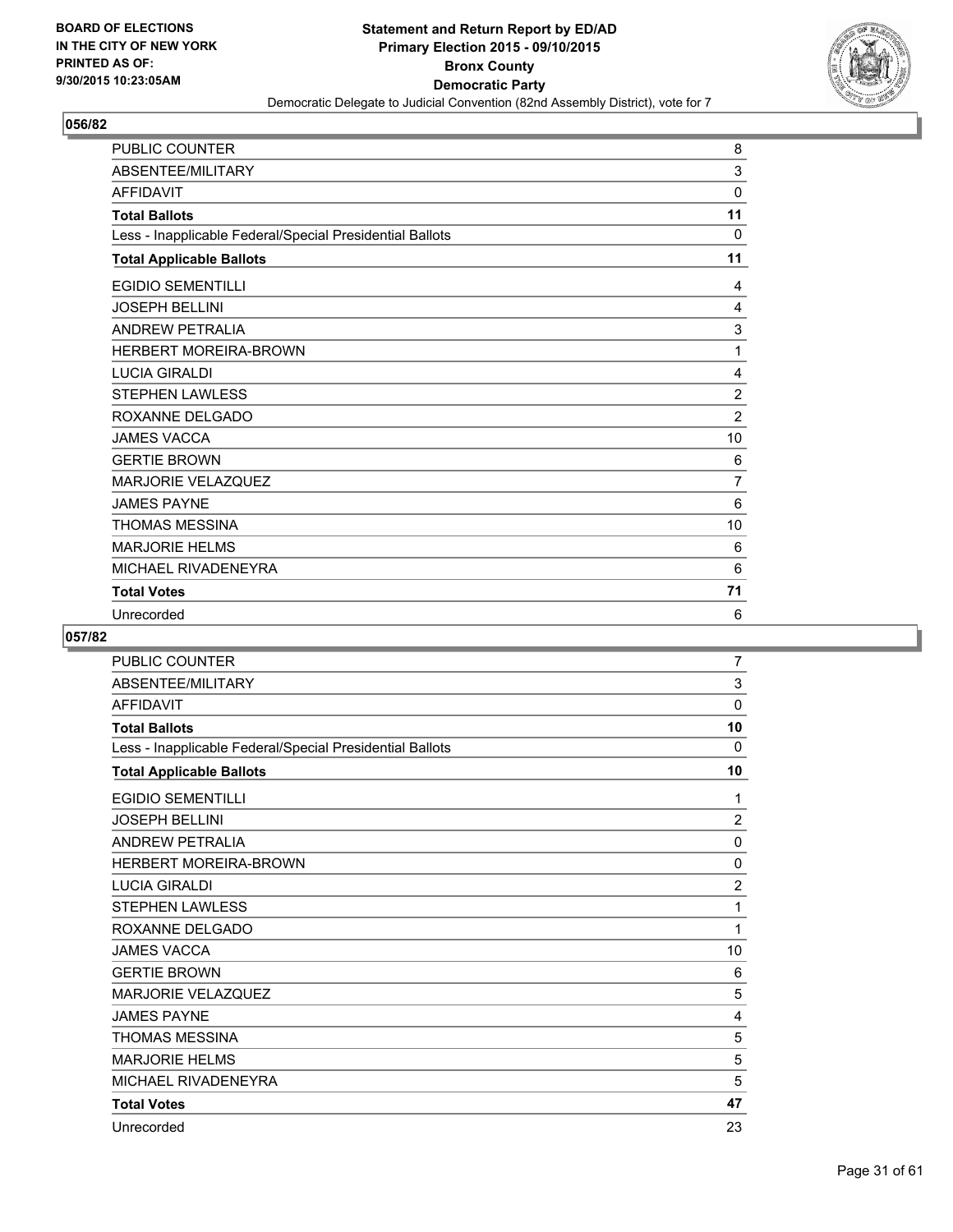

| PUBLIC COUNTER                                           | 15             |
|----------------------------------------------------------|----------------|
| ABSENTEE/MILITARY                                        | $\mathbf{0}$   |
| <b>AFFIDAVIT</b>                                         | $\Omega$       |
| <b>Total Ballots</b>                                     | 15             |
| Less - Inapplicable Federal/Special Presidential Ballots | 0              |
| <b>Total Applicable Ballots</b>                          | 15             |
| <b>EGIDIO SEMENTILLI</b>                                 | 2              |
| <b>JOSEPH BELLINI</b>                                    | 4              |
| <b>ANDREW PETRALIA</b>                                   | 5              |
| <b>HERBERT MOREIRA-BROWN</b>                             | 3              |
| <b>LUCIA GIRALDI</b>                                     | 5              |
| <b>STEPHEN LAWLESS</b>                                   | 4              |
| ROXANNE DELGADO                                          | $\overline{7}$ |
| <b>JAMES VACCA</b>                                       | 12             |
| <b>GERTIE BROWN</b>                                      | 5              |
| <b>MARJORIE VELAZQUEZ</b>                                | 11             |
| <b>JAMES PAYNE</b>                                       | 6              |
| <b>THOMAS MESSINA</b>                                    | 8              |
| <b>MARJORIE HELMS</b>                                    | 6              |
| MICHAEL RIVADENEYRA                                      | 8              |
| <b>Total Votes</b>                                       | 86             |
| Unrecorded                                               | 19             |

| <b>PUBLIC COUNTER</b>                                    | 1            |
|----------------------------------------------------------|--------------|
| ABSENTEE/MILITARY                                        | 0            |
| <b>AFFIDAVIT</b>                                         | 0            |
| <b>Total Ballots</b>                                     | 1            |
| Less - Inapplicable Federal/Special Presidential Ballots | $\mathbf{0}$ |
| <b>Total Applicable Ballots</b>                          | 1            |
| <b>EGIDIO SEMENTILLI</b>                                 | 0            |
| <b>JOSEPH BELLINI</b>                                    | 0            |
| <b>ANDREW PETRALIA</b>                                   | 0            |
| <b>HERBERT MOREIRA-BROWN</b>                             | 0            |
| <b>LUCIA GIRALDI</b>                                     | 0            |
| <b>STEPHEN LAWLESS</b>                                   | 0            |
| ROXANNE DELGADO                                          | 0            |
| <b>JAMES VACCA</b>                                       | 0            |
| <b>GERTIE BROWN</b>                                      | 0            |
| <b>MARJORIE VELAZQUEZ</b>                                | $\mathbf{0}$ |
| <b>JAMES PAYNE</b>                                       | 0            |
| <b>THOMAS MESSINA</b>                                    | 0            |
| <b>MARJORIE HELMS</b>                                    | $\mathbf{0}$ |
| MICHAEL RIVADENEYRA                                      | 0            |
| <b>Total Votes</b>                                       | 0            |
| Unrecorded                                               | 7            |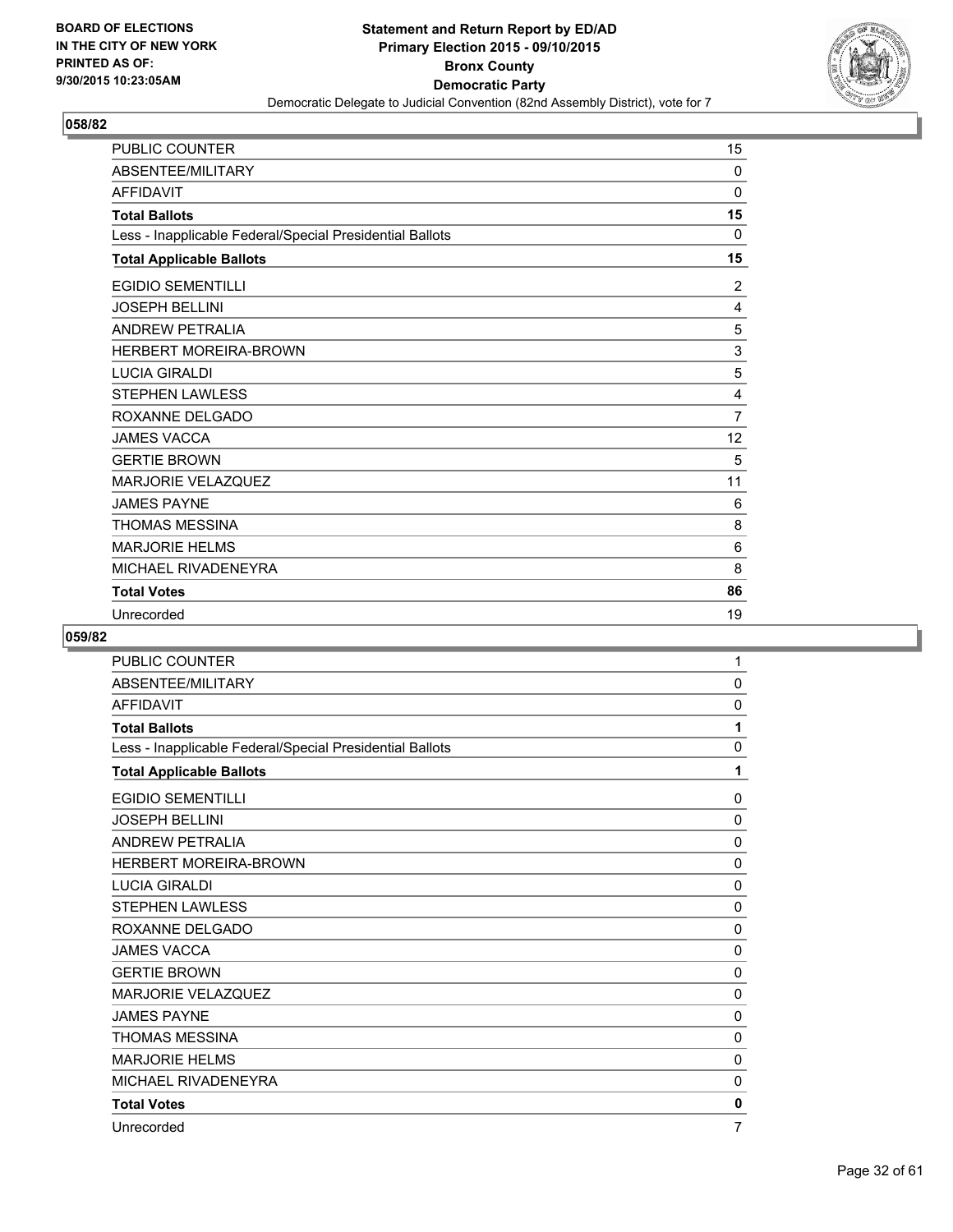

| <b>PUBLIC COUNTER</b>                                    | 17             |
|----------------------------------------------------------|----------------|
| ABSENTEE/MILITARY                                        | 2              |
| <b>AFFIDAVIT</b>                                         | $\Omega$       |
| <b>Total Ballots</b>                                     | 19             |
| Less - Inapplicable Federal/Special Presidential Ballots | 0              |
| <b>Total Applicable Ballots</b>                          | 19             |
| <b>EGIDIO SEMENTILLI</b>                                 | 1              |
| <b>JOSEPH BELLINI</b>                                    | 1              |
| <b>ANDREW PETRALIA</b>                                   | $\overline{2}$ |
| <b>HERBERT MOREIRA-BROWN</b>                             | 0              |
| <b>LUCIA GIRALDI</b>                                     | 0              |
| <b>STEPHEN LAWLESS</b>                                   | 1              |
| ROXANNE DELGADO                                          | 4              |
| <b>JAMES VACCA</b>                                       | 19             |
| <b>GERTIE BROWN</b>                                      | 11             |
| <b>MARJORIE VELAZQUEZ</b>                                | 11             |
| <b>JAMES PAYNE</b>                                       | 11             |
| <b>THOMAS MESSINA</b>                                    | 10             |
| <b>MARJORIE HELMS</b>                                    | 10             |
| MICHAEL RIVADENEYRA                                      | 10             |
| <b>Total Votes</b>                                       | 91             |
| Unrecorded                                               | 42             |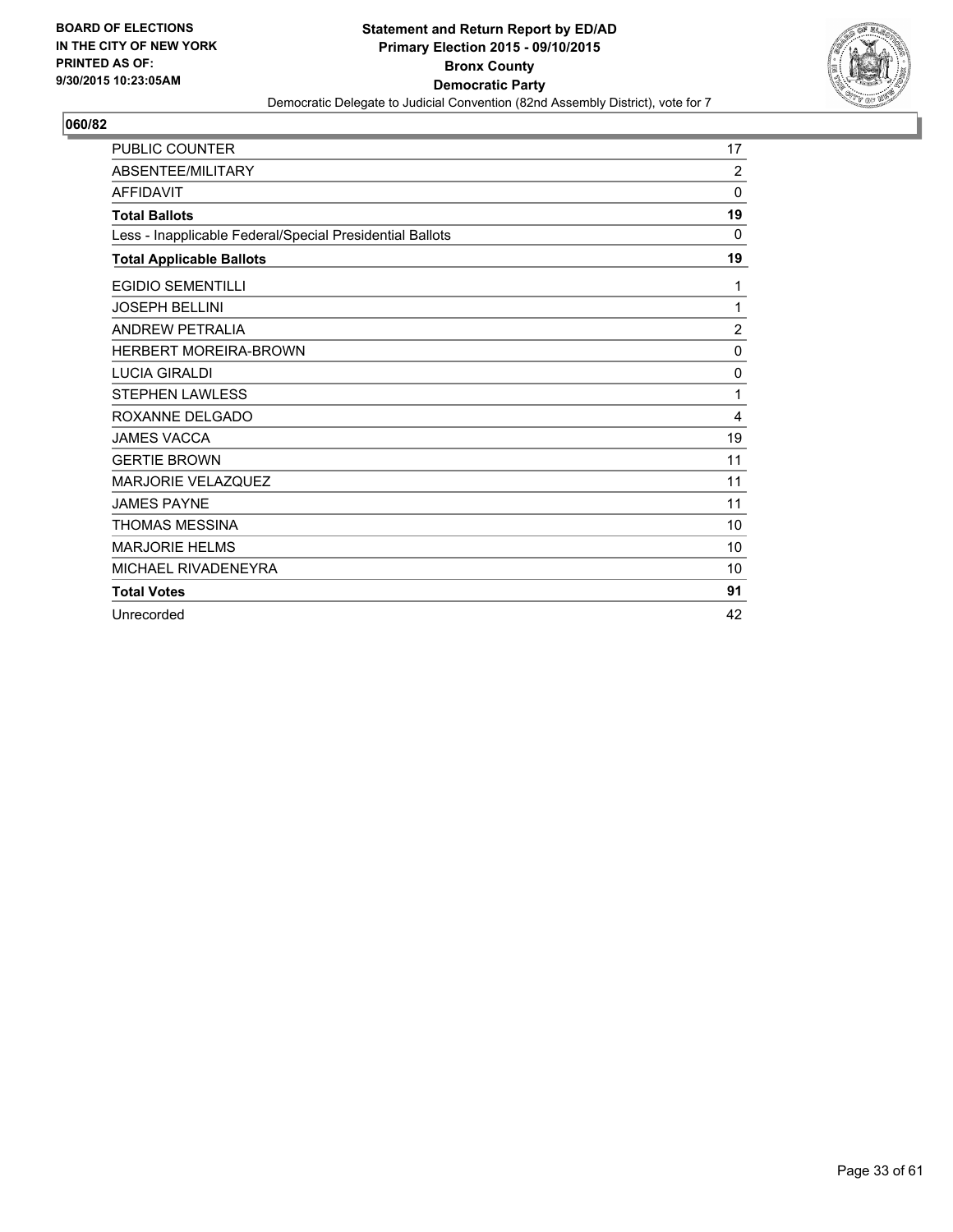

| <b>PUBLIC COUNTER</b>                                    | 12             |
|----------------------------------------------------------|----------------|
| ABSENTEE/MILITARY                                        | $\overline{2}$ |
| <b>AFFIDAVIT</b>                                         | 0              |
| <b>Total Ballots</b>                                     | 14             |
| Less - Inapplicable Federal/Special Presidential Ballots | $\Omega$       |
| <b>Total Applicable Ballots</b>                          | 14             |
| <b>EGIDIO SEMENTILLI</b>                                 | 1              |
| <b>JOSEPH BELLINI</b>                                    | $\overline{2}$ |
| <b>ANDREW PETRALIA</b>                                   | 0              |
| <b>HERBERT MOREIRA-BROWN</b>                             | 0              |
| <b>LUCIA GIRALDI</b>                                     | 1              |
| <b>STEPHEN LAWLESS</b>                                   | 1              |
| ROXANNE DELGADO                                          | $\overline{2}$ |
| <b>JAMES VACCA</b>                                       | 12             |
| <b>GERTIE BROWN</b>                                      | 10             |
| <b>MARJORIE VELAZQUEZ</b>                                | 11             |
| <b>JAMES PAYNE</b>                                       | 9              |
| <b>THOMAS MESSINA</b>                                    | 9              |
| <b>MARJORIE HELMS</b>                                    | 10             |
| MICHAEL RIVADENEYRA                                      | 9              |
| BARBARA DOLONSEN (WRITE-IN)                              | 1              |
| DANA CAROTANUTO (WRITE-IN)                               | 1              |
| JEFFREY D KLIEN (WRITE-IN)                               | 1              |
| MICHAEL R BENEDETTO (WRITE-IN)                           | 1              |
| <b>Total Votes</b>                                       | 81             |
| Unrecorded                                               | 17             |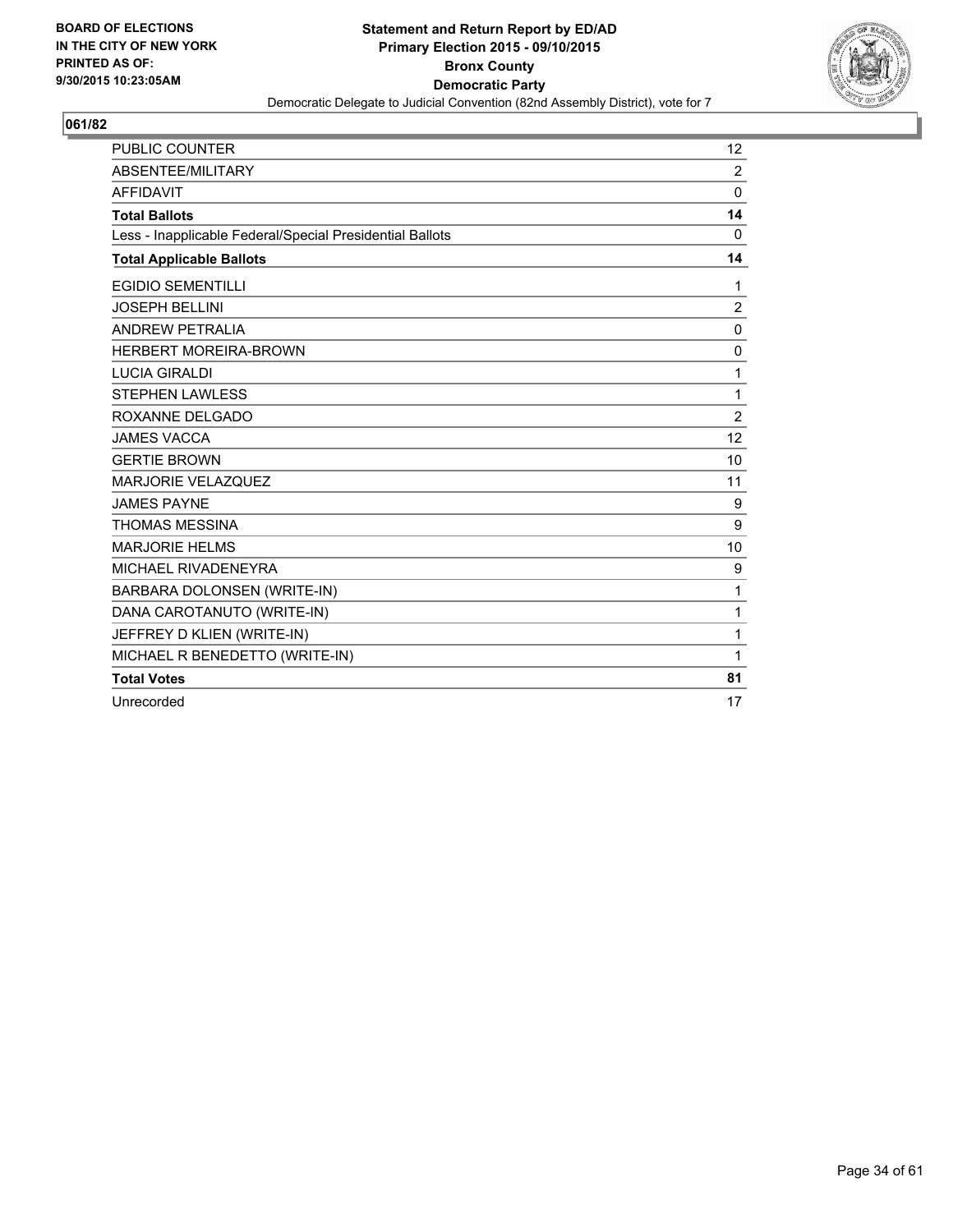

| <b>PUBLIC COUNTER</b>                                    | 3              |
|----------------------------------------------------------|----------------|
| ABSENTEE/MILITARY                                        | 1              |
| <b>AFFIDAVIT</b>                                         | $\mathbf{0}$   |
| <b>Total Ballots</b>                                     | 4              |
| Less - Inapplicable Federal/Special Presidential Ballots | 0              |
| <b>Total Applicable Ballots</b>                          | 4              |
| <b>EGIDIO SEMENTILLI</b>                                 | 0              |
| JOSEPH BELLINI                                           | 3              |
| <b>ANDREW PETRALIA</b>                                   | 3              |
| <b>HERBERT MOREIRA-BROWN</b>                             | $\Omega$       |
| <b>LUCIA GIRALDI</b>                                     | 3              |
| <b>STEPHEN LAWLESS</b>                                   | 1              |
| ROXANNE DELGADO                                          | $\overline{2}$ |
| <b>JAMES VACCA</b>                                       | 3              |
| <b>GERTIE BROWN</b>                                      | 0              |
| <b>MARJORIE VELAZQUEZ</b>                                | $\mathbf{0}$   |
| <b>JAMES PAYNE</b>                                       | $\overline{2}$ |
| <b>THOMAS MESSINA</b>                                    | $\overline{2}$ |
| <b>MARJORIE HELMS</b>                                    | 2              |
| MICHAEL RIVADENEYRA                                      | 1              |
| BARBARA DOLENSEK (WRITE-IN)                              | 1              |
| BERNIE SANDERS (WRITE-IN)                                | 1              |
| CHARLES MOORE III (WRITE-IN)                             | 1              |
| JOHN DOYLE (WRITE-IN)                                    | 1              |
| STEPHEN SWIECKIE (WRITE-IN)                              | 1              |
| UNATTRIBUTABLE WRITE-IN (WRITE-IN)                       | 1              |
| <b>Total Votes</b>                                       | 28             |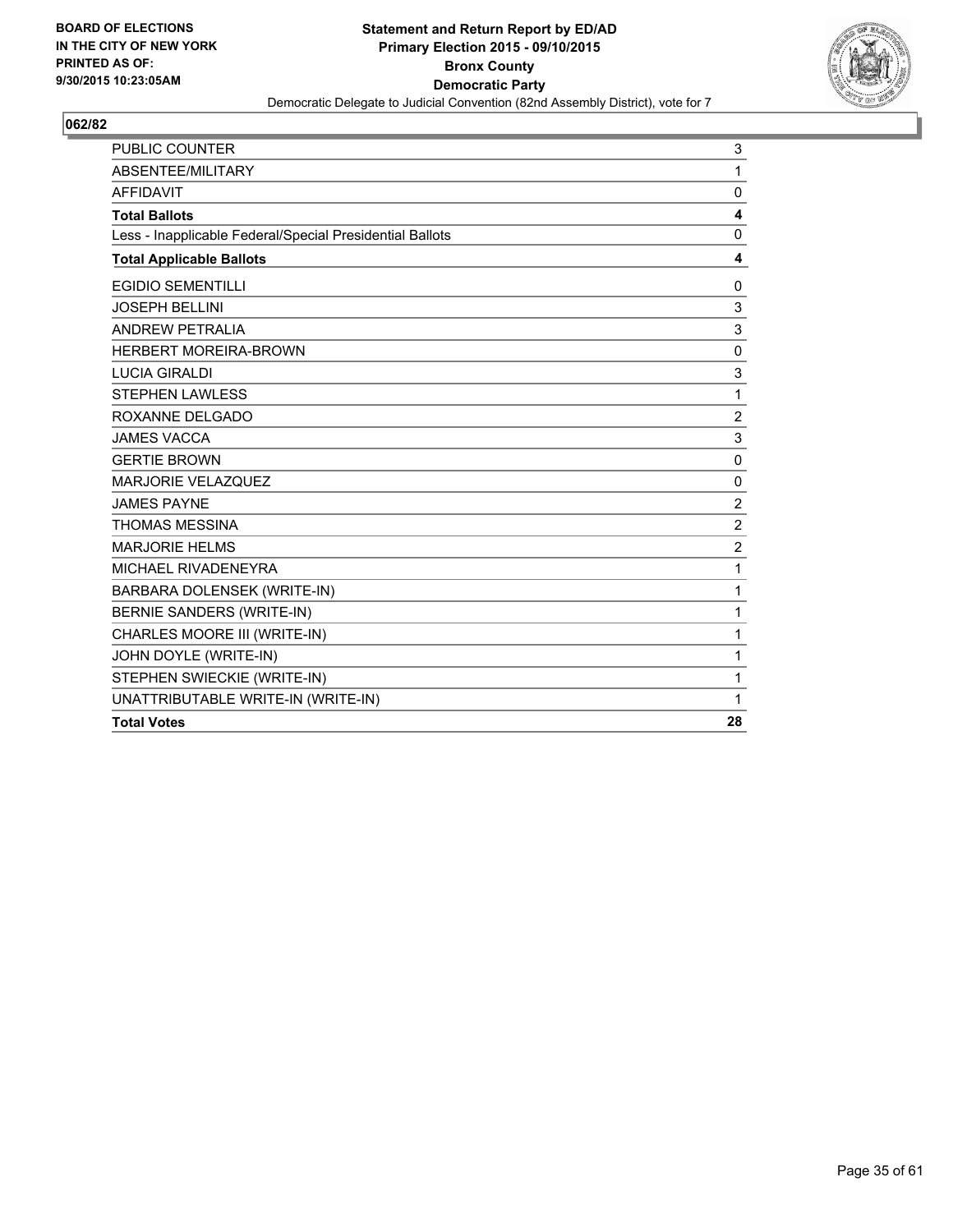

| <b>PUBLIC COUNTER</b>                                    | 10             |
|----------------------------------------------------------|----------------|
| ABSENTEE/MILITARY                                        | $\overline{2}$ |
| <b>AFFIDAVIT</b>                                         | $\mathbf 0$    |
| <b>Total Ballots</b>                                     | 12             |
| Less - Inapplicable Federal/Special Presidential Ballots | $\Omega$       |
| <b>Total Applicable Ballots</b>                          | $12 \,$        |
| <b>EGIDIO SEMENTILLI</b>                                 | 1              |
| <b>JOSEPH BELLINI</b>                                    | 1              |
| <b>ANDREW PETRALIA</b>                                   | 3              |
| <b>HERBERT MOREIRA-BROWN</b>                             | $\overline{2}$ |
| <b>LUCIA GIRALDI</b>                                     | 3              |
| <b>STEPHEN LAWLESS</b>                                   | $\overline{2}$ |
| ROXANNE DELGADO                                          | $\overline{2}$ |
| <b>JAMES VACCA</b>                                       | 10             |
| <b>GERTIE BROWN</b>                                      | 9              |
| <b>MARJORIE VELAZQUEZ</b>                                | 10             |
| <b>JAMES PAYNE</b>                                       | 10             |
| <b>THOMAS MESSINA</b>                                    | 9              |
| <b>MARJORIE HELMS</b>                                    | 10             |
| MICHAEL RIVADENEYRA                                      | 8              |
| <b>Total Votes</b>                                       | 80             |
| Unrecorded                                               | 4              |

| <b>PUBLIC COUNTER</b>                                    | 4              |
|----------------------------------------------------------|----------------|
| ABSENTEE/MILITARY                                        | 0              |
| <b>AFFIDAVIT</b>                                         | 0              |
| <b>Total Ballots</b>                                     | 4              |
| Less - Inapplicable Federal/Special Presidential Ballots | 0              |
| <b>Total Applicable Ballots</b>                          | 4              |
| <b>EGIDIO SEMENTILLI</b>                                 | 1              |
| <b>JOSEPH BELLINI</b>                                    | 0              |
| <b>ANDREW PETRALIA</b>                                   | $\mathbf 0$    |
| <b>HERBERT MOREIRA-BROWN</b>                             | $\mathbf 0$    |
| <b>LUCIA GIRALDI</b>                                     | 0              |
| <b>STEPHEN LAWLESS</b>                                   | $\mathbf 0$    |
| ROXANNE DELGADO                                          | $\mathbf 0$    |
| <b>JAMES VACCA</b>                                       | 3              |
| <b>GERTIE BROWN</b>                                      | 3              |
| <b>MARJORIE VELAZQUEZ</b>                                | $\mathbf{3}$   |
| <b>JAMES PAYNE</b>                                       | $\overline{2}$ |
| <b>THOMAS MESSINA</b>                                    | 3              |
| <b>MARJORIE HELMS</b>                                    | $\overline{2}$ |
| MICHAEL RIVADENEYRA                                      | 3              |
| <b>Total Votes</b>                                       | 20             |
| Unrecorded                                               | 8              |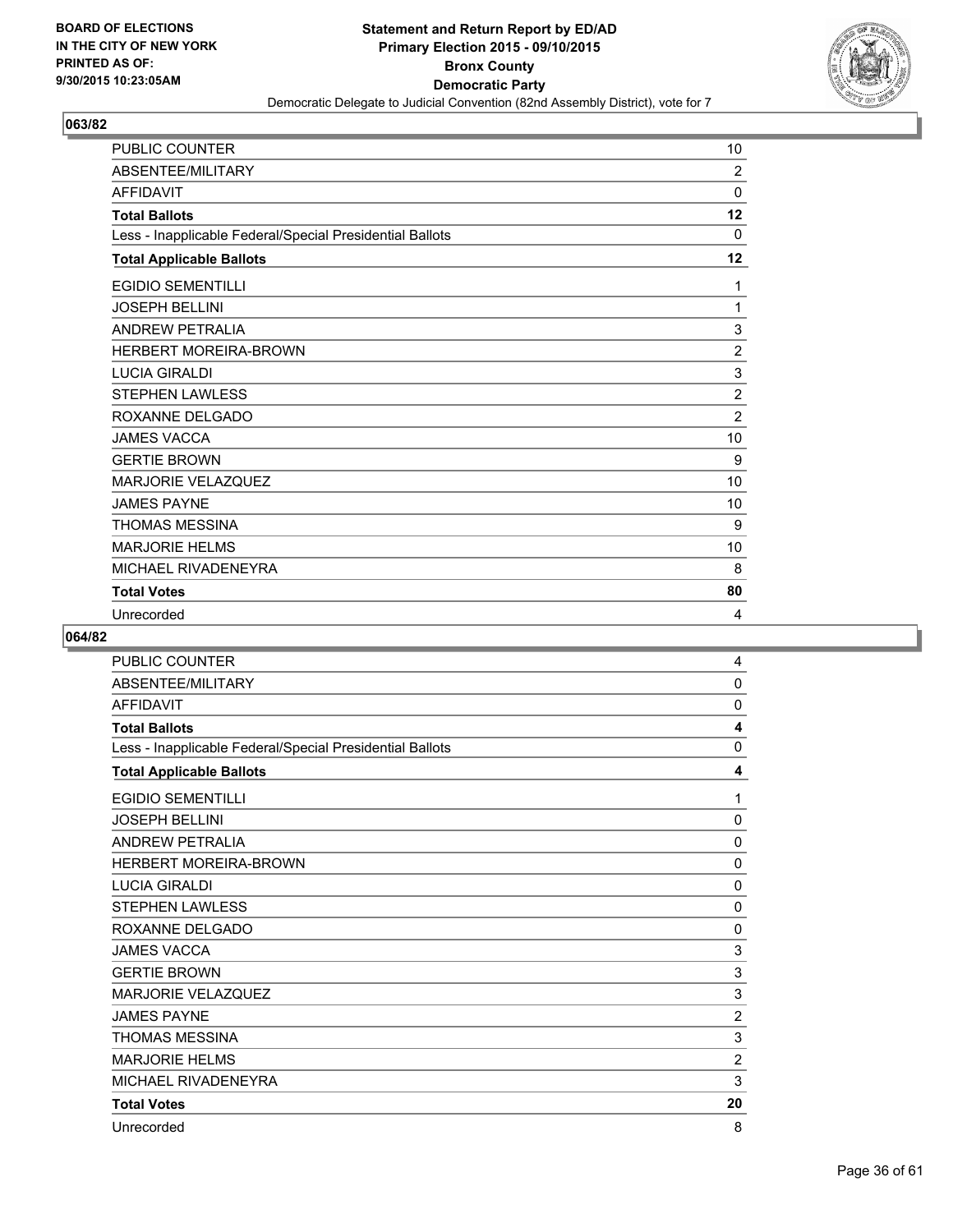

| <b>PUBLIC COUNTER</b>                                    | 36  |
|----------------------------------------------------------|-----|
| ABSENTEE/MILITARY                                        | 4   |
| <b>AFFIDAVIT</b>                                         | 0   |
| <b>Total Ballots</b>                                     | 40  |
| Less - Inapplicable Federal/Special Presidential Ballots | 0   |
| <b>Total Applicable Ballots</b>                          | 40  |
| <b>EGIDIO SEMENTILLI</b>                                 | 4   |
| <b>JOSEPH BELLINI</b>                                    | 10  |
| <b>ANDREW PETRALIA</b>                                   | 7   |
| <b>HERBERT MOREIRA-BROWN</b>                             | 19  |
| <b>LUCIA GIRALDI</b>                                     | 6   |
| <b>STEPHEN LAWLESS</b>                                   | 10  |
| ROXANNE DELGADO                                          | 11  |
| <b>JAMES VACCA</b>                                       | 25  |
| <b>GERTIE BROWN</b>                                      | 25  |
| <b>MARJORIE VELAZQUEZ</b>                                | 17  |
| <b>JAMES PAYNE</b>                                       | 26  |
| <b>THOMAS MESSINA</b>                                    | 15  |
| <b>MARJORIE HELMS</b>                                    | 24  |
| MICHAEL RIVADENEYRA                                      | 14  |
| <b>Total Votes</b>                                       | 213 |
| Unrecorded                                               | 67  |

| <b>PUBLIC COUNTER</b>                                    | 16             |
|----------------------------------------------------------|----------------|
| ABSENTEE/MILITARY                                        | 1              |
| <b>AFFIDAVIT</b>                                         | 0              |
| <b>Total Ballots</b>                                     | 17             |
| Less - Inapplicable Federal/Special Presidential Ballots | $\mathbf{0}$   |
| <b>Total Applicable Ballots</b>                          | 17             |
| <b>EGIDIO SEMENTILLI</b>                                 | 0              |
| <b>JOSEPH BELLINI</b>                                    | 6              |
| <b>ANDREW PETRALIA</b>                                   | $\overline{2}$ |
| <b>HERBERT MOREIRA-BROWN</b>                             | 8              |
| <b>LUCIA GIRALDI</b>                                     | 3              |
| <b>STEPHEN LAWLESS</b>                                   | 5              |
| ROXANNE DELGADO                                          | 6              |
| <b>JAMES VACCA</b>                                       | 12             |
| <b>GERTIE BROWN</b>                                      | 12             |
| <b>MARJORIE VELAZQUEZ</b>                                | 9              |
| <b>JAMES PAYNE</b>                                       | 13             |
| <b>THOMAS MESSINA</b>                                    | $\overline{7}$ |
| <b>MARJORIE HELMS</b>                                    | 14             |
| MICHAEL RIVADENEYRA                                      | 6              |
| UNATTRIBUTABLE WRITE-IN (WRITE-IN)                       | $\overline{2}$ |
| <b>Total Votes</b>                                       | 105            |
| Unrecorded                                               | 14             |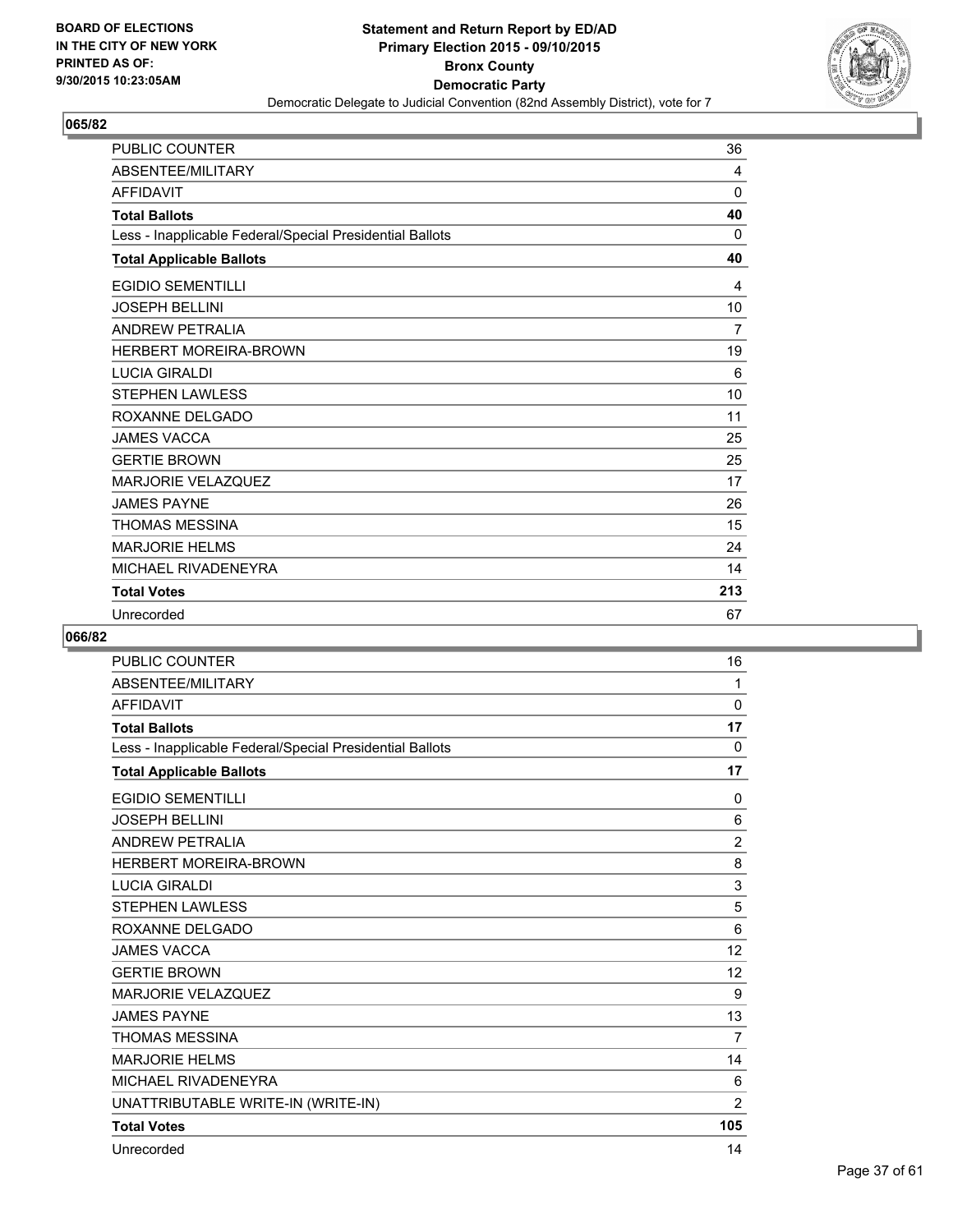

| <b>PUBLIC COUNTER</b>                                    | 20          |
|----------------------------------------------------------|-------------|
| ABSENTEE/MILITARY                                        | 2           |
| <b>AFFIDAVIT</b>                                         | $\mathbf 0$ |
| <b>Total Ballots</b>                                     | 22          |
| Less - Inapplicable Federal/Special Presidential Ballots | $\Omega$    |
| <b>Total Applicable Ballots</b>                          | 22          |
| <b>EGIDIO SEMENTILLI</b>                                 | 3           |
| <b>JOSEPH BELLINI</b>                                    | 9           |
| <b>ANDREW PETRALIA</b>                                   | 5           |
| <b>HERBERT MOREIRA-BROWN</b>                             | 13          |
| <b>LUCIA GIRALDI</b>                                     | 8           |
| <b>STEPHEN LAWLESS</b>                                   | 9           |
| ROXANNE DELGADO                                          | 9           |
| <b>JAMES VACCA</b>                                       | 14          |
| <b>GERTIE BROWN</b>                                      | 14          |
| <b>MARJORIE VELAZQUEZ</b>                                | 13          |
| <b>JAMES PAYNE</b>                                       | 14          |
| <b>THOMAS MESSINA</b>                                    | 8           |
| <b>MARJORIE HELMS</b>                                    | 14          |
| MICHAEL RIVADENEYRA                                      | 9           |
| <b>Total Votes</b>                                       | 142         |
| Unrecorded                                               | 12          |

| <b>PUBLIC COUNTER</b>                                    | 15             |
|----------------------------------------------------------|----------------|
| ABSENTEE/MILITARY                                        | $\overline{2}$ |
| <b>AFFIDAVIT</b>                                         | 0              |
| <b>Total Ballots</b>                                     | 17             |
| Less - Inapplicable Federal/Special Presidential Ballots | $\mathbf{0}$   |
| <b>Total Applicable Ballots</b>                          | 17             |
| <b>EGIDIO SEMENTILLI</b>                                 | $\overline{2}$ |
| <b>JOSEPH BELLINI</b>                                    | 8              |
| <b>ANDREW PETRALIA</b>                                   | $\overline{4}$ |
| <b>HERBERT MOREIRA-BROWN</b>                             | 8              |
| <b>LUCIA GIRALDI</b>                                     | 6              |
| <b>STEPHEN LAWLESS</b>                                   | 3              |
| ROXANNE DELGADO                                          | $\overline{7}$ |
| <b>JAMES VACCA</b>                                       | 10             |
| <b>GERTIE BROWN</b>                                      | 13             |
| <b>MARJORIE VELAZQUEZ</b>                                | 7              |
| <b>JAMES PAYNE</b>                                       | 11             |
| <b>THOMAS MESSINA</b>                                    | 8              |
| <b>MARJORIE HELMS</b>                                    | 10             |
| MICHAEL RIVADENEYRA                                      | 4              |
| <b>Total Votes</b>                                       | 101            |
| Unrecorded                                               | 18             |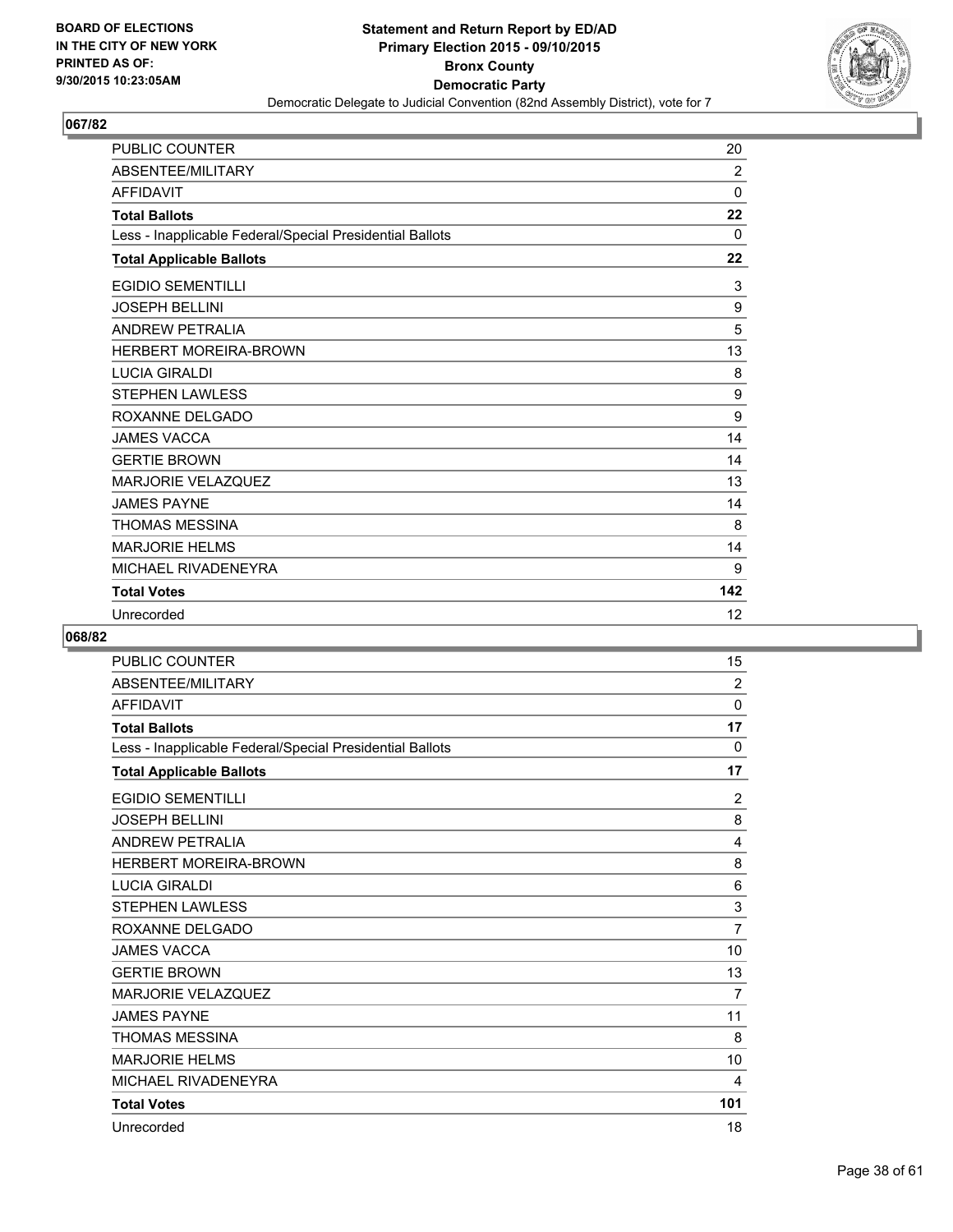

| <b>PUBLIC COUNTER</b>                                    | 29  |
|----------------------------------------------------------|-----|
| ABSENTEE/MILITARY                                        | 1   |
| <b>AFFIDAVIT</b>                                         | 0   |
| <b>Total Ballots</b>                                     | 30  |
| Less - Inapplicable Federal/Special Presidential Ballots | 0   |
| <b>Total Applicable Ballots</b>                          | 30  |
| <b>EGIDIO SEMENTILLI</b>                                 | 2   |
| <b>JOSEPH BELLINI</b>                                    | 10  |
| <b>ANDREW PETRALIA</b>                                   | 4   |
| <b>HERBERT MOREIRA-BROWN</b>                             | 14  |
| <b>LUCIA GIRALDI</b>                                     | 7   |
| <b>STEPHEN LAWLESS</b>                                   | 6   |
| ROXANNE DELGADO                                          | 9   |
| <b>JAMES VACCA</b>                                       | 19  |
| <b>GERTIE BROWN</b>                                      | 19  |
| <b>MARJORIE VELAZQUEZ</b>                                | 19  |
| <b>JAMES PAYNE</b>                                       | 22  |
| <b>THOMAS MESSINA</b>                                    | 18  |
| <b>MARJORIE HELMS</b>                                    | 21  |
| MICHAEL RIVADENEYRA                                      | 11  |
| <b>Total Votes</b>                                       | 181 |
| Unrecorded                                               | 29  |

| <b>PUBLIC COUNTER</b>                                    | 6              |
|----------------------------------------------------------|----------------|
| ABSENTEE/MILITARY                                        | 1              |
| <b>AFFIDAVIT</b>                                         | 0              |
| <b>Total Ballots</b>                                     | $\overline{7}$ |
| Less - Inapplicable Federal/Special Presidential Ballots | 0              |
| <b>Total Applicable Ballots</b>                          | $\overline{7}$ |
| <b>EGIDIO SEMENTILLI</b>                                 | 1              |
| <b>JOSEPH BELLINI</b>                                    | 3              |
| <b>ANDREW PETRALIA</b>                                   | $\mathbf 0$    |
| <b>HERBERT MOREIRA-BROWN</b>                             | 4              |
| <b>LUCIA GIRALDI</b>                                     | $\overline{2}$ |
| <b>STEPHEN LAWLESS</b>                                   | $\overline{2}$ |
| ROXANNE DELGADO                                          | 1              |
| <b>JAMES VACCA</b>                                       | 5              |
| <b>GERTIE BROWN</b>                                      | 4              |
| <b>MARJORIE VELAZQUEZ</b>                                | 1              |
| <b>JAMES PAYNE</b>                                       | 4              |
| <b>THOMAS MESSINA</b>                                    | 4              |
| <b>MARJORIE HELMS</b>                                    | 3              |
| MICHAEL RIVADENEYRA                                      | $\overline{2}$ |
| <b>Total Votes</b>                                       | 36             |
| Unrecorded                                               | 13             |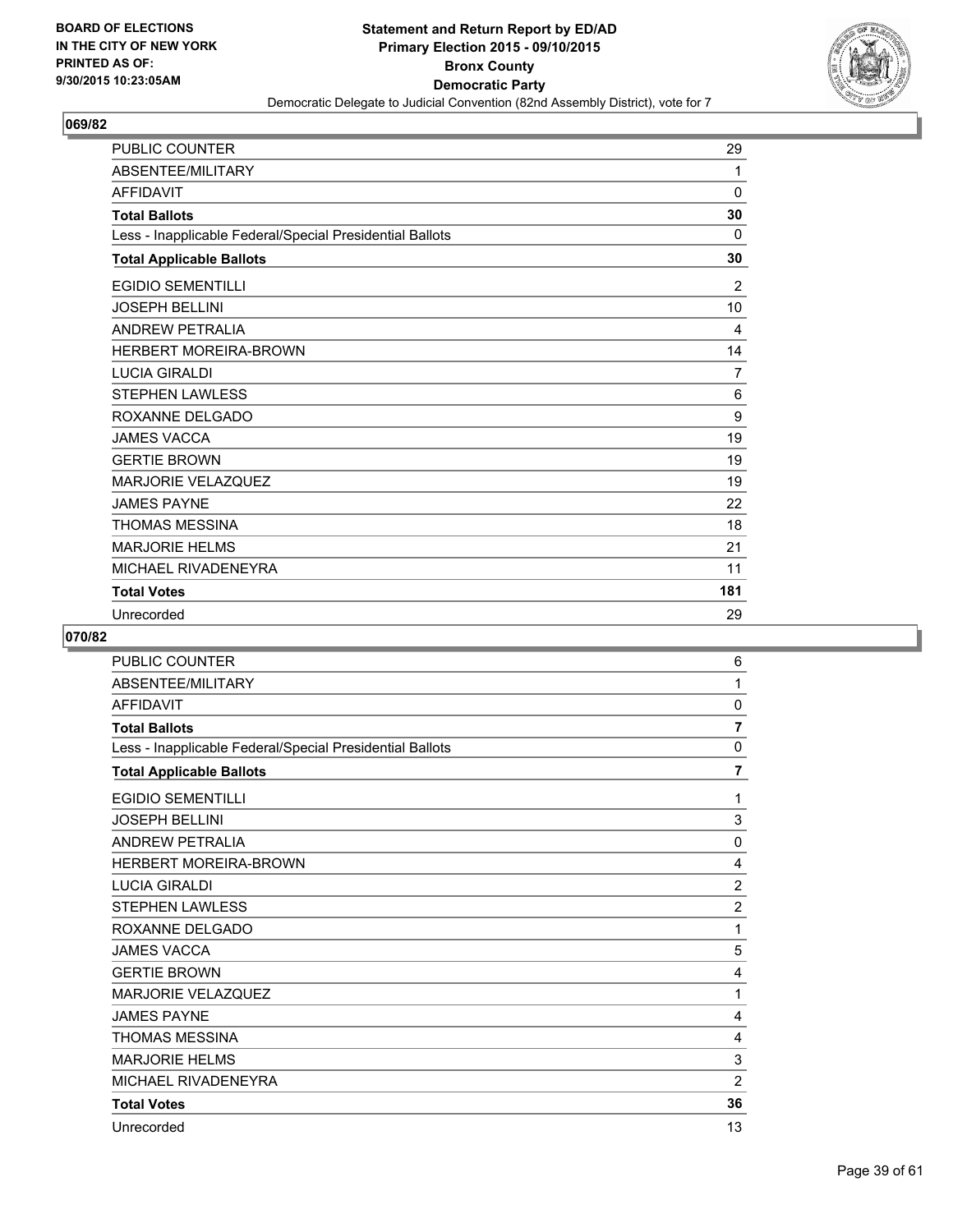

| <b>PUBLIC COUNTER</b>                                    | 43           |
|----------------------------------------------------------|--------------|
| ABSENTEE/MILITARY                                        | 2            |
| <b>AFFIDAVIT</b>                                         | $\mathbf 0$  |
| <b>Total Ballots</b>                                     | 45           |
| Less - Inapplicable Federal/Special Presidential Ballots | $\mathbf{0}$ |
| <b>Total Applicable Ballots</b>                          | 45           |
| <b>EGIDIO SEMENTILLI</b>                                 | 2            |
| <b>JOSEPH BELLINI</b>                                    | 8            |
| <b>ANDREW PETRALIA</b>                                   | 5            |
| <b>HERBERT MOREIRA-BROWN</b>                             | 20           |
| <b>LUCIA GIRALDI</b>                                     | 8            |
| <b>STEPHEN LAWLESS</b>                                   | 9            |
| ROXANNE DELGADO                                          | 14           |
| <b>JAMES VACCA</b>                                       | 33           |
| <b>GERTIE BROWN</b>                                      | 34           |
| <b>MARJORIE VELAZQUEZ</b>                                | 29           |
| <b>JAMES PAYNE</b>                                       | 33           |
| THOMAS MESSINA                                           | 26           |
| <b>MARJORIE HELMS</b>                                    | 33           |
| MICHAEL RIVADENEYRA                                      | 23           |
| UNATTRIBUTABLE WRITE-IN (WRITE-IN)                       | 7            |
| <b>Total Votes</b>                                       | 284          |
| Unrecorded                                               | 31           |

| <b>PUBLIC COUNTER</b>                                    | 24             |
|----------------------------------------------------------|----------------|
| ABSENTEE/MILITARY                                        | $\mathbf{0}$   |
| <b>AFFIDAVIT</b>                                         | 0              |
| <b>Total Ballots</b>                                     | 24             |
| Less - Inapplicable Federal/Special Presidential Ballots | $\Omega$       |
| <b>Total Applicable Ballots</b>                          | 24             |
| <b>EGIDIO SEMENTILLI</b>                                 | $\Omega$       |
| <b>JOSEPH BELLINI</b>                                    | 6              |
| ANDREW PETRALIA                                          | 3              |
| <b>HERBERT MOREIRA-BROWN</b>                             | 9              |
| <b>LUCIA GIRALDI</b>                                     | 5              |
| <b>STEPHEN LAWLESS</b>                                   | 4              |
| ROXANNE DELGADO                                          | $\overline{7}$ |
| <b>JAMES VACCA</b>                                       | 17             |
| <b>GERTIE BROWN</b>                                      | 15             |
| <b>MARJORIE VELAZQUEZ</b>                                | 17             |
| <b>JAMES PAYNE</b>                                       | 13             |
| <b>THOMAS MESSINA</b>                                    | 14             |
| <b>MARJORIE HELMS</b>                                    | 16             |
| MICHAEL RIVADENEYRA                                      | 9              |
| <b>Total Votes</b>                                       | 135            |
| Unrecorded                                               | 33             |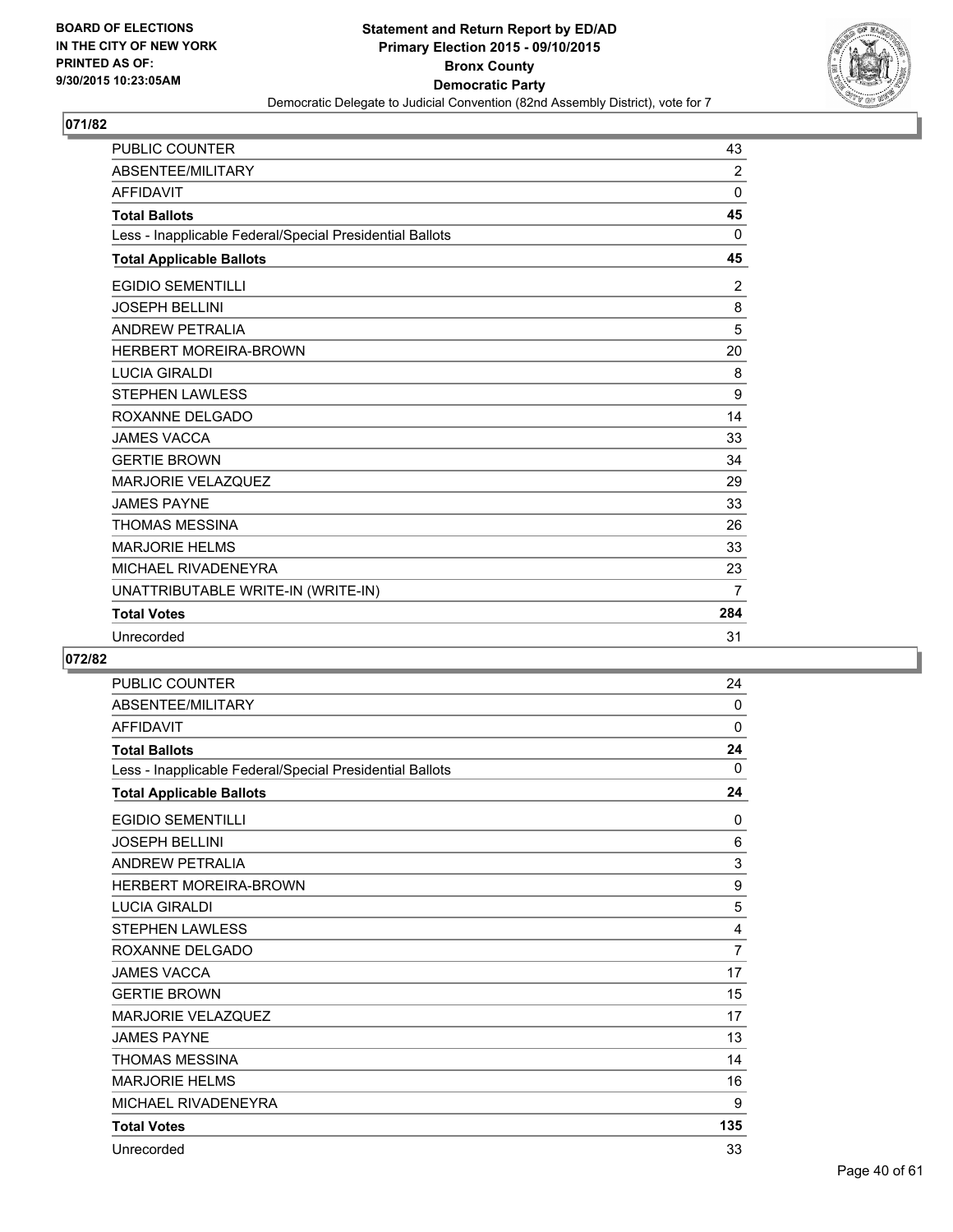

| <b>PUBLIC COUNTER</b>                                    | 21          |
|----------------------------------------------------------|-------------|
| ABSENTEE/MILITARY                                        | 2           |
| <b>AFFIDAVIT</b>                                         | $\mathbf 0$ |
| <b>Total Ballots</b>                                     | 23          |
| Less - Inapplicable Federal/Special Presidential Ballots | $\Omega$    |
| <b>Total Applicable Ballots</b>                          | 23          |
| <b>EGIDIO SEMENTILLI</b>                                 | 3           |
| <b>JOSEPH BELLINI</b>                                    | 6           |
| <b>ANDREW PETRALIA</b>                                   | 4           |
| <b>HERBERT MOREIRA-BROWN</b>                             | 14          |
| <b>LUCIA GIRALDI</b>                                     | 5           |
| <b>STEPHEN LAWLESS</b>                                   | 7           |
| ROXANNE DELGADO                                          | 12          |
| <b>JAMES VACCA</b>                                       | 11          |
| <b>GERTIE BROWN</b>                                      | 14          |
| <b>MARJORIE VELAZQUEZ</b>                                | 14          |
| <b>JAMES PAYNE</b>                                       | 12          |
| <b>THOMAS MESSINA</b>                                    | 10          |
| <b>MARJORIE HELMS</b>                                    | 11          |
| MICHAEL RIVADENEYRA                                      | 7           |
| <b>Total Votes</b>                                       | 130         |
| Unrecorded                                               | 31          |

| <b>PUBLIC COUNTER</b>                                    | 14             |
|----------------------------------------------------------|----------------|
| ABSENTEE/MILITARY                                        | 1              |
| <b>AFFIDAVIT</b>                                         | 0              |
| <b>Total Ballots</b>                                     | 15             |
| Less - Inapplicable Federal/Special Presidential Ballots | $\mathbf{0}$   |
| <b>Total Applicable Ballots</b>                          | 15             |
| <b>EGIDIO SEMENTILLI</b>                                 | $\overline{2}$ |
| <b>JOSEPH BELLINI</b>                                    | 4              |
| <b>ANDREW PETRALIA</b>                                   | 5              |
| <b>HERBERT MOREIRA-BROWN</b>                             | 10             |
| <b>LUCIA GIRALDI</b>                                     | 3              |
| <b>STEPHEN LAWLESS</b>                                   | 3              |
| ROXANNE DELGADO                                          | $\overline{2}$ |
| <b>JAMES VACCA</b>                                       | 10             |
| <b>GERTIE BROWN</b>                                      | 11             |
| <b>MARJORIE VELAZQUEZ</b>                                | 8              |
| <b>JAMES PAYNE</b>                                       | 12             |
| <b>THOMAS MESSINA</b>                                    | 8              |
| <b>MARJORIE HELMS</b>                                    | 11             |
| MICHAEL RIVADENEYRA                                      | $\overline{7}$ |
| <b>Total Votes</b>                                       | 96             |
| Unrecorded                                               | 9              |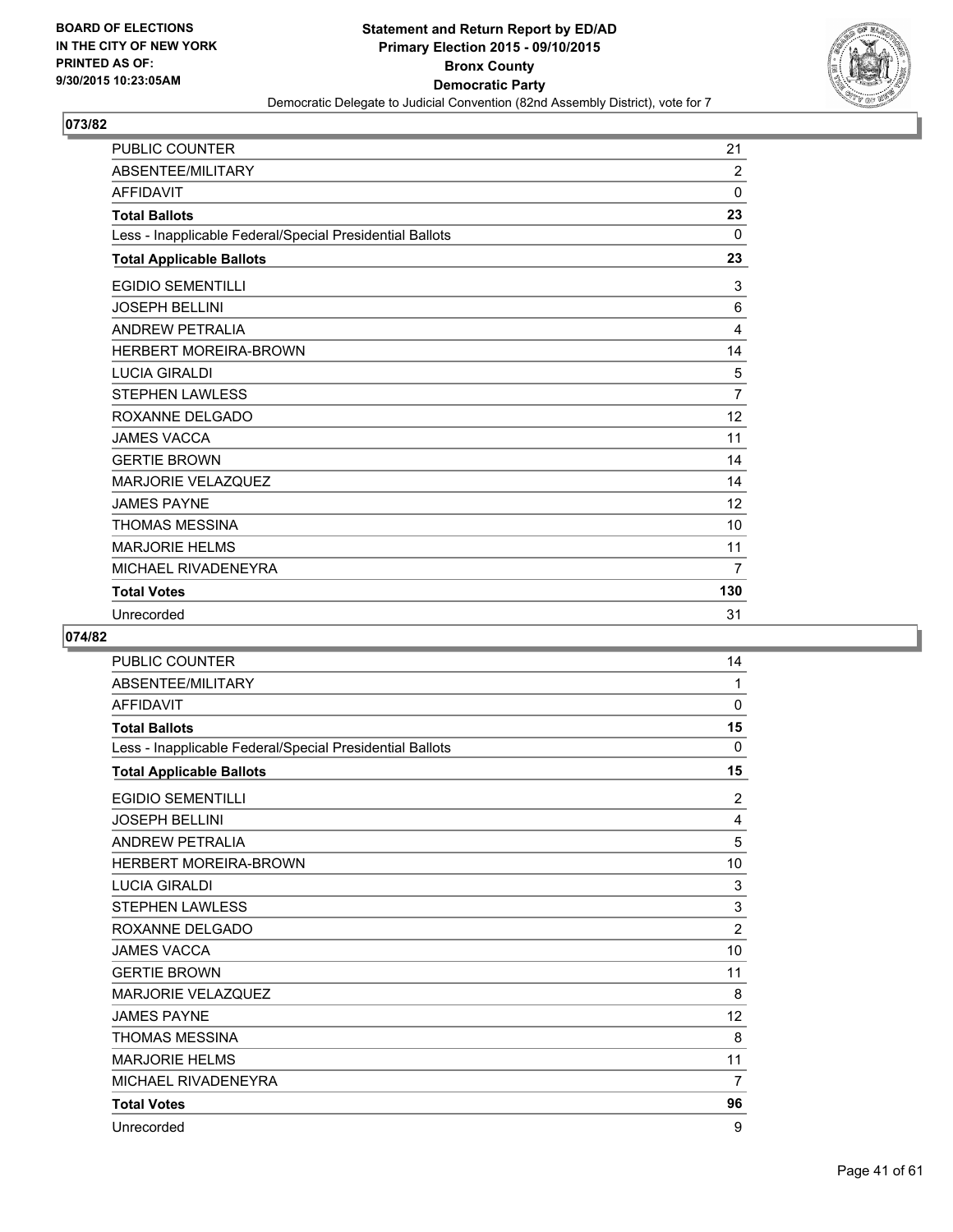

| <b>PUBLIC COUNTER</b>                                    | 23             |
|----------------------------------------------------------|----------------|
| ABSENTEE/MILITARY                                        | 1              |
| <b>AFFIDAVIT</b>                                         | $\Omega$       |
| <b>Total Ballots</b>                                     | 24             |
| Less - Inapplicable Federal/Special Presidential Ballots | 0              |
| <b>Total Applicable Ballots</b>                          | 24             |
| <b>EGIDIO SEMENTILLI</b>                                 | 0              |
| <b>JOSEPH BELLINI</b>                                    | 3              |
| <b>ANDREW PETRALIA</b>                                   | $\overline{2}$ |
| <b>HERBERT MOREIRA-BROWN</b>                             | 12             |
| <b>LUCIA GIRALDI</b>                                     | 3              |
| <b>STEPHEN LAWLESS</b>                                   | 5              |
| ROXANNE DELGADO                                          | 8              |
| <b>JAMES VACCA</b>                                       | 19             |
| <b>GERTIE BROWN</b>                                      | 17             |
| <b>MARJORIE VELAZQUEZ</b>                                | 15             |
| <b>JAMES PAYNE</b>                                       | 18             |
| <b>THOMAS MESSINA</b>                                    | 13             |
| <b>MARJORIE HELMS</b>                                    | 17             |
| MICHAEL RIVADENEYRA                                      | 12             |
| <b>Total Votes</b>                                       | 144            |
| Unrecorded                                               | 24             |

| <b>PUBLIC COUNTER</b>                                    | 14             |
|----------------------------------------------------------|----------------|
| ABSENTEE/MILITARY                                        | $\overline{2}$ |
| <b>AFFIDAVIT</b>                                         | 0              |
| <b>Total Ballots</b>                                     | 16             |
| Less - Inapplicable Federal/Special Presidential Ballots | $\mathbf{0}$   |
| <b>Total Applicable Ballots</b>                          | 16             |
| <b>EGIDIO SEMENTILLI</b>                                 | $\overline{2}$ |
| <b>JOSEPH BELLINI</b>                                    | 6              |
| <b>ANDREW PETRALIA</b>                                   | 1              |
| <b>HERBERT MOREIRA-BROWN</b>                             | 5              |
| <b>LUCIA GIRALDI</b>                                     | 5              |
| <b>STEPHEN LAWLESS</b>                                   | 5              |
| ROXANNE DELGADO                                          | 6              |
| <b>JAMES VACCA</b>                                       | 8              |
| <b>GERTIE BROWN</b>                                      | 10             |
| <b>MARJORIE VELAZQUEZ</b>                                | 9              |
| <b>JAMES PAYNE</b>                                       | 9              |
| <b>THOMAS MESSINA</b>                                    | 5              |
| <b>MARJORIE HELMS</b>                                    | 11             |
| MICHAEL RIVADENEYRA                                      | 7              |
| <b>Total Votes</b>                                       | 89             |
| Unrecorded                                               | 23             |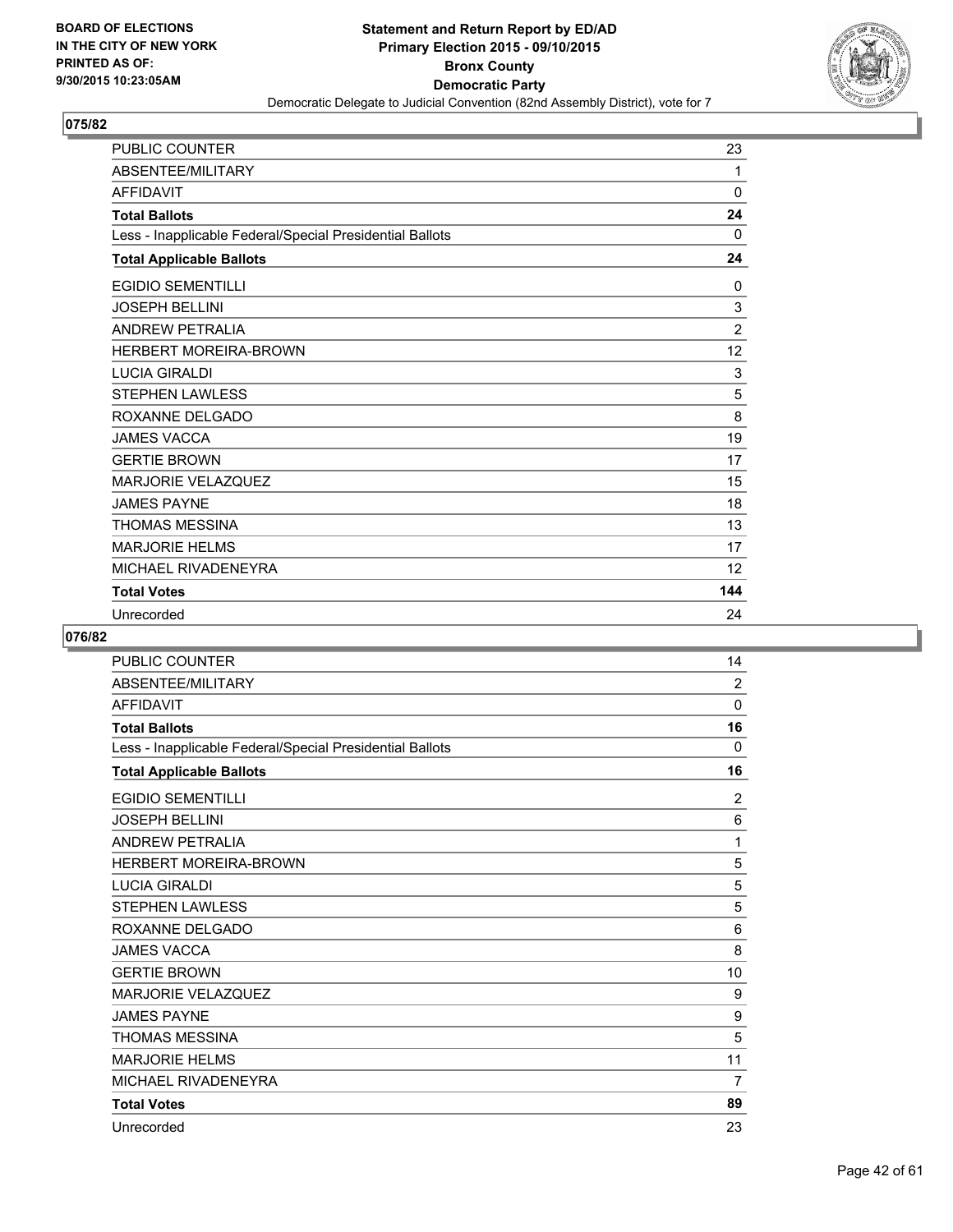

| <b>PUBLIC COUNTER</b>                                    | 25             |
|----------------------------------------------------------|----------------|
| ABSENTEE/MILITARY                                        | 1              |
| <b>AFFIDAVIT</b>                                         | 0              |
| <b>Total Ballots</b>                                     | 26             |
| Less - Inapplicable Federal/Special Presidential Ballots | 0              |
| <b>Total Applicable Ballots</b>                          | 26             |
| <b>EGIDIO SEMENTILLI</b>                                 | 5              |
| <b>JOSEPH BELLINI</b>                                    | $\overline{7}$ |
| <b>ANDREW PETRALIA</b>                                   | 6              |
| <b>HERBERT MOREIRA-BROWN</b>                             | 11             |
| <b>LUCIA GIRALDI</b>                                     | 5              |
| <b>STEPHEN LAWLESS</b>                                   | 9              |
| ROXANNE DELGADO                                          | $\overline{7}$ |
| <b>JAMES VACCA</b>                                       | 20             |
| <b>GERTIE BROWN</b>                                      | 19             |
| <b>MARJORIE VELAZQUEZ</b>                                | 13             |
| <b>JAMES PAYNE</b>                                       | 23             |
| <b>THOMAS MESSINA</b>                                    | 13             |
| <b>MARJORIE HELMS</b>                                    | 19             |
| MICHAEL RIVADENEYRA                                      | 14             |
| <b>Total Votes</b>                                       | 171            |
| Unrecorded                                               | 11             |

| <b>PUBLIC COUNTER</b>                                    | 15           |
|----------------------------------------------------------|--------------|
| ABSENTEE/MILITARY                                        | 1            |
| <b>AFFIDAVIT</b>                                         | 0            |
| <b>Total Ballots</b>                                     | 16           |
| Less - Inapplicable Federal/Special Presidential Ballots | $\mathbf{0}$ |
| <b>Total Applicable Ballots</b>                          | 16           |
| <b>EGIDIO SEMENTILLI</b>                                 | $\mathbf 0$  |
| <b>JOSEPH BELLINI</b>                                    | 4            |
| <b>ANDREW PETRALIA</b>                                   | 3            |
| <b>HERBERT MOREIRA-BROWN</b>                             | 4            |
| <b>LUCIA GIRALDI</b>                                     | 1            |
| <b>STEPHEN LAWLESS</b>                                   | 6            |
| ROXANNE DELGADO                                          | 5            |
| <b>JAMES VACCA</b>                                       | 9            |
| <b>GERTIE BROWN</b>                                      | 13           |
| <b>MARJORIE VELAZQUEZ</b>                                | 10           |
| <b>JAMES PAYNE</b>                                       | 11           |
| <b>THOMAS MESSINA</b>                                    | 8            |
| <b>MARJORIE HELMS</b>                                    | 9            |
| MICHAEL RIVADENEYRA                                      | 5            |
| <b>Total Votes</b>                                       | 88           |
| Unrecorded                                               | 24           |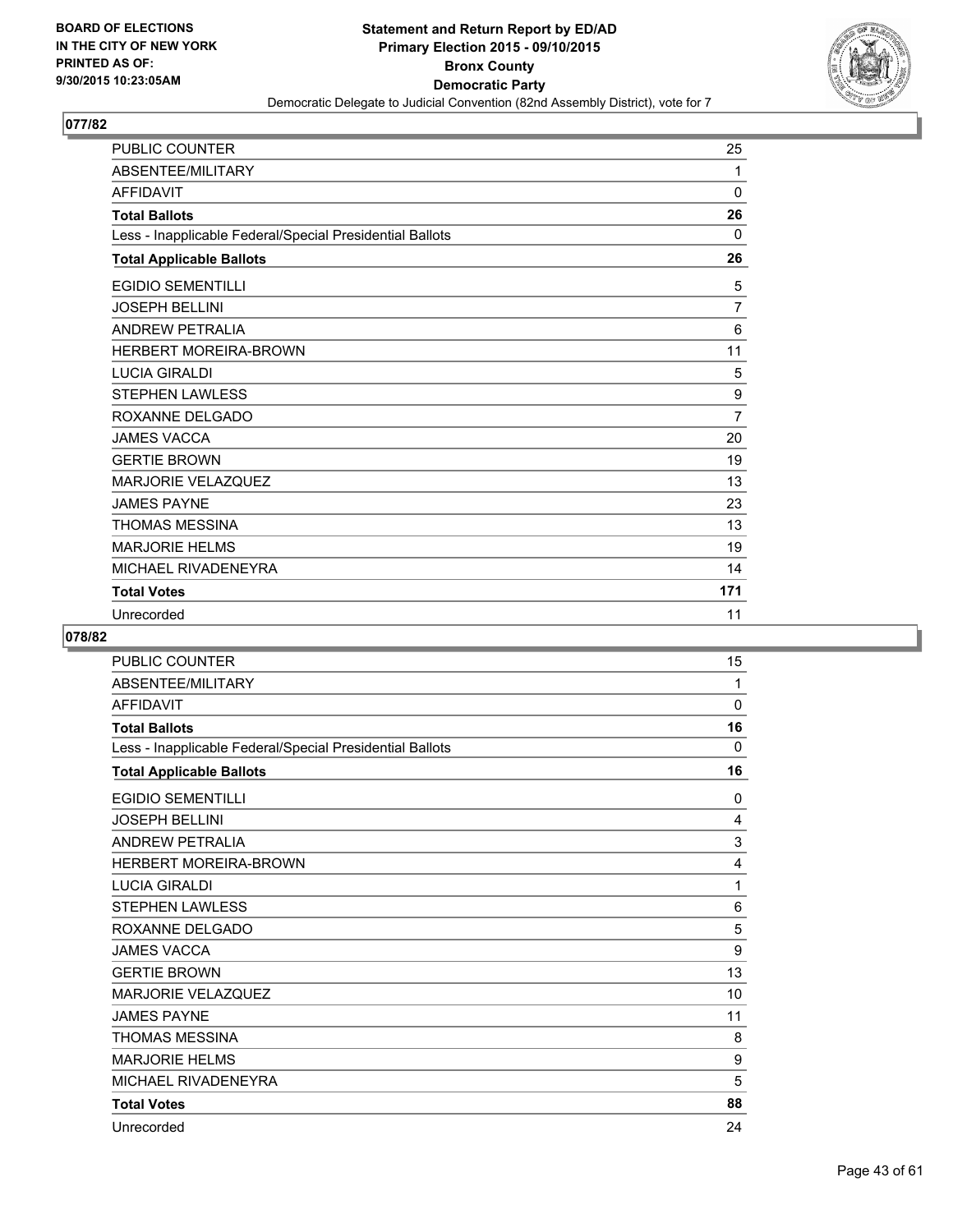

| <b>PUBLIC COUNTER</b>                                    | 16             |
|----------------------------------------------------------|----------------|
| ABSENTEE/MILITARY                                        | $\overline{2}$ |
| <b>AFFIDAVIT</b>                                         | 0              |
| <b>Total Ballots</b>                                     | 18             |
| Less - Inapplicable Federal/Special Presidential Ballots | $\mathbf{0}$   |
| <b>Total Applicable Ballots</b>                          | 18             |
| <b>EGIDIO SEMENTILLI</b>                                 | 0              |
| <b>JOSEPH BELLINI</b>                                    | $\overline{2}$ |
| <b>ANDREW PETRALIA</b>                                   | 1              |
| <b>HERBERT MOREIRA-BROWN</b>                             | 9              |
| <b>LUCIA GIRALDI</b>                                     | 1              |
| <b>STEPHEN LAWLESS</b>                                   | $\overline{c}$ |
| ROXANNE DELGADO                                          | 5              |
| <b>JAMES VACCA</b>                                       | 13             |
| <b>GERTIE BROWN</b>                                      | 14             |
| <b>MARJORIE VELAZQUEZ</b>                                | 8              |
| <b>JAMES PAYNE</b>                                       | 15             |
| <b>THOMAS MESSINA</b>                                    | 8              |
| <b>MARJORIE HELMS</b>                                    | 12             |
| MICHAEL RIVADENEYRA                                      | 8              |
| <b>Total Votes</b>                                       | 98             |
| Unrecorded                                               | 28             |
| 080/82 COMBINED into: 078/82                             |                |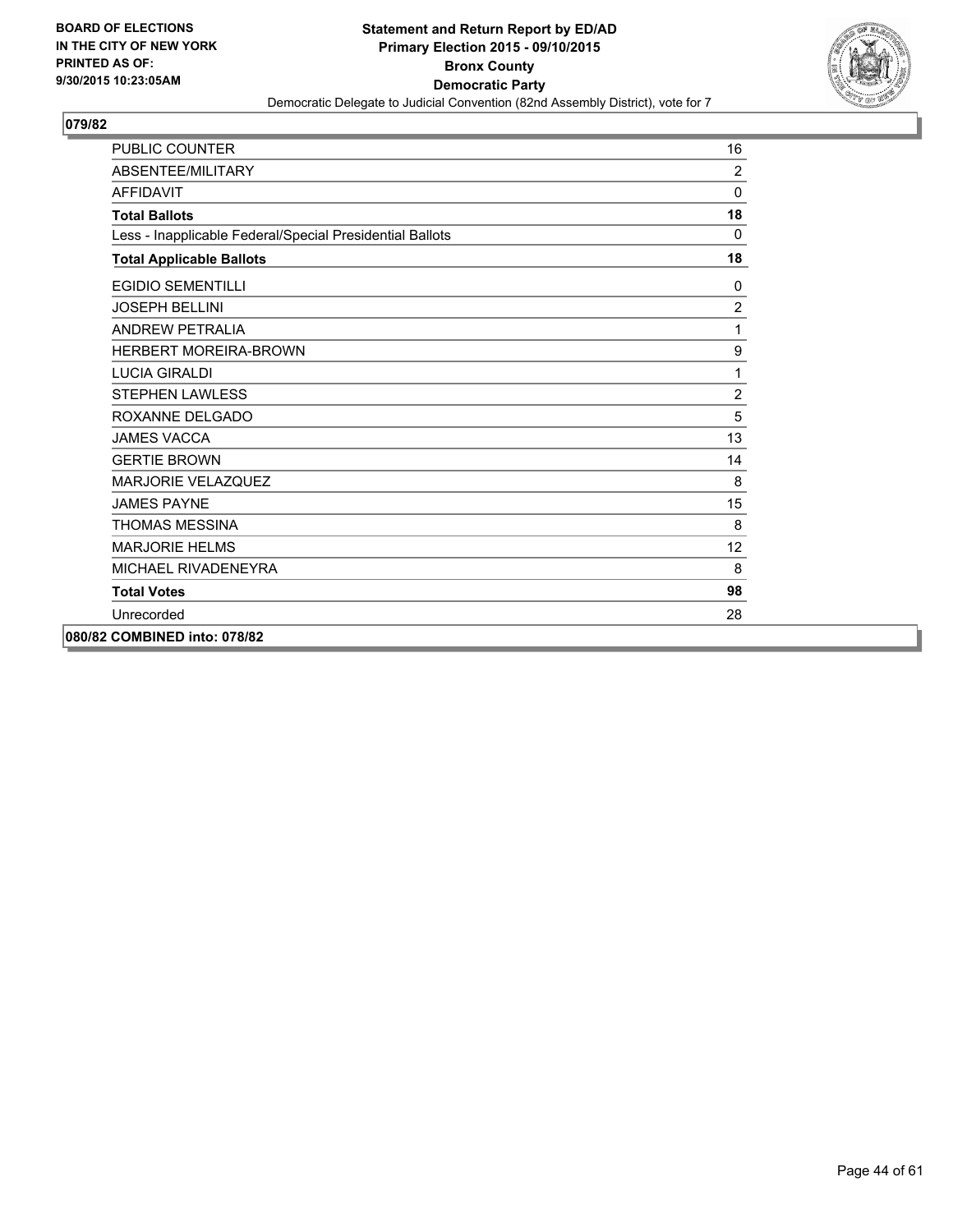

| <b>PUBLIC COUNTER</b>                                    | 16             |
|----------------------------------------------------------|----------------|
| ABSENTEE/MILITARY                                        | 2              |
| <b>AFFIDAVIT</b>                                         | 0              |
| <b>Total Ballots</b>                                     | 18             |
| Less - Inapplicable Federal/Special Presidential Ballots | 0              |
| <b>Total Applicable Ballots</b>                          | 18             |
| <b>EGIDIO SEMENTILLI</b>                                 | 0              |
| <b>JOSEPH BELLINI</b>                                    | $\overline{2}$ |
| <b>ANDREW PETRALIA</b>                                   | 0              |
| <b>HERBERT MOREIRA-BROWN</b>                             | $\overline{7}$ |
| <b>LUCIA GIRALDI</b>                                     | 0              |
| <b>STEPHEN LAWLESS</b>                                   | 3              |
| ROXANNE DELGADO                                          | 4              |
| <b>JAMES VACCA</b>                                       | 10             |
| <b>GERTIE BROWN</b>                                      | 15             |
| <b>MARJORIE VELAZQUEZ</b>                                | 9              |
| <b>JAMES PAYNE</b>                                       | 14             |
| <b>THOMAS MESSINA</b>                                    | 11             |
| <b>MARJORIE HELMS</b>                                    | 15             |
| MICHAEL RIVADENEYRA                                      | 7              |
| <b>Total Votes</b>                                       | 97             |
| Unrecorded                                               | 29             |

| <b>PUBLIC COUNTER</b>                                    | 17             |
|----------------------------------------------------------|----------------|
| ABSENTEE/MILITARY                                        | 4              |
| <b>AFFIDAVIT</b>                                         | 0              |
| <b>Total Ballots</b>                                     | 21             |
| Less - Inapplicable Federal/Special Presidential Ballots | $\Omega$       |
| <b>Total Applicable Ballots</b>                          | 21             |
| <b>EGIDIO SEMENTILLI</b>                                 | 1              |
| <b>JOSEPH BELLINI</b>                                    | $\overline{2}$ |
| <b>ANDREW PETRALIA</b>                                   | 4              |
| <b>HERBERT MOREIRA-BROWN</b>                             | 5              |
| <b>LUCIA GIRALDI</b>                                     | $\overline{2}$ |
| <b>STEPHEN LAWLESS</b>                                   | $\overline{2}$ |
| ROXANNE DELGADO                                          | 6              |
| <b>JAMES VACCA</b>                                       | 17             |
| <b>GERTIE BROWN</b>                                      | 11             |
| <b>MARJORIE VELAZQUEZ</b>                                | 12             |
| <b>JAMES PAYNE</b>                                       | 15             |
| <b>THOMAS MESSINA</b>                                    | 11             |
| <b>MARJORIE HELMS</b>                                    | 16             |
| MICHAEL RIVADENEYRA                                      | 9              |
| <b>Total Votes</b>                                       | 113            |
| Unrecorded                                               | 34             |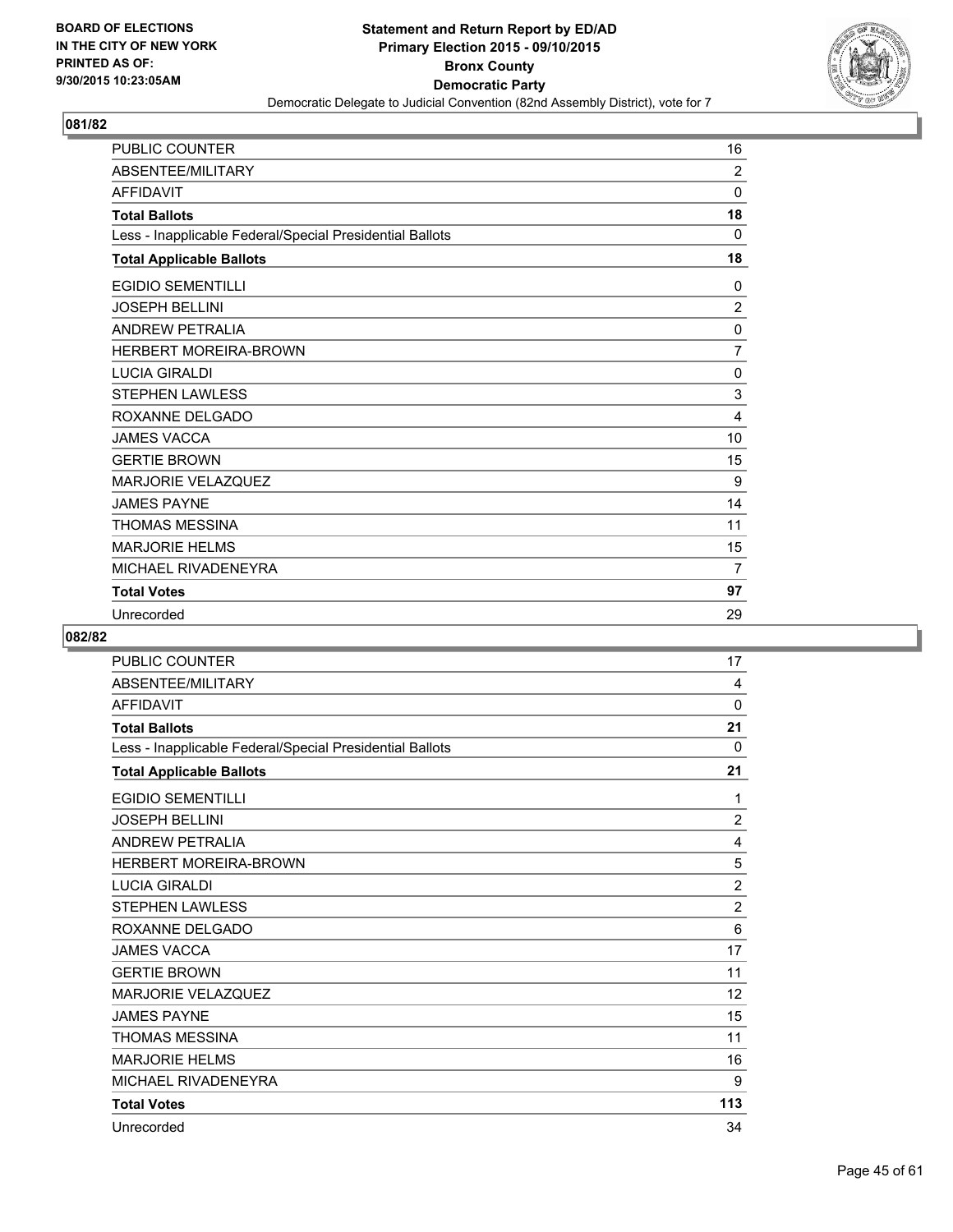

| PUBLIC COUNTER                                           | 8              |
|----------------------------------------------------------|----------------|
| ABSENTEE/MILITARY                                        | $\overline{2}$ |
| <b>AFFIDAVIT</b>                                         | 0              |
| <b>Total Ballots</b>                                     | 10             |
| Less - Inapplicable Federal/Special Presidential Ballots | 0              |
| <b>Total Applicable Ballots</b>                          | 10             |
| <b>EGIDIO SEMENTILLI</b>                                 | 1              |
| <b>JOSEPH BELLINI</b>                                    | 4              |
| <b>ANDREW PETRALIA</b>                                   | 1              |
| <b>HERBERT MOREIRA-BROWN</b>                             | 3              |
| <b>LUCIA GIRALDI</b>                                     | 3              |
| <b>STEPHEN LAWLESS</b>                                   | $\overline{2}$ |
| ROXANNE DELGADO                                          | 5              |
| <b>JAMES VACCA</b>                                       | 8              |
| <b>GERTIE BROWN</b>                                      | $\overline{2}$ |
| <b>MARJORIE VELAZQUEZ</b>                                | 6              |
| <b>JAMES PAYNE</b>                                       | 4              |
| <b>THOMAS MESSINA</b>                                    | 4              |
| <b>MARJORIE HELMS</b>                                    | 6              |
| MICHAEL RIVADENEYRA                                      | 3              |
| <b>Total Votes</b>                                       | 52             |
| Unrecorded                                               | 18             |

| <b>PUBLIC COUNTER</b>                                    | 17              |
|----------------------------------------------------------|-----------------|
| ABSENTEE/MILITARY                                        | 1               |
| <b>AFFIDAVIT</b>                                         | 0               |
| <b>Total Ballots</b>                                     | 18              |
| Less - Inapplicable Federal/Special Presidential Ballots | $\mathbf{0}$    |
| <b>Total Applicable Ballots</b>                          | 18              |
| <b>EGIDIO SEMENTILLI</b>                                 | 4               |
| <b>JOSEPH BELLINI</b>                                    | 5               |
| <b>ANDREW PETRALIA</b>                                   | 5               |
| <b>HERBERT MOREIRA-BROWN</b>                             | 5               |
| <b>LUCIA GIRALDI</b>                                     | $\overline{2}$  |
| <b>STEPHEN LAWLESS</b>                                   | 3               |
| ROXANNE DELGADO                                          | $6\phantom{1}6$ |
| <b>JAMES VACCA</b>                                       | 15              |
| <b>GERTIE BROWN</b>                                      | 10              |
| <b>MARJORIE VELAZQUEZ</b>                                | 12              |
| <b>JAMES PAYNE</b>                                       | 12              |
| <b>THOMAS MESSINA</b>                                    | 11              |
| <b>MARJORIE HELMS</b>                                    | 9               |
| MICHAEL RIVADENEYRA                                      | 11              |
| <b>Total Votes</b>                                       | 110             |
| Unrecorded                                               | 16              |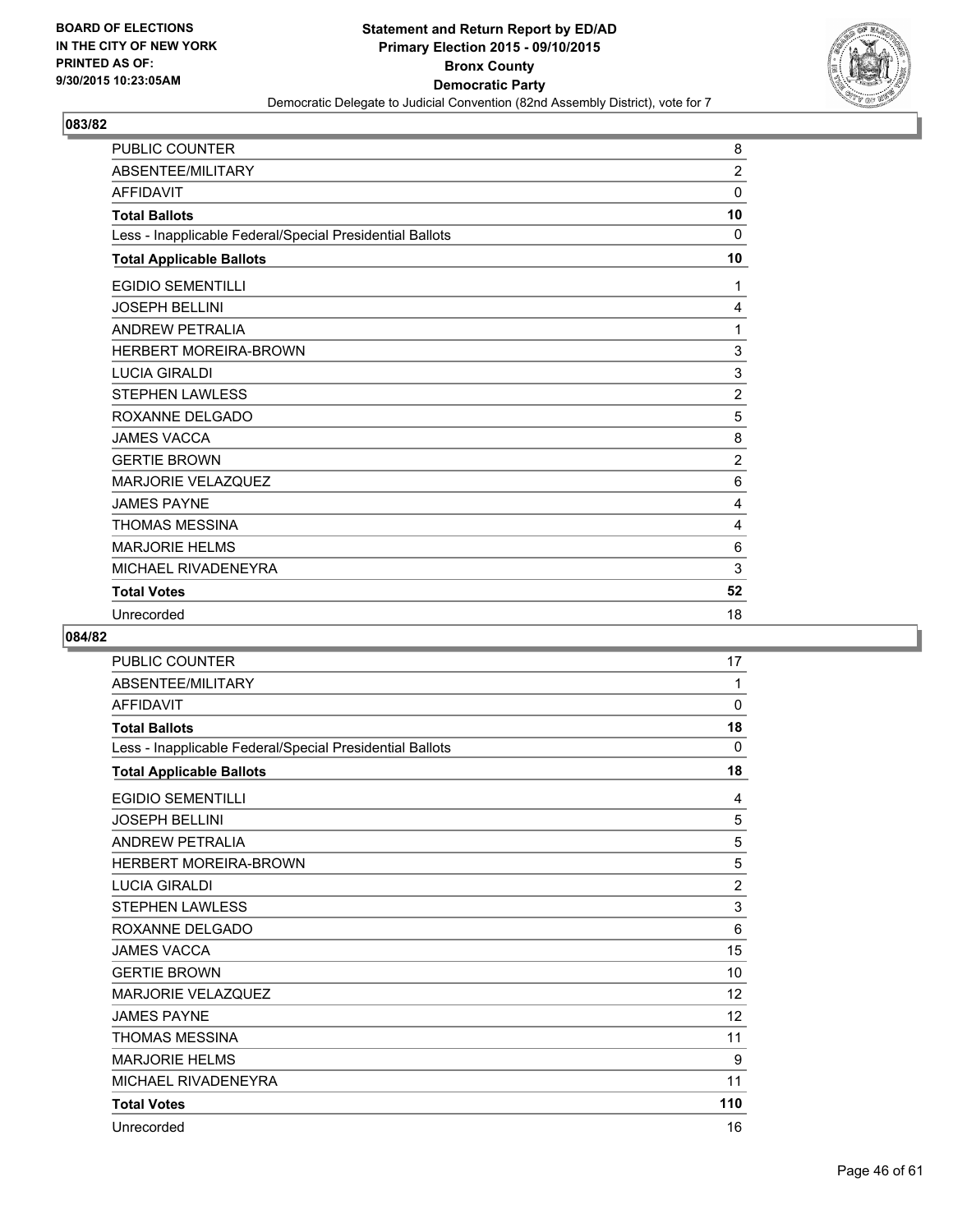

| <b>PUBLIC COUNTER</b>                                    | 21             |
|----------------------------------------------------------|----------------|
| ABSENTEE/MILITARY                                        | 3              |
| <b>AFFIDAVIT</b>                                         | $\mathbf 0$    |
| <b>Total Ballots</b>                                     | 24             |
| Less - Inapplicable Federal/Special Presidential Ballots | 0              |
| <b>Total Applicable Ballots</b>                          | 24             |
| <b>EGIDIO SEMENTILLI</b>                                 | 3              |
| <b>JOSEPH BELLINI</b>                                    | 5              |
| <b>ANDREW PETRALIA</b>                                   | 5              |
| <b>HERBERT MOREIRA-BROWN</b>                             | 8              |
| <b>LUCIA GIRALDI</b>                                     | 6              |
| <b>STEPHEN LAWLESS</b>                                   | 3              |
| ROXANNE DELGADO                                          | $\overline{7}$ |
| <b>JAMES VACCA</b>                                       | 21             |
| <b>GERTIE BROWN</b>                                      | 19             |
| <b>MARJORIE VELAZQUEZ</b>                                | 15             |
| <b>JAMES PAYNE</b>                                       | 21             |
| <b>THOMAS MESSINA</b>                                    | 14             |
| <b>MARJORIE HELMS</b>                                    | 19             |
| MICHAEL RIVADENEYRA                                      | 11             |
| <b>Total Votes</b>                                       | 157            |
| Unrecorded                                               | 11             |

| <b>PUBLIC COUNTER</b>                                    | 11             |
|----------------------------------------------------------|----------------|
| ABSENTEE/MILITARY                                        | 5              |
| <b>AFFIDAVIT</b>                                         | 0              |
| <b>Total Ballots</b>                                     | 16             |
| Less - Inapplicable Federal/Special Presidential Ballots | $\mathbf{0}$   |
| <b>Total Applicable Ballots</b>                          | 16             |
| <b>EGIDIO SEMENTILLI</b>                                 | 1              |
| <b>JOSEPH BELLINI</b>                                    | 1              |
| <b>ANDREW PETRALIA</b>                                   | 4              |
| <b>HERBERT MOREIRA-BROWN</b>                             | $\overline{7}$ |
| <b>LUCIA GIRALDI</b>                                     | $\overline{2}$ |
| <b>STEPHEN LAWLESS</b>                                   | 4              |
| ROXANNE DELGADO                                          | 5              |
| <b>JAMES VACCA</b>                                       | 12             |
| <b>GERTIE BROWN</b>                                      | 12             |
| <b>MARJORIE VELAZQUEZ</b>                                | 11             |
| <b>JAMES PAYNE</b>                                       | 8              |
| <b>THOMAS MESSINA</b>                                    | 8              |
| <b>MARJORIE HELMS</b>                                    | 12             |
| MICHAEL RIVADENEYRA                                      | 6              |
| <b>Total Votes</b>                                       | 93             |
| Unrecorded                                               | 19             |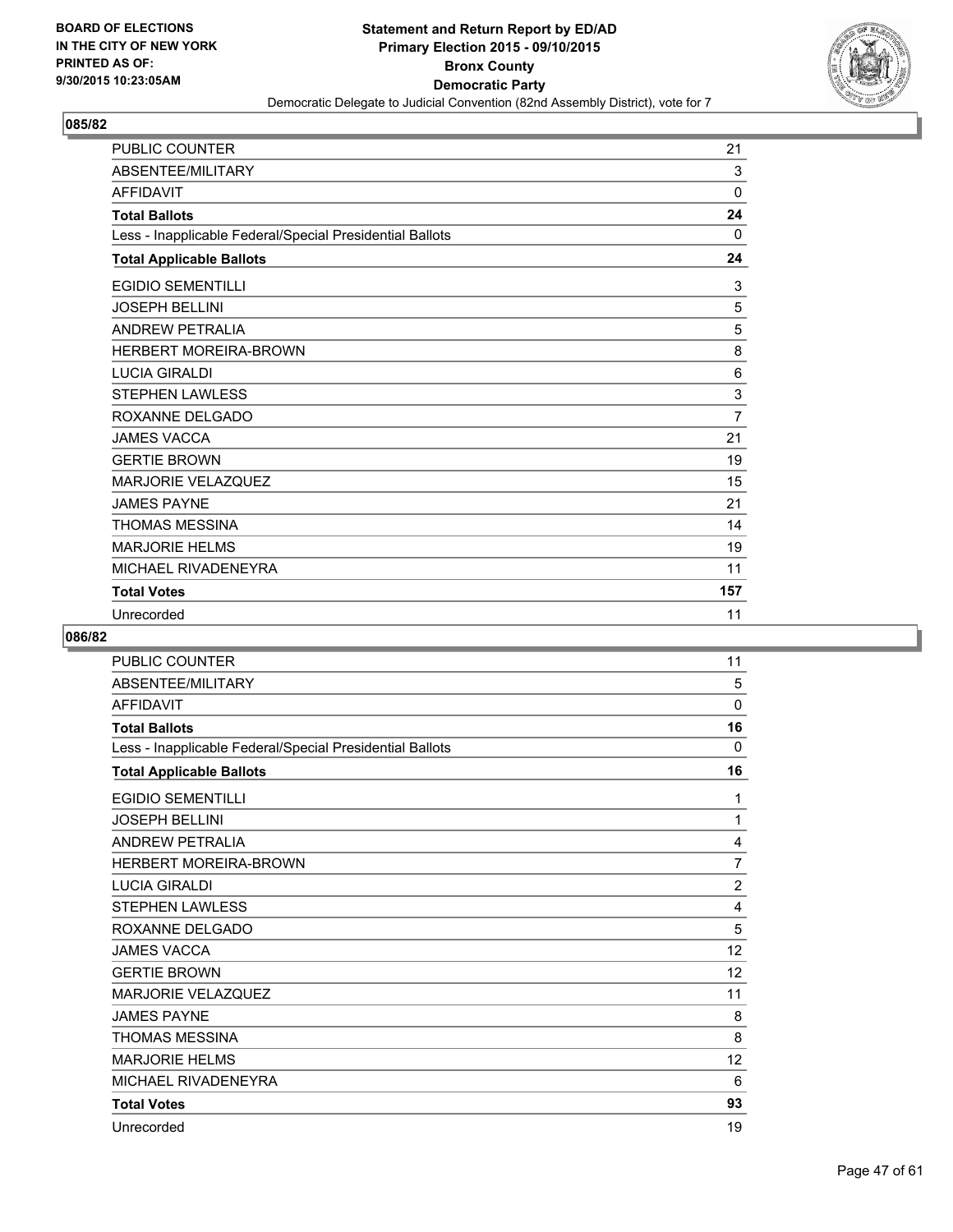

| PUBLIC COUNTER                                           | 8           |
|----------------------------------------------------------|-------------|
| ABSENTEE/MILITARY                                        | 3           |
| <b>AFFIDAVIT</b>                                         | $\mathbf 0$ |
| <b>Total Ballots</b>                                     | 11          |
| Less - Inapplicable Federal/Special Presidential Ballots | $\Omega$    |
| <b>Total Applicable Ballots</b>                          | 11          |
| <b>EGIDIO SEMENTILLI</b>                                 | 3           |
| <b>JOSEPH BELLINI</b>                                    | 1           |
| <b>ANDREW PETRALIA</b>                                   | 3           |
| <b>HERBERT MOREIRA-BROWN</b>                             | 1           |
| <b>LUCIA GIRALDI</b>                                     | 3           |
| <b>STEPHEN LAWLESS</b>                                   | $\mathbf 0$ |
| ROXANNE DELGADO                                          | 3           |
| <b>JAMES VACCA</b>                                       | 8           |
| <b>GERTIE BROWN</b>                                      | 8           |
| <b>MARJORIE VELAZQUEZ</b>                                | 6           |
| <b>JAMES PAYNE</b>                                       | 6           |
| <b>THOMAS MESSINA</b>                                    | 6           |
| <b>MARJORIE HELMS</b>                                    | 9           |
| MICHAEL RIVADENEYRA                                      | 4           |
| <b>Total Votes</b>                                       | 61          |
| Unrecorded                                               | 16          |

| <b>PUBLIC COUNTER</b>                                    | 5              |
|----------------------------------------------------------|----------------|
| ABSENTEE/MILITARY                                        | $\overline{2}$ |
| <b>AFFIDAVIT</b>                                         | 0              |
| <b>Total Ballots</b>                                     | $\overline{7}$ |
| Less - Inapplicable Federal/Special Presidential Ballots | 0              |
| <b>Total Applicable Ballots</b>                          | $\overline{7}$ |
| <b>EGIDIO SEMENTILLI</b>                                 | 1              |
| <b>JOSEPH BELLINI</b>                                    | 0              |
| <b>ANDREW PETRALIA</b>                                   | 1              |
| <b>HERBERT MOREIRA-BROWN</b>                             | $\overline{2}$ |
| <b>LUCIA GIRALDI</b>                                     | 0              |
| <b>STEPHEN LAWLESS</b>                                   | $\mathbf 0$    |
| ROXANNE DELGADO                                          | 0              |
| <b>JAMES VACCA</b>                                       | 5              |
| <b>GERTIE BROWN</b>                                      | 5              |
| <b>MARJORIE VELAZQUEZ</b>                                | 4              |
| <b>JAMES PAYNE</b>                                       | 5              |
| <b>THOMAS MESSINA</b>                                    | 3              |
| <b>MARJORIE HELMS</b>                                    | $\overline{7}$ |
| MICHAEL RIVADENEYRA                                      | 4              |
| <b>Total Votes</b>                                       | 37             |
| Unrecorded                                               | 12             |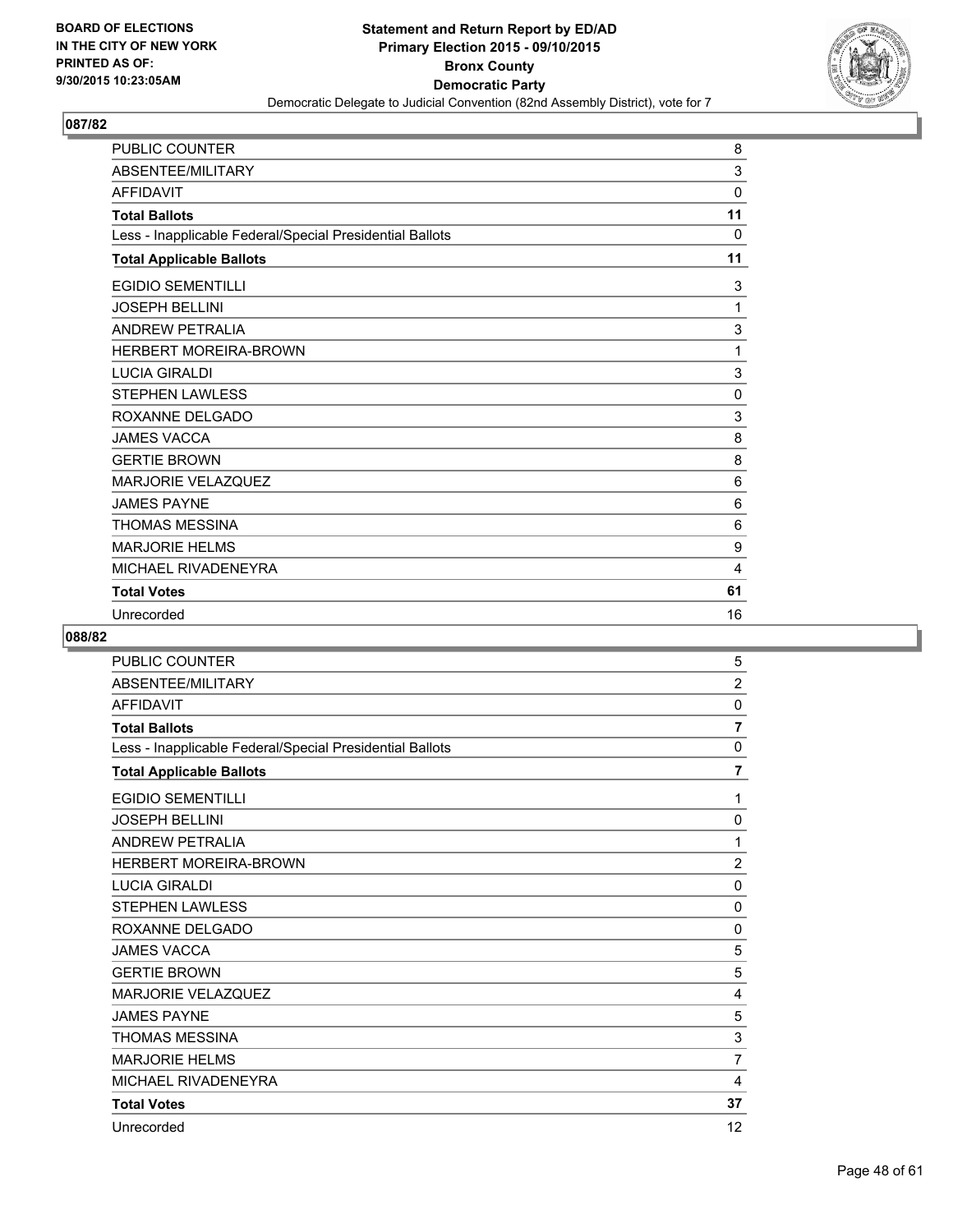

| <b>PUBLIC COUNTER</b>                                    | 21             |
|----------------------------------------------------------|----------------|
| ABSENTEE/MILITARY                                        | 0              |
| <b>AFFIDAVIT</b>                                         | $\Omega$       |
| <b>Total Ballots</b>                                     | 21             |
| Less - Inapplicable Federal/Special Presidential Ballots | 0              |
| <b>Total Applicable Ballots</b>                          | 21             |
| <b>EGIDIO SEMENTILLI</b>                                 | 3              |
| <b>JOSEPH BELLINI</b>                                    | 6              |
| <b>ANDREW PETRALIA</b>                                   | 3              |
| <b>HERBERT MOREIRA-BROWN</b>                             | 8              |
| <b>LUCIA GIRALDI</b>                                     | 4              |
| <b>STEPHEN LAWLESS</b>                                   | 4              |
| ROXANNE DELGADO                                          | $\overline{7}$ |
| <b>JAMES VACCA</b>                                       | 15             |
| <b>GERTIE BROWN</b>                                      | 11             |
| <b>MARJORIE VELAZQUEZ</b>                                | 8              |
| <b>JAMES PAYNE</b>                                       | 12             |
| <b>THOMAS MESSINA</b>                                    | 10             |
| <b>MARJORIE HELMS</b>                                    | 15             |
| MICHAEL RIVADENEYRA                                      | 9              |
| <b>Total Votes</b>                                       | 115            |
| Unrecorded                                               | 32             |

| <b>PUBLIC COUNTER</b>                                    | 12             |
|----------------------------------------------------------|----------------|
| ABSENTEE/MILITARY                                        | $\overline{2}$ |
| <b>AFFIDAVIT</b>                                         | $\mathbf 0$    |
| <b>Total Ballots</b>                                     | 14             |
| Less - Inapplicable Federal/Special Presidential Ballots | $\Omega$       |
| <b>Total Applicable Ballots</b>                          | 14             |
| <b>EGIDIO SEMENTILLI</b>                                 | 2              |
| <b>JOSEPH BELLINI</b>                                    | $\mathbf{1}$   |
| <b>ANDREW PETRALIA</b>                                   | 3              |
| <b>HERBERT MOREIRA-BROWN</b>                             | 3              |
| <b>LUCIA GIRALDI</b>                                     | $\overline{2}$ |
| <b>STEPHEN LAWLESS</b>                                   | $\overline{2}$ |
| ROXANNE DELGADO                                          | 0              |
| <b>JAMES VACCA</b>                                       | 11             |
| <b>GERTIE BROWN</b>                                      | 9              |
| <b>MARJORIE VELAZQUEZ</b>                                | 8              |
| <b>JAMES PAYNE</b>                                       | 9              |
| <b>THOMAS MESSINA</b>                                    | 10             |
| <b>MARJORIE HELMS</b>                                    | 8              |
| MICHAEL RIVADENEYRA                                      | 6              |
| UNATTRIBUTABLE WRITE-IN (WRITE-IN)                       | $\overline{2}$ |
| <b>Total Votes</b>                                       | 76             |
| Unrecorded                                               | 22             |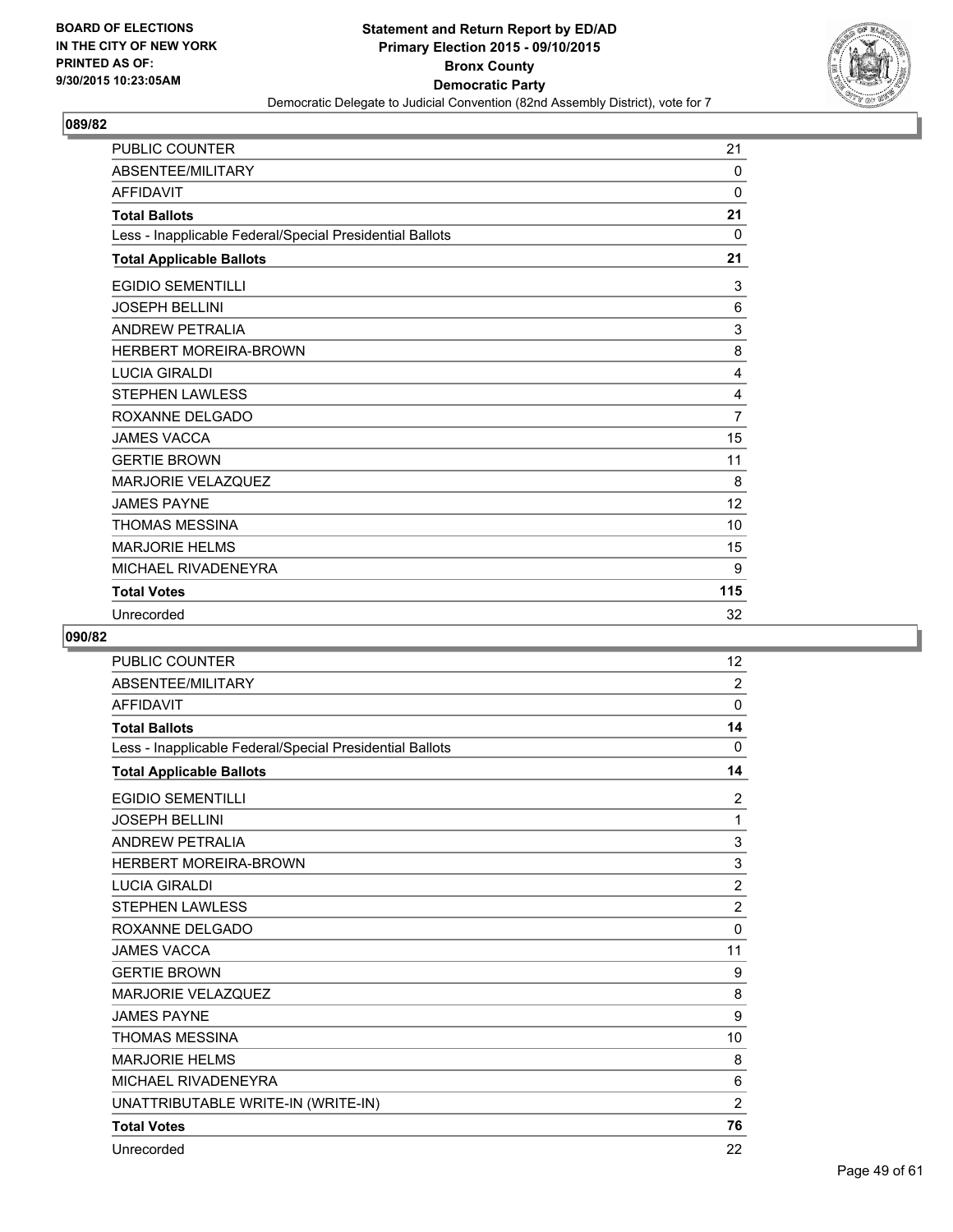

| <b>PUBLIC COUNTER</b>                                    | 6              |
|----------------------------------------------------------|----------------|
| ABSENTEE/MILITARY                                        | $\Omega$       |
| <b>AFFIDAVIT</b>                                         | 0              |
| <b>Total Ballots</b>                                     | 6              |
| Less - Inapplicable Federal/Special Presidential Ballots | $\mathbf 0$    |
| <b>Total Applicable Ballots</b>                          | 6              |
| <b>EGIDIO SEMENTILLI</b>                                 | 0              |
| <b>JOSEPH BELLINI</b>                                    | 1              |
| <b>ANDREW PETRALIA</b>                                   | 0              |
| <b>HERBERT MOREIRA-BROWN</b>                             | 3              |
| <b>LUCIA GIRALDI</b>                                     | $\mathbf 0$    |
| <b>STEPHEN LAWLESS</b>                                   | 0              |
| ROXANNE DELGADO                                          | $\overline{2}$ |
| <b>JAMES VACCA</b>                                       | 5              |
| <b>GERTIE BROWN</b>                                      | 4              |
| <b>MARJORIE VELAZQUEZ</b>                                | 4              |
| <b>JAMES PAYNE</b>                                       | 4              |
| <b>THOMAS MESSINA</b>                                    | $\overline{2}$ |
| <b>MARJORIE HELMS</b>                                    | 5              |
| MICHAEL RIVADENEYRA                                      | 2              |
| <b>Total Votes</b>                                       | 32             |
| Unrecorded                                               | 10             |

| <b>PUBLIC COUNTER</b>                                    | 9              |
|----------------------------------------------------------|----------------|
| ABSENTEE/MILITARY                                        | 4              |
| <b>AFFIDAVIT</b>                                         | 0              |
| <b>Total Ballots</b>                                     | 13             |
| Less - Inapplicable Federal/Special Presidential Ballots | 0              |
| <b>Total Applicable Ballots</b>                          | 13             |
| <b>EGIDIO SEMENTILLI</b>                                 | $\overline{2}$ |
| <b>JOSEPH BELLINI</b>                                    | 3              |
| <b>ANDREW PETRALIA</b>                                   | 4              |
| <b>HERBERT MOREIRA-BROWN</b>                             | 3              |
| <b>LUCIA GIRALDI</b>                                     | $\overline{2}$ |
| <b>STEPHEN LAWLESS</b>                                   | 3              |
| ROXANNE DELGADO                                          | 4              |
| <b>JAMES VACCA</b>                                       | 8              |
| <b>GERTIE BROWN</b>                                      | 9              |
| <b>MARJORIE VELAZQUEZ</b>                                | 6              |
| <b>JAMES PAYNE</b>                                       | 6              |
| <b>THOMAS MESSINA</b>                                    | 5              |
| <b>MARJORIE HELMS</b>                                    | 8              |
| MICHAEL RIVADENEYRA                                      | 4              |
| <b>Total Votes</b>                                       | 67             |
| Unrecorded                                               | 24             |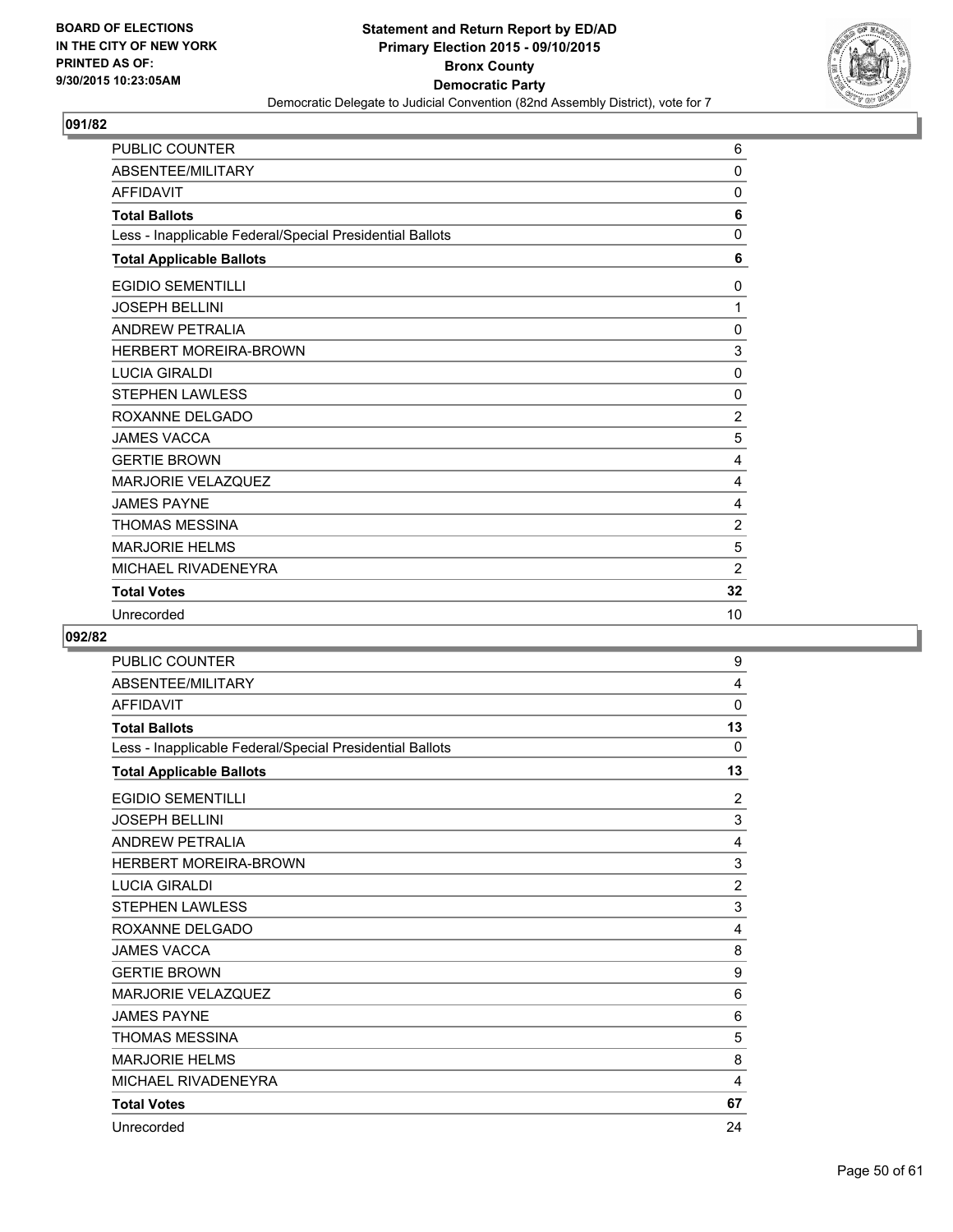

| <b>PUBLIC COUNTER</b>                                    | $\overline{7}$ |
|----------------------------------------------------------|----------------|
| ABSENTEE/MILITARY                                        | 1              |
| <b>AFFIDAVIT</b>                                         | 0              |
| <b>Total Ballots</b>                                     | 8              |
| Less - Inapplicable Federal/Special Presidential Ballots | 0              |
| <b>Total Applicable Ballots</b>                          | 8              |
| <b>EGIDIO SEMENTILLI</b>                                 | 1              |
| <b>JOSEPH BELLINI</b>                                    | 2              |
| <b>ANDREW PETRALIA</b>                                   | 0              |
| <b>HERBERT MOREIRA-BROWN</b>                             | 1              |
| <b>LUCIA GIRALDI</b>                                     | 0              |
| <b>STEPHEN LAWLESS</b>                                   | 1              |
| ROXANNE DELGADO                                          | $\overline{2}$ |
| <b>JAMES VACCA</b>                                       | 6              |
| <b>GERTIE BROWN</b>                                      | $\overline{7}$ |
| <b>MARJORIE VELAZQUEZ</b>                                | 5              |
| <b>JAMES PAYNE</b>                                       | 4              |
| <b>THOMAS MESSINA</b>                                    | 5              |
| <b>MARJORIE HELMS</b>                                    | 6              |
| MICHAEL RIVADENEYRA                                      | 6              |
| UNATTRIBUTABLE WRITE-IN (WRITE-IN)                       | 1              |
| <b>Total Votes</b>                                       | 47             |
| Unrecorded                                               | 9              |

| <b>PUBLIC COUNTER</b>                                    | 15       |
|----------------------------------------------------------|----------|
| ABSENTEE/MILITARY                                        | 2        |
| <b>AFFIDAVIT</b>                                         | 0        |
| <b>Total Ballots</b>                                     | 17       |
| Less - Inapplicable Federal/Special Presidential Ballots | $\Omega$ |
| <b>Total Applicable Ballots</b>                          | 17       |
| <b>EGIDIO SEMENTILLI</b>                                 | 5        |
| <b>JOSEPH BELLINI</b>                                    | 5        |
| <b>ANDREW PETRALIA</b>                                   | 3        |
| <b>HERBERT MOREIRA-BROWN</b>                             | 9        |
| <b>LUCIA GIRALDI</b>                                     | 3        |
| <b>STEPHEN LAWLESS</b>                                   | 8        |
| ROXANNE DELGADO                                          | 4        |
| <b>JAMES VACCA</b>                                       | 10       |
| <b>GERTIE BROWN</b>                                      | 11       |
| <b>MARJORIE VELAZQUEZ</b>                                | 9        |
| <b>JAMES PAYNE</b>                                       | 8        |
| <b>THOMAS MESSINA</b>                                    | 8        |
| <b>MARJORIE HELMS</b>                                    | 11       |
| MICHAEL RIVADENEYRA                                      | 7        |
| <b>Total Votes</b>                                       | 101      |
| Unrecorded                                               | 18       |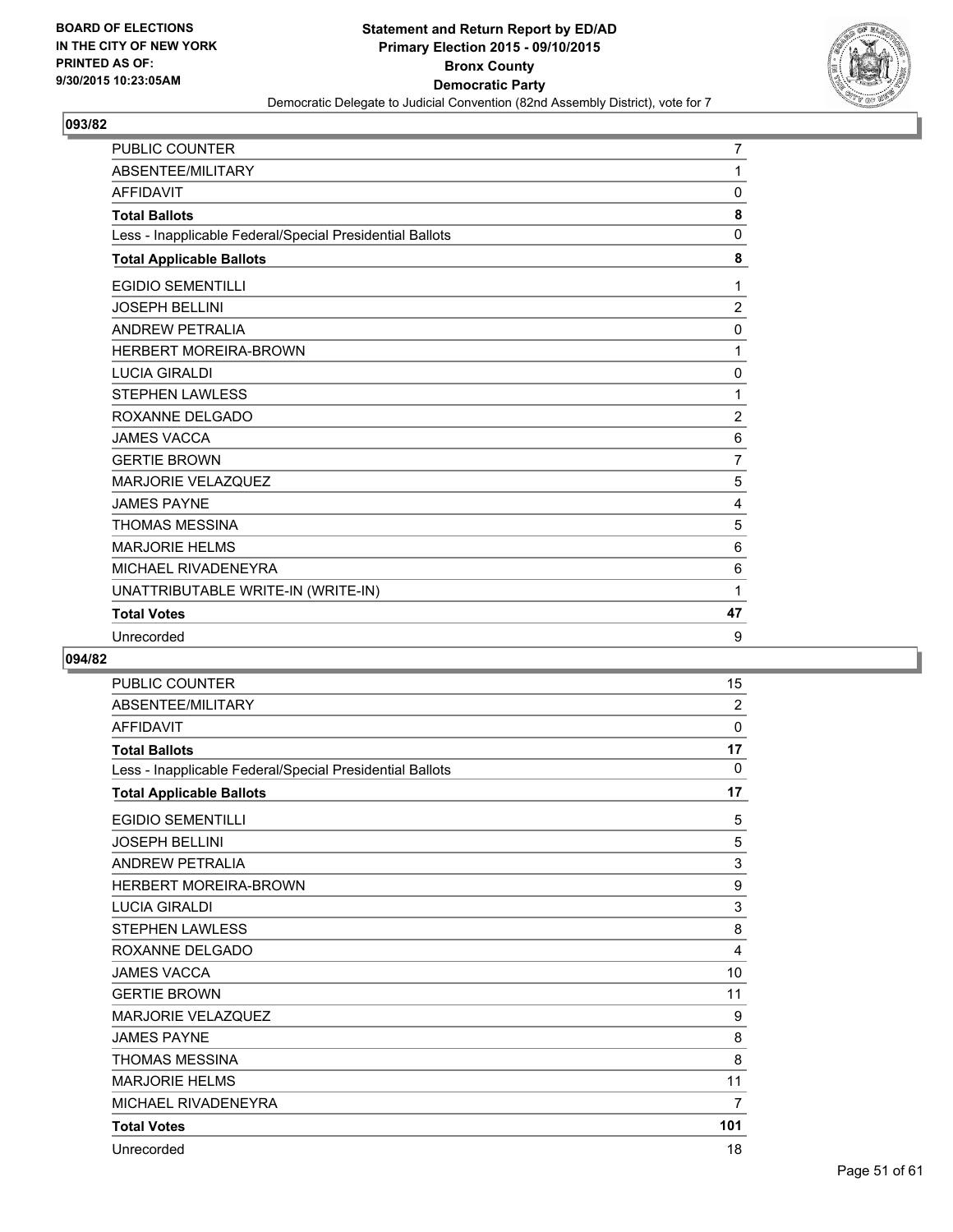

| <b>PUBLIC COUNTER</b>                                    | 20             |
|----------------------------------------------------------|----------------|
| ABSENTEE/MILITARY                                        | 1              |
| <b>AFFIDAVIT</b>                                         | 0              |
| <b>Total Ballots</b>                                     | 21             |
| Less - Inapplicable Federal/Special Presidential Ballots | 0              |
| <b>Total Applicable Ballots</b>                          | 21             |
| <b>EGIDIO SEMENTILLI</b>                                 | 4              |
| <b>JOSEPH BELLINI</b>                                    | 8              |
| <b>ANDREW PETRALIA</b>                                   | 6              |
| <b>HERBERT MOREIRA-BROWN</b>                             | 9              |
| <b>LUCIA GIRALDI</b>                                     | 6              |
| <b>STEPHEN LAWLESS</b>                                   | $\overline{7}$ |
| ROXANNE DELGADO                                          | 6              |
| <b>JAMES VACCA</b>                                       | 14             |
| <b>GERTIE BROWN</b>                                      | 13             |
| <b>MARJORIE VELAZQUEZ</b>                                | 10             |
| <b>JAMES PAYNE</b>                                       | 13             |
| <b>THOMAS MESSINA</b>                                    | 12             |
| <b>MARJORIE HELMS</b>                                    | 11             |
| MICHAEL RIVADENEYRA                                      | 11             |
| <b>Total Votes</b>                                       | 130            |
| Unrecorded                                               | 17             |

| <b>PUBLIC COUNTER</b>                                    | 10             |
|----------------------------------------------------------|----------------|
| ABSENTEE/MILITARY                                        | $\overline{2}$ |
| <b>AFFIDAVIT</b>                                         | $\Omega$       |
| <b>Total Ballots</b>                                     | 12             |
| Less - Inapplicable Federal/Special Presidential Ballots | $\Omega$       |
| <b>Total Applicable Ballots</b>                          | 12             |
| <b>EGIDIO SEMENTILLI</b>                                 | $\overline{2}$ |
| <b>JOSEPH BELLINI</b>                                    | $\overline{c}$ |
| <b>ANDREW PETRALIA</b>                                   | 1              |
| <b>HERBERT MOREIRA-BROWN</b>                             | $\overline{2}$ |
| <b>LUCIA GIRALDI</b>                                     | 4              |
| <b>STEPHEN LAWLESS</b>                                   | 4              |
| ROXANNE DELGADO                                          | 4              |
| <b>JAMES VACCA</b>                                       | 8              |
| <b>GERTIE BROWN</b>                                      | 9              |
| <b>MARJORIE VELAZQUEZ</b>                                | 8              |
| <b>JAMES PAYNE</b>                                       | 9              |
| <b>THOMAS MESSINA</b>                                    | 6              |
| <b>MARJORIE HELMS</b>                                    | 11             |
| MICHAEL RIVADENEYRA                                      | $\overline{7}$ |
| <b>Total Votes</b>                                       | 77             |
| Unrecorded                                               | 7              |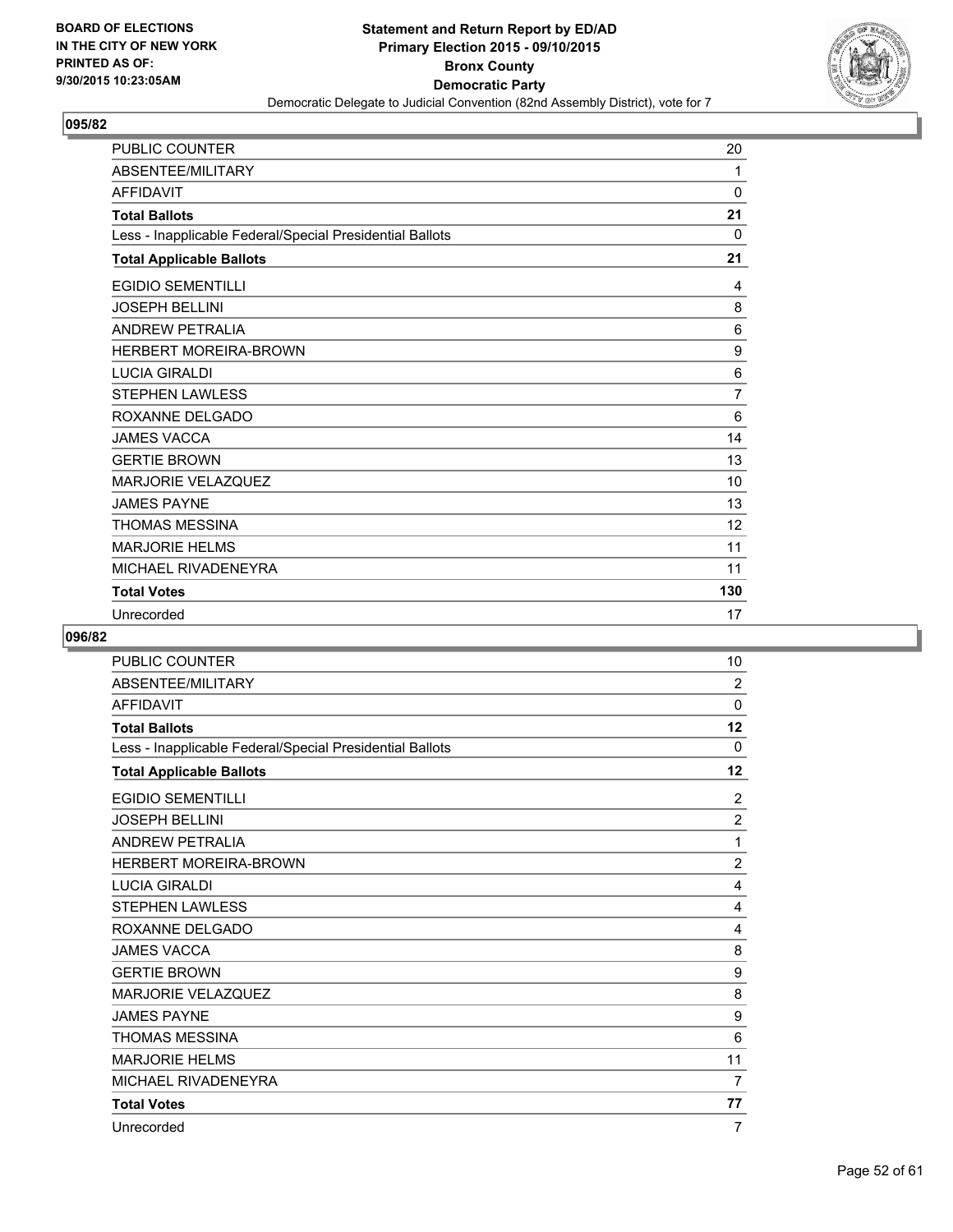

| <b>PUBLIC COUNTER</b>                                    | 23             |
|----------------------------------------------------------|----------------|
| ABSENTEE/MILITARY                                        | $\overline{2}$ |
| <b>AFFIDAVIT</b>                                         | 0              |
| <b>Total Ballots</b>                                     | 25             |
| Less - Inapplicable Federal/Special Presidential Ballots | 0              |
| <b>Total Applicable Ballots</b>                          | 25             |
| <b>EGIDIO SEMENTILLI</b>                                 | 3              |
| <b>JOSEPH BELLINI</b>                                    | $\,$ 5 $\,$    |
| ANDREW PETRALIA                                          | $\overline{c}$ |
| <b>HERBERT MOREIRA-BROWN</b>                             | 10             |
| <b>LUCIA GIRALDI</b>                                     | $\overline{2}$ |
| <b>STEPHEN LAWLESS</b>                                   | 6              |
| ROXANNE DELGADO                                          | 8              |
| <b>JAMES VACCA</b>                                       | 18             |
| <b>GERTIE BROWN</b>                                      | 16             |
| <b>MARJORIE VELAZQUEZ</b>                                | 12             |
| <b>JAMES PAYNE</b>                                       | 16             |
| THOMAS MESSINA                                           | 14             |
| <b>MARJORIE HELMS</b>                                    | 18             |
| MICHAEL RIVADENEYRA                                      | 11             |
| UNATTRIBUTABLE WRITE-IN (WRITE-IN)                       | 7              |
| <b>Total Votes</b>                                       | 148            |
| Unrecorded                                               | 27             |

| <b>PUBLIC COUNTER</b>                                    | 22             |
|----------------------------------------------------------|----------------|
| ABSENTEE/MILITARY                                        | $\mathbf{0}$   |
| <b>AFFIDAVIT</b>                                         | 0              |
| <b>Total Ballots</b>                                     | 22             |
| Less - Inapplicable Federal/Special Presidential Ballots | $\Omega$       |
| <b>Total Applicable Ballots</b>                          | 22             |
| <b>EGIDIO SEMENTILLI</b>                                 | 3              |
| <b>JOSEPH BELLINI</b>                                    | $\overline{7}$ |
| <b>ANDREW PETRALIA</b>                                   | $\overline{7}$ |
| <b>HERBERT MOREIRA-BROWN</b>                             | 6              |
| <b>LUCIA GIRALDI</b>                                     | 6              |
| <b>STEPHEN LAWLESS</b>                                   | 6              |
| ROXANNE DELGADO                                          | 7              |
| <b>JAMES VACCA</b>                                       | 17             |
| <b>GERTIE BROWN</b>                                      | 16             |
| <b>MARJORIE VELAZQUEZ</b>                                | 13             |
| <b>JAMES PAYNE</b>                                       | 16             |
| <b>THOMAS MESSINA</b>                                    | 14             |
| <b>MARJORIE HELMS</b>                                    | 17             |
| MICHAEL RIVADENEYRA                                      | 12             |
| <b>Total Votes</b>                                       | 147            |
| Unrecorded                                               | 7              |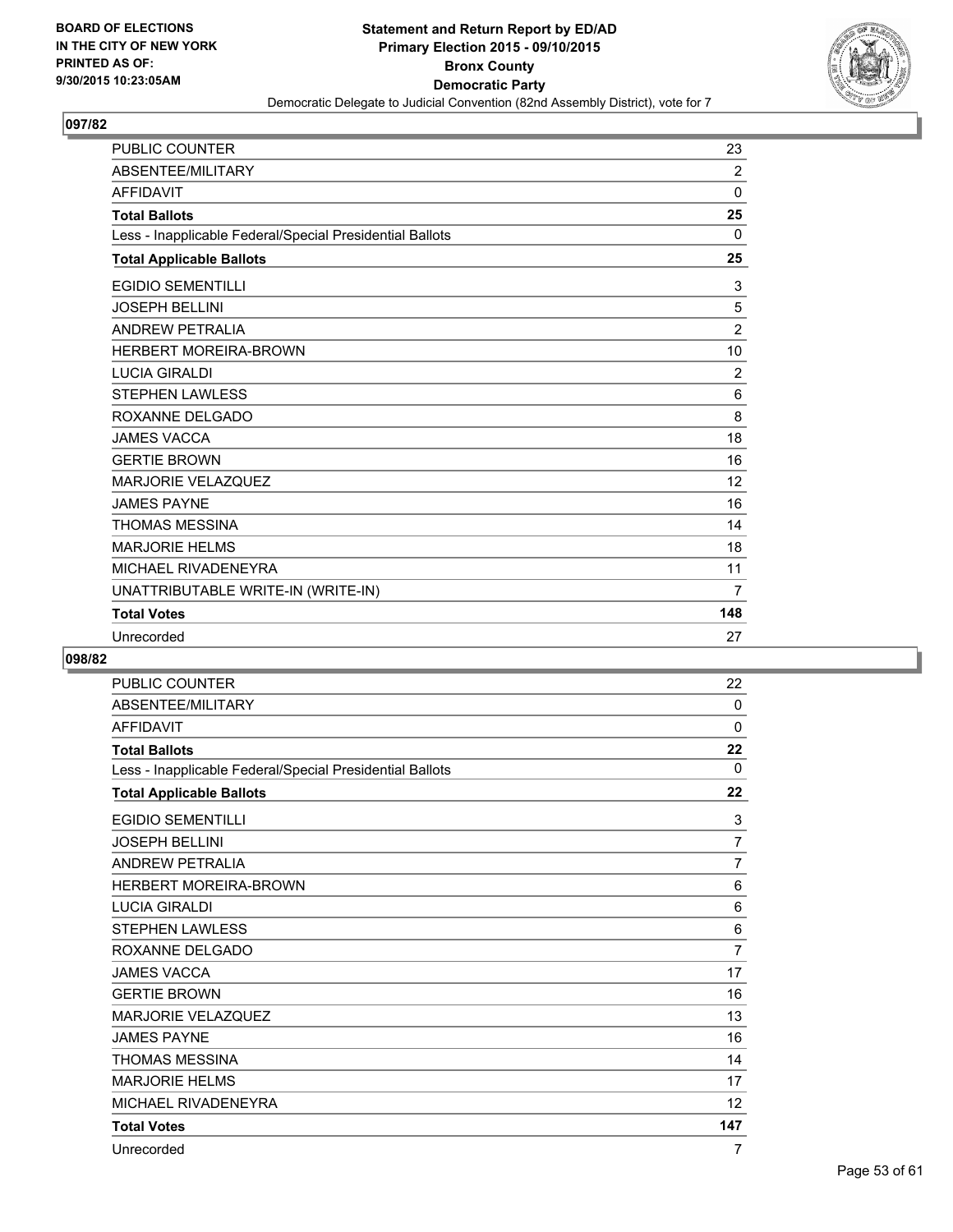

| <b>PUBLIC COUNTER</b>                                    | 22       |
|----------------------------------------------------------|----------|
| ABSENTEE/MILITARY                                        | 2        |
| <b>AFFIDAVIT</b>                                         | $\Omega$ |
| <b>Total Ballots</b>                                     | 24       |
| Less - Inapplicable Federal/Special Presidential Ballots | 0        |
| <b>Total Applicable Ballots</b>                          | 24       |
| <b>EGIDIO SEMENTILLI</b>                                 | 4        |
| <b>JOSEPH BELLINI</b>                                    | 5        |
| <b>ANDREW PETRALIA</b>                                   | 4        |
| <b>HERBERT MOREIRA-BROWN</b>                             | 4        |
| <b>LUCIA GIRALDI</b>                                     | 5        |
| <b>STEPHEN LAWLESS</b>                                   | 3        |
| ROXANNE DELGADO                                          | 5        |
| <b>JAMES VACCA</b>                                       | 19       |
| <b>GERTIE BROWN</b>                                      | 17       |
| <b>MARJORIE VELAZQUEZ</b>                                | 18       |
| <b>JAMES PAYNE</b>                                       | 17       |
| <b>THOMAS MESSINA</b>                                    | 17       |
| <b>MARJORIE HELMS</b>                                    | 17       |
| MICHAEL RIVADENEYRA                                      | 18       |
| <b>Total Votes</b>                                       | 153      |
| Unrecorded                                               | 15       |

| <b>PUBLIC COUNTER</b>                                    | 20             |
|----------------------------------------------------------|----------------|
| ABSENTEE/MILITARY                                        | 1              |
| <b>AFFIDAVIT</b>                                         | 0              |
| <b>Total Ballots</b>                                     | 21             |
| Less - Inapplicable Federal/Special Presidential Ballots | $\mathbf{0}$   |
| <b>Total Applicable Ballots</b>                          | 21             |
| <b>EGIDIO SEMENTILLI</b>                                 | 0              |
| <b>JOSEPH BELLINI</b>                                    | 4              |
| <b>ANDREW PETRALIA</b>                                   | $\overline{2}$ |
| <b>HERBERT MOREIRA-BROWN</b>                             | $\overline{7}$ |
| <b>LUCIA GIRALDI</b>                                     | 0              |
| <b>STEPHEN LAWLESS</b>                                   | $\mathsf 3$    |
| ROXANNE DELGADO                                          | 3              |
| <b>JAMES VACCA</b>                                       | 18             |
| <b>GERTIE BROWN</b>                                      | 18             |
| <b>MARJORIE VELAZQUEZ</b>                                | 15             |
| <b>JAMES PAYNE</b>                                       | 17             |
| <b>THOMAS MESSINA</b>                                    | 13             |
| <b>MARJORIE HELMS</b>                                    | 20             |
| MICHAEL RIVADENEYRA                                      | 13             |
| MARION JONES (WRITE-IN)                                  | 1              |
| <b>Total Votes</b>                                       | 134            |
| Unrecorded                                               | 13             |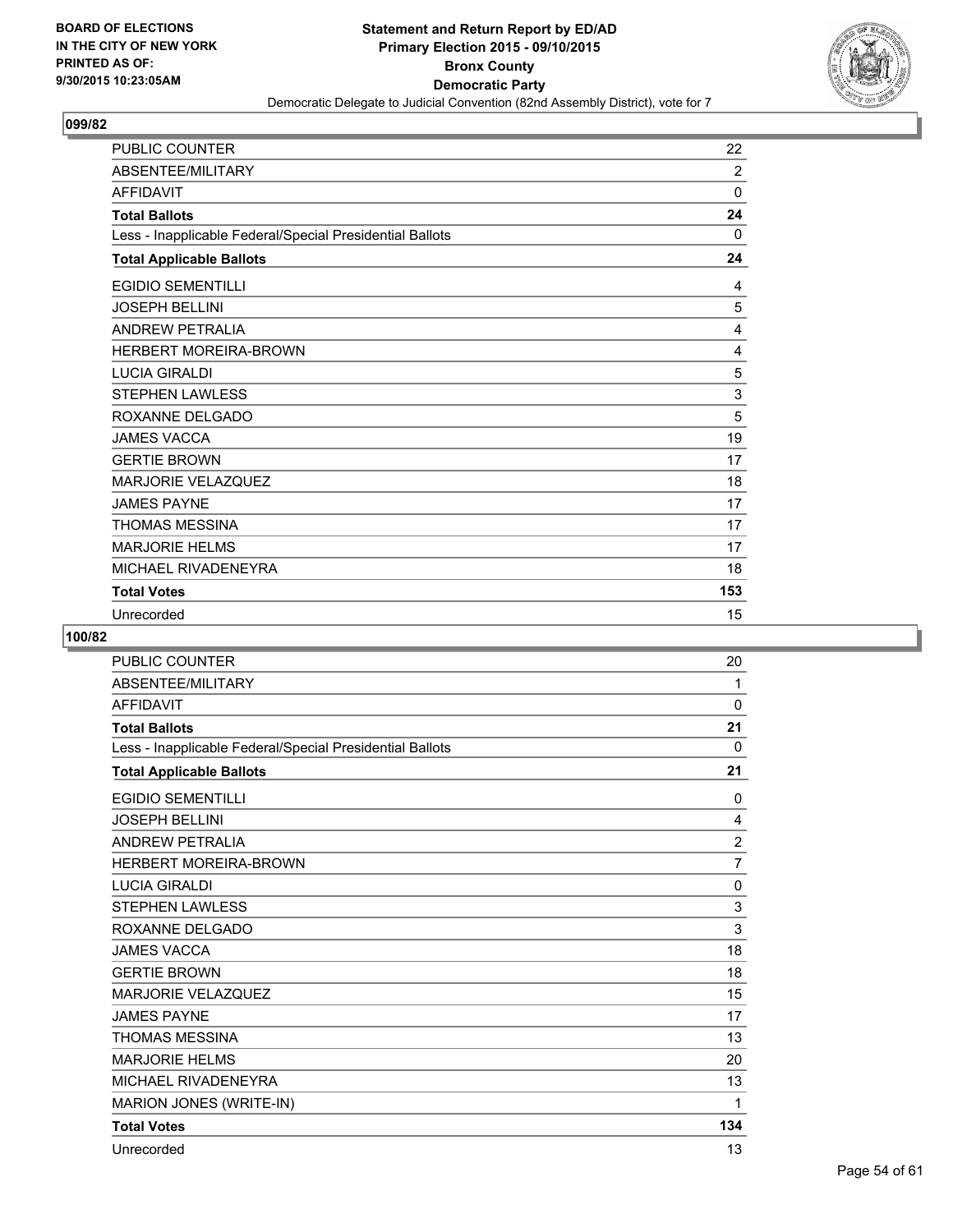

| <b>PUBLIC COUNTER</b>                                    | 10             |
|----------------------------------------------------------|----------------|
| ABSENTEE/MILITARY                                        | 1              |
| <b>AFFIDAVIT</b>                                         | 0              |
| <b>Total Ballots</b>                                     | 11             |
| Less - Inapplicable Federal/Special Presidential Ballots | $\Omega$       |
| <b>Total Applicable Ballots</b>                          | 11             |
| <b>EGIDIO SEMENTILLI</b>                                 | 2              |
| <b>JOSEPH BELLINI</b>                                    | 3              |
| <b>ANDREW PETRALIA</b>                                   | $\overline{2}$ |
| <b>HERBERT MOREIRA-BROWN</b>                             | 6              |
| <b>LUCIA GIRALDI</b>                                     | 1              |
| <b>STEPHEN LAWLESS</b>                                   | 4              |
| ROXANNE DELGADO                                          | 4              |
| <b>JAMES VACCA</b>                                       | $\overline{7}$ |
| <b>GERTIE BROWN</b>                                      | 7              |
| <b>MARJORIE VELAZQUEZ</b>                                | 5              |
| <b>JAMES PAYNE</b>                                       | 9              |
| <b>THOMAS MESSINA</b>                                    | 6              |
| <b>MARJORIE HELMS</b>                                    | 9              |
| MICHAEL RIVADENEYRA                                      | 5              |
| <b>Total Votes</b>                                       | 70             |
| Unrecorded                                               | 7              |

| PUBLIC COUNTER                                           | 22             |
|----------------------------------------------------------|----------------|
| ABSENTEE/MILITARY                                        | 1              |
| <b>AFFIDAVIT</b>                                         | 0              |
| <b>Total Ballots</b>                                     | 23             |
| Less - Inapplicable Federal/Special Presidential Ballots | $\mathbf{0}$   |
| <b>Total Applicable Ballots</b>                          | 23             |
| <b>EGIDIO SEMENTILLI</b>                                 | $\overline{2}$ |
| <b>JOSEPH BELLINI</b>                                    | 8              |
| <b>ANDREW PETRALIA</b>                                   | 4              |
| <b>HERBERT MOREIRA-BROWN</b>                             | 11             |
| <b>LUCIA GIRALDI</b>                                     | 5              |
| <b>STEPHEN LAWLESS</b>                                   | $\overline{7}$ |
| ROXANNE DELGADO                                          | 9              |
| <b>JAMES VACCA</b>                                       | 17             |
| <b>GERTIE BROWN</b>                                      | 15             |
| MARJORIE VELAZQUEZ                                       | 14             |
| <b>JAMES PAYNE</b>                                       | 16             |
| <b>THOMAS MESSINA</b>                                    | 12             |
| <b>MARJORIE HELMS</b>                                    | 16             |
| MICHAEL RIVADENEYRA                                      | 11             |
| <b>Total Votes</b>                                       | 147            |
| Unrecorded                                               | 14             |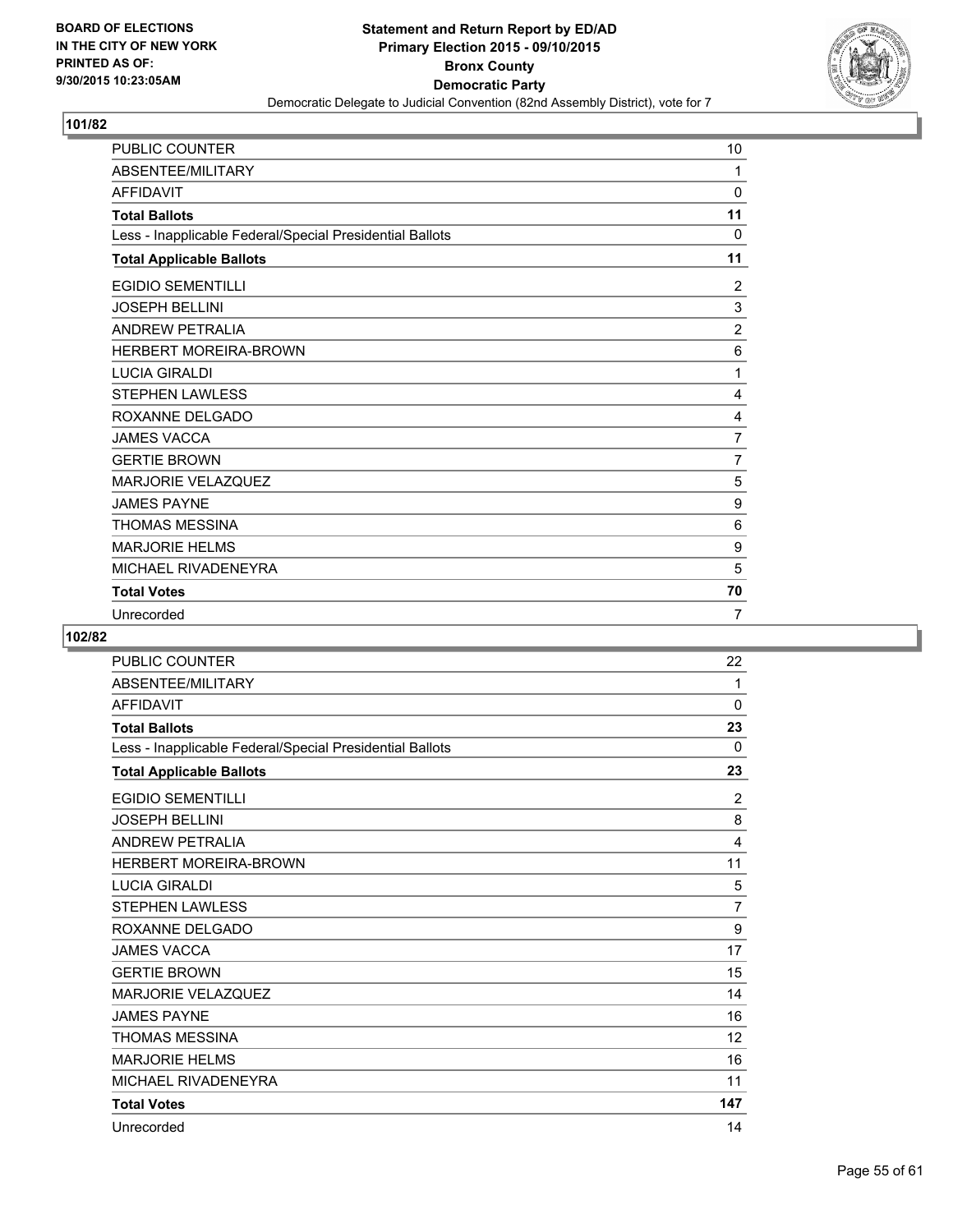

| PUBLIC COUNTER                                           | 14                        |
|----------------------------------------------------------|---------------------------|
| ABSENTEE/MILITARY                                        | 0                         |
| <b>AFFIDAVIT</b>                                         | $\mathbf 0$               |
| <b>Total Ballots</b>                                     | 14                        |
| Less - Inapplicable Federal/Special Presidential Ballots | 0                         |
| <b>Total Applicable Ballots</b>                          | 14                        |
| <b>EGIDIO SEMENTILLI</b>                                 | 2                         |
| <b>JOSEPH BELLINI</b>                                    | $\overline{2}$            |
| <b>ANDREW PETRALIA</b>                                   | $\ensuremath{\mathsf{3}}$ |
| HERBERT MOREIRA-BROWN                                    | 5                         |
| <b>LUCIA GIRALDI</b>                                     | 0                         |
| <b>STEPHEN LAWLESS</b>                                   | 1                         |
| ROXANNE DELGADO                                          | 3                         |
| <b>JAMES VACCA</b>                                       | 8                         |
| <b>GERTIE BROWN</b>                                      | 8                         |
| MARJORIE VELAZQUEZ                                       | 8                         |
| <b>JAMES PAYNE</b>                                       | 8                         |
| <b>THOMAS MESSINA</b>                                    | 6                         |
| <b>MARJORIE HELMS</b>                                    | 9                         |
| MICHAEL RIVADENEYRA                                      | $\overline{7}$            |
| HILLARY CLINTON (WRITE-IN)                               | 3                         |
| <b>Total Votes</b>                                       | 73                        |
| Unrecorded                                               | 25                        |

| <b>PUBLIC COUNTER</b>                                    | 18             |
|----------------------------------------------------------|----------------|
| ABSENTEE/MILITARY                                        | 5              |
| <b>AFFIDAVIT</b>                                         | 0              |
| <b>Total Ballots</b>                                     | 23             |
| Less - Inapplicable Federal/Special Presidential Ballots | $\mathbf{0}$   |
| <b>Total Applicable Ballots</b>                          | 23             |
| <b>EGIDIO SEMENTILLI</b>                                 | 1              |
| <b>JOSEPH BELLINI</b>                                    | 6              |
| <b>ANDREW PETRALIA</b>                                   | $\overline{2}$ |
| <b>HERBERT MOREIRA-BROWN</b>                             | 9              |
| <b>LUCIA GIRALDI</b>                                     | 3              |
| <b>STEPHEN LAWLESS</b>                                   | 4              |
| ROXANNE DELGADO                                          | 6              |
| <b>JAMES VACCA</b>                                       | 16             |
| <b>GERTIE BROWN</b>                                      | 14             |
| <b>MARJORIE VELAZQUEZ</b>                                | 13             |
| <b>JAMES PAYNE</b>                                       | 14             |
| <b>THOMAS MESSINA</b>                                    | 10             |
| <b>MARJORIE HELMS</b>                                    | 13             |
| MICHAEL RIVADENEYRA                                      | 11             |
| <b>Total Votes</b>                                       | 122            |
| Unrecorded                                               | 39             |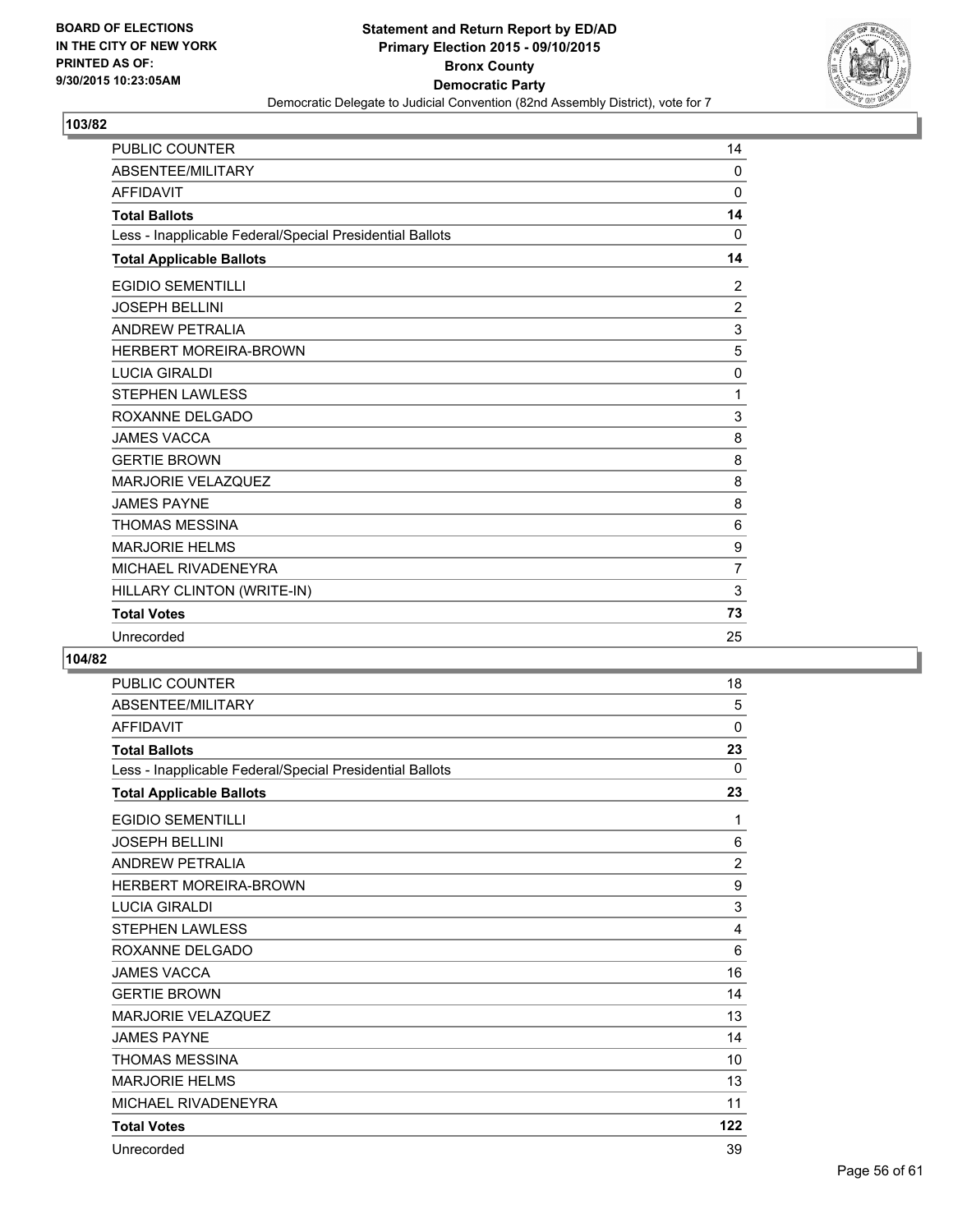

| <b>PUBLIC COUNTER</b>                                    | 23              |
|----------------------------------------------------------|-----------------|
| ABSENTEE/MILITARY                                        | 3               |
| <b>AFFIDAVIT</b>                                         | $\mathbf 0$     |
| <b>Total Ballots</b>                                     | 26              |
| Less - Inapplicable Federal/Special Presidential Ballots | $\mathbf{0}$    |
| <b>Total Applicable Ballots</b>                          | 26              |
| <b>EGIDIO SEMENTILLI</b>                                 | 4               |
| <b>JOSEPH BELLINI</b>                                    | $\overline{7}$  |
| <b>ANDREW PETRALIA</b>                                   | 4               |
| <b>HERBERT MOREIRA-BROWN</b>                             | 12 <sup>2</sup> |
| <b>LUCIA GIRALDI</b>                                     | 4               |
| <b>STEPHEN LAWLESS</b>                                   | 7               |
| ROXANNE DELGADO                                          | 9               |
| <b>JAMES VACCA</b>                                       | 23              |
| <b>GERTIE BROWN</b>                                      | 17              |
| <b>MARJORIE VELAZQUEZ</b>                                | 15              |
| <b>JAMES PAYNE</b>                                       | 20              |
| <b>THOMAS MESSINA</b>                                    | 9               |
| <b>MARJORIE HELMS</b>                                    | 20              |
| MICHAEL RIVADENEYRA                                      | 11              |
| UNATTRIBUTABLE WRITE-IN (WRITE-IN)                       | 1               |
| <b>Total Votes</b>                                       | 163             |
| Unrecorded                                               | 19              |
| 106/82 COMBINED into: 109/82                             |                 |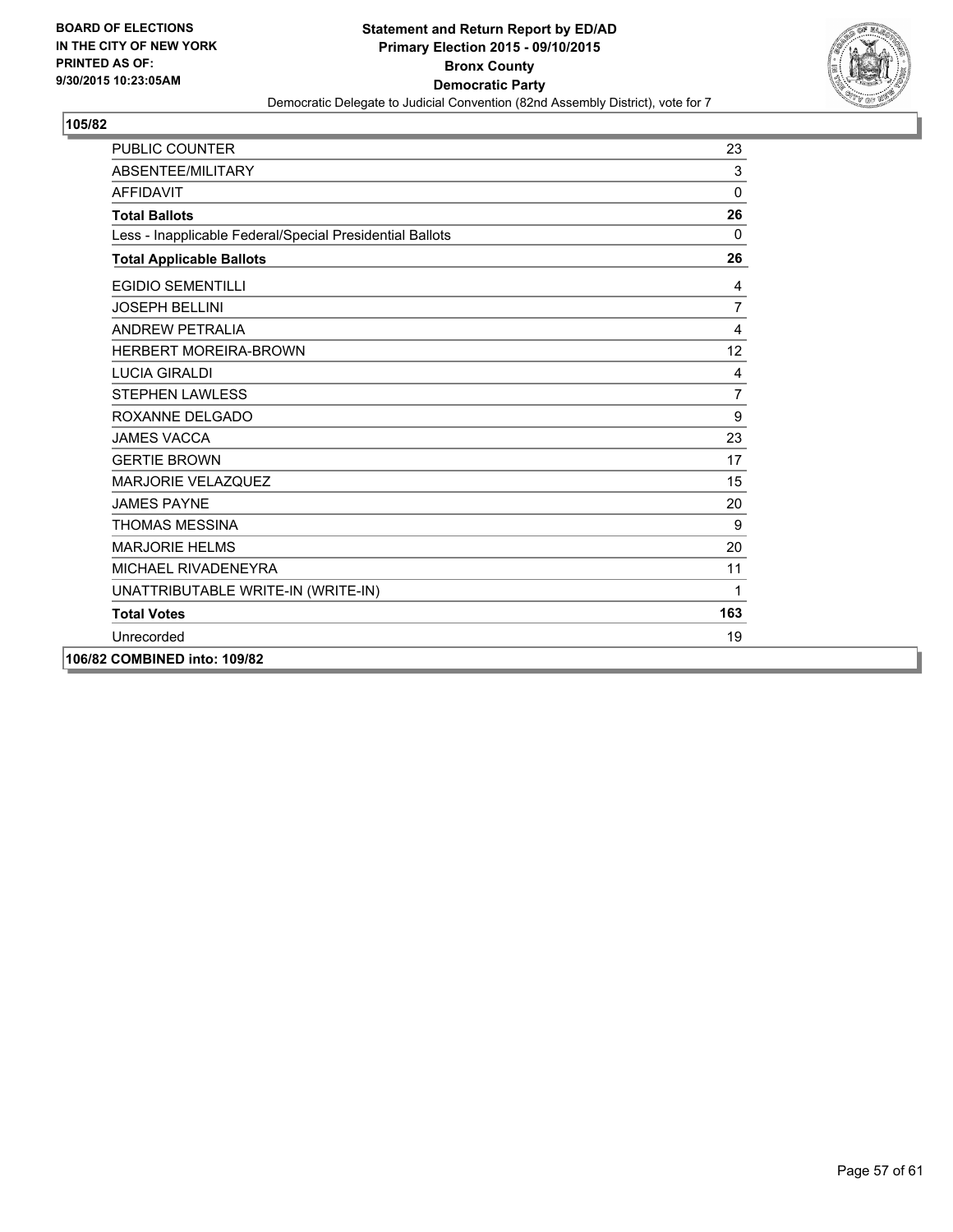

| <b>PUBLIC COUNTER</b>                                    | $\overline{7}$ |
|----------------------------------------------------------|----------------|
| ABSENTEE/MILITARY                                        | 1              |
| <b>AFFIDAVIT</b>                                         | 0              |
| <b>Total Ballots</b>                                     | 8              |
| Less - Inapplicable Federal/Special Presidential Ballots | $\mathbf 0$    |
| <b>Total Applicable Ballots</b>                          | 8              |
| <b>EGIDIO SEMENTILLI</b>                                 | $\overline{2}$ |
| <b>JOSEPH BELLINI</b>                                    | $\overline{2}$ |
| <b>ANDREW PETRALIA</b>                                   | $\overline{c}$ |
| <b>HERBERT MOREIRA-BROWN</b>                             | 1              |
| <b>LUCIA GIRALDI</b>                                     | $\mathsf 3$    |
| <b>STEPHEN LAWLESS</b>                                   | 0              |
| ROXANNE DELGADO                                          | 3              |
| <b>JAMES VACCA</b>                                       | 7              |
| <b>GERTIE BROWN</b>                                      | 5              |
| <b>MARJORIE VELAZQUEZ</b>                                | 6              |
| <b>JAMES PAYNE</b>                                       | $\,6$          |
| <b>THOMAS MESSINA</b>                                    | 6              |
| <b>MARJORIE HELMS</b>                                    | 6              |
| MICHAEL RIVADENEYRA                                      | 6              |
| <b>Total Votes</b>                                       | 55             |
| Unrecorded                                               | 1              |
| 108/82 COMBINED into: 109/82                             |                |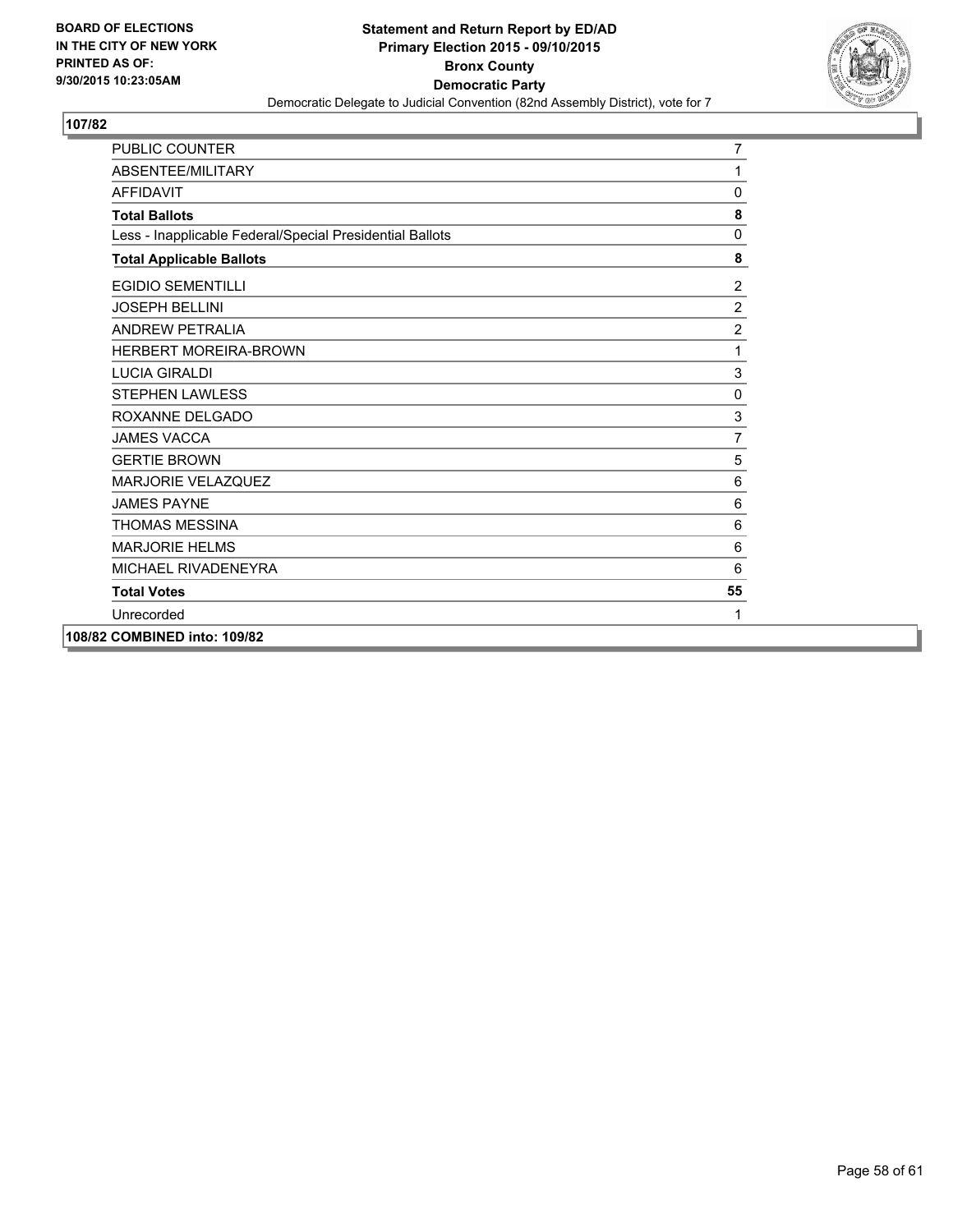

| <b>PUBLIC COUNTER</b>                                    | 1              |
|----------------------------------------------------------|----------------|
| ABSENTEE/MILITARY                                        | $\overline{c}$ |
| <b>AFFIDAVIT</b>                                         | 0              |
| <b>Total Ballots</b>                                     | $\mathbf 3$    |
| Less - Inapplicable Federal/Special Presidential Ballots | $\pmb{0}$      |
| <b>Total Applicable Ballots</b>                          | 3              |
| <b>EGIDIO SEMENTILLI</b>                                 | 1              |
| <b>JOSEPH BELLINI</b>                                    | 1              |
| <b>ANDREW PETRALIA</b>                                   | 1              |
| <b>HERBERT MOREIRA-BROWN</b>                             | 1              |
| <b>LUCIA GIRALDI</b>                                     | 0              |
| <b>STEPHEN LAWLESS</b>                                   | 1              |
| ROXANNE DELGADO                                          | 0              |
| <b>JAMES VACCA</b>                                       | 1              |
| <b>GERTIE BROWN</b>                                      | 1              |
| MARJORIE VELAZQUEZ                                       | 1              |
| <b>JAMES PAYNE</b>                                       | 1              |
| <b>THOMAS MESSINA</b>                                    | 1              |
| <b>MARJORIE HELMS</b>                                    | 1              |
| MICHAEL RIVADENEYRA                                      | 1              |
| <b>Total Votes</b>                                       | 12             |
| Unrecorded                                               | 9              |
| 110/82 COMBINED into: 054/82                             |                |
| 111/82 COMBINED into: 109/82                             |                |
| 112/82 COMBINED into: 109/82                             |                |
| 113/82 COMBINED into: 109/82                             |                |
| 114/82 COMBINED into: 109/82                             |                |
| 115/82 COMBINED into: 109/82                             |                |
| 116/82 COMBINED into: 109/82                             |                |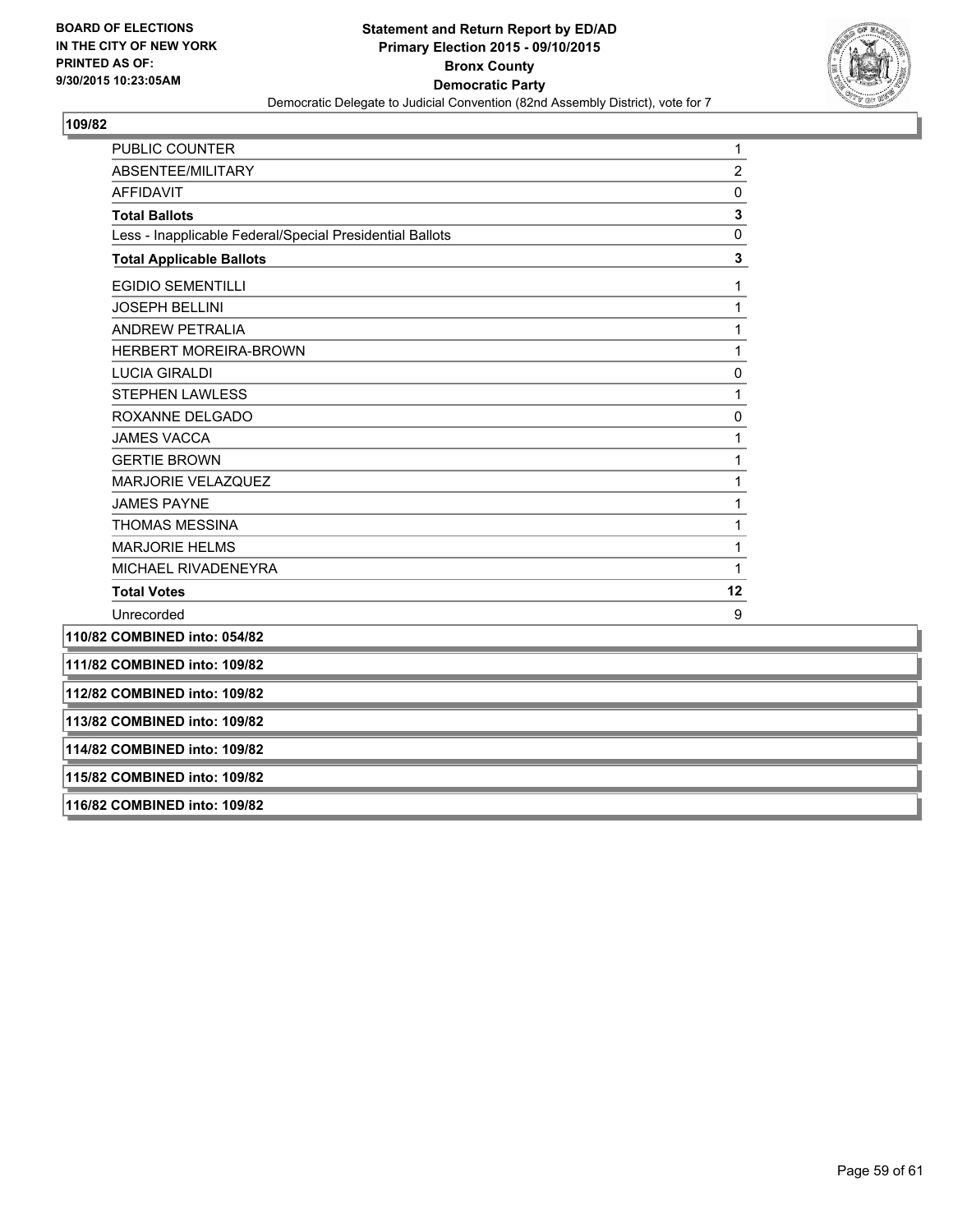

| PUBLIC COUNTER                                           | 0           |
|----------------------------------------------------------|-------------|
| ABSENTEE/MILITARY                                        | 0           |
| AFFIDAVIT                                                | 0           |
| <b>Total Ballots</b>                                     | 0           |
| Less - Inapplicable Federal/Special Presidential Ballots | $\mathbf 0$ |
| <b>Total Applicable Ballots</b>                          | 0           |
| <b>EGIDIO SEMENTILLI</b>                                 | 0           |
| <b>JOSEPH BELLINI</b>                                    | 0           |
| <b>ANDREW PETRALIA</b>                                   | 0           |
| <b>HERBERT MOREIRA-BROWN</b>                             | 0           |
| <b>LUCIA GIRALDI</b>                                     | 0           |
| <b>STEPHEN LAWLESS</b>                                   | 0           |
| ROXANNE DELGADO                                          | $\Omega$    |
| <b>JAMES VACCA</b>                                       | 0           |
| <b>GERTIE BROWN</b>                                      | 0           |
| MARJORIE VELAZQUEZ                                       | 0           |
| <b>JAMES PAYNE</b>                                       | 0           |
| <b>THOMAS MESSINA</b>                                    | 0           |
| <b>MARJORIE HELMS</b>                                    | 0           |
| MICHAEL RIVADENEYRA                                      | 0           |
| <b>Total Votes</b>                                       | 0           |

| <b>PUBLIC COUNTER</b>                                    | 0 |
|----------------------------------------------------------|---|
| ABSENTEE/MILITARY                                        | 0 |
| <b>AFFIDAVIT</b>                                         | 0 |
| <b>Total Ballots</b>                                     | 0 |
| Less - Inapplicable Federal/Special Presidential Ballots | 0 |
| <b>Total Applicable Ballots</b>                          | 0 |
| <b>EGIDIO SEMENTILLI</b>                                 | 0 |
| <b>JOSEPH BELLINI</b>                                    | 0 |
| <b>ANDREW PETRALIA</b>                                   | 0 |
| <b>HERBERT MOREIRA-BROWN</b>                             | 0 |
| <b>LUCIA GIRALDI</b>                                     | 0 |
| <b>STEPHEN LAWLESS</b>                                   | 0 |
| ROXANNE DELGADO                                          | 0 |
| <b>JAMES VACCA</b>                                       | 0 |
| <b>GERTIE BROWN</b>                                      | 0 |
| MARJORIE VELAZQUEZ                                       | 0 |
| <b>JAMES PAYNE</b>                                       | 0 |
| THOMAS MESSINA                                           | 0 |
| <b>MARJORIE HELMS</b>                                    | 0 |
| MICHAEL RIVADENEYRA                                      | 0 |
| <b>Total Votes</b>                                       | 0 |